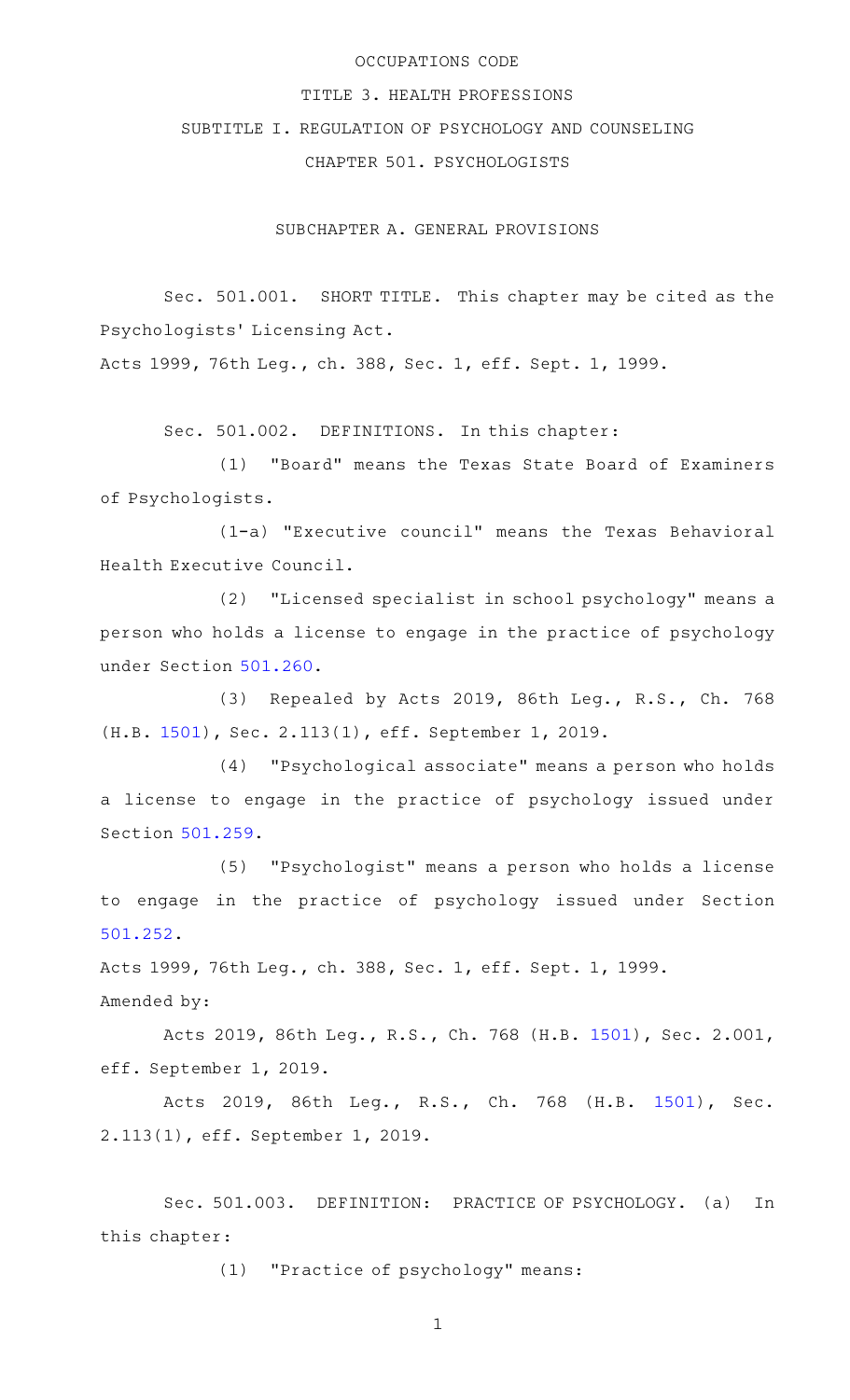(A) the observation, description, diagnosis, evaluation, assessment, interpretation, or treatment of and intervention in human behavior by applying education, training, methods, and procedures for the purpose of:

(i) preventing, predicting, treating, remediating, or eliminating:

(a) symptomatic, maladaptive, or undesired behavior;

(b) emotional, interpersonal, learning, substance use, neuropsychological, cognitive, or behavioral disorders or disabilities, including those that accompany medical problems; or

(c) mental illness;

(ii) evaluating, assessing, or facilitating, by a license holder or a person who represents the person to the public by a title or description of services that includes the word "psychological," "psychologist," or "psychology," the enhancement of individual, group, or organizational effectiveness, including evaluating, assessing, or facilitating:

- (a) personal effectiveness;
- (b) adaptive behavior;
- (c) interpersonal relationships;
- (d) academic, vocational, and life

adjustment;

(e) health; or (f) individual, group, or

organizational performance;

(iii) providing psychological, neuropsychological, and psychoeducational evaluation, therapy, and remediation as well as counseling, psychoanalysis, psychotherapy, hypnosis, and biofeedback; or

(iv) consulting with others, including other mental health professionals, physicians, school personnel, or organizations within the scope of the provider 's competency and training with respect to services provided for a specific individual; or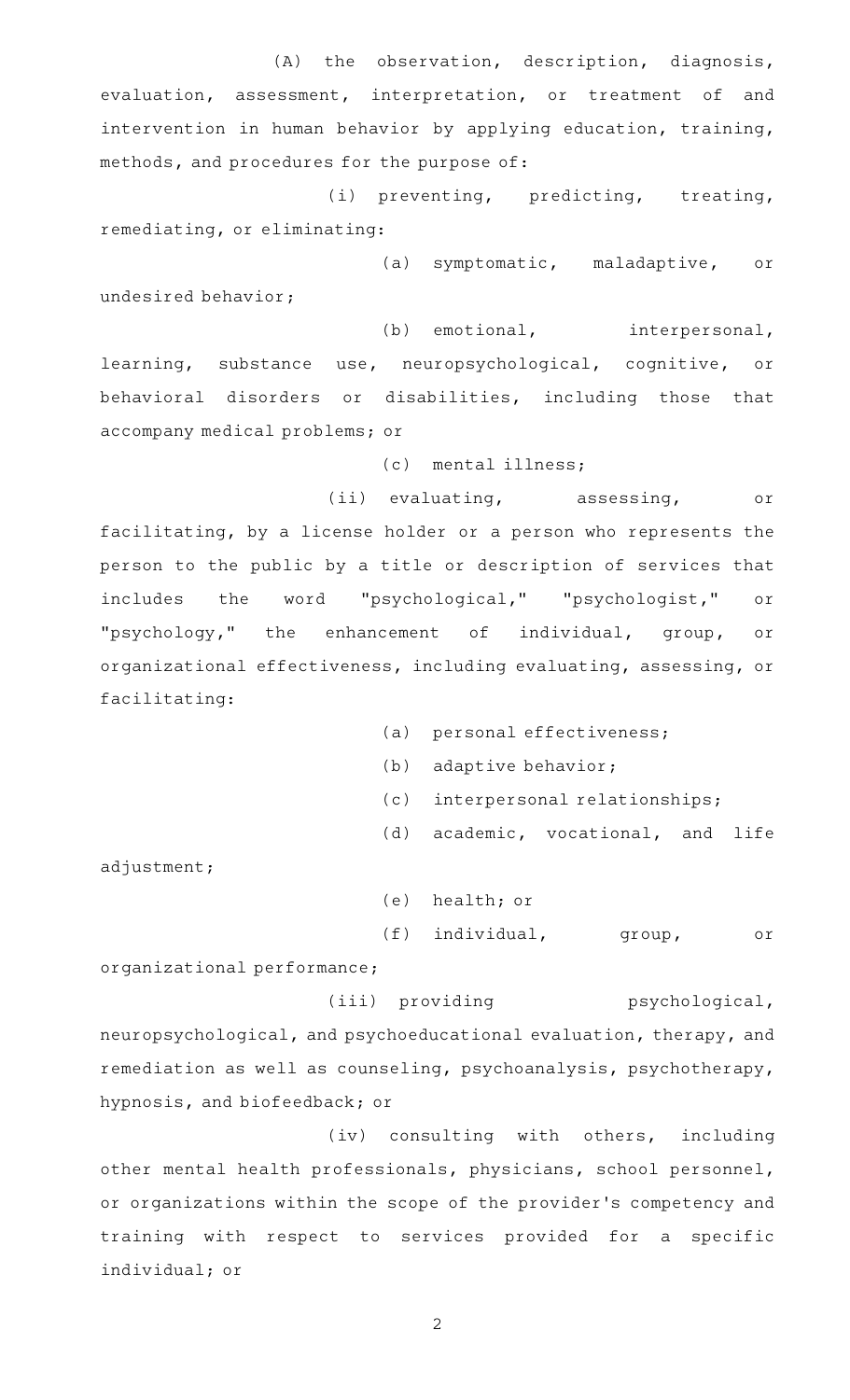(B) the supervision of an activity or service described by Paragraph (A).

(2) "Psychological services" means acts or behaviors that are included within the purview of the practice of psychology.

(b) A person is engaged in the practice of psychology if the person:

(1) when providing or offering to provide psychological services to another in a professional relationship, represents the person to the public by a title or description of services that includes the word "psychological," "psychologist," or "psychology";

(2) provides or offers to provide psychological services to individuals, groups, organizations, or the public in a professional relationship;

(3) is a psychologist or psychological associate employed as described by Section [501.004\(](http://www.statutes.legis.state.tx.us/GetStatute.aspx?Code=OC&Value=501.004)a)(1) who offers or provides psychological services, other than lecture services, to the public for consideration separate from the salary that person receives for performing the person 's regular duties; or

(4) is employed as a psychologist or psychological associate by an organization that sells psychological services, other than lecture services, to the public for consideration.

(c)AAA person is not engaged in the practice of psychology based solely on the person offering, regardless of whether the person is solicited, advice, counsel, or guidance addressing or affecting the mental, emotional, or behavioral health of another, if the person does not represent that the person is licensed under this chapter or engaged in the delivery of psychological services and does not represent that the advice, counsel, or guidance is psychological in nature, and:

 $(1)$  the advice, counsel, or guidance is not offered in the context of a professional relationship;

(2) if the person is offering the advice, counsel, or guidance in connection with the person 's occupation, the primary focus of the occupation is not the delivery of mental, emotional, or behavioral health care services; or

 $(3)$  the advice, counsel, or guidance is offered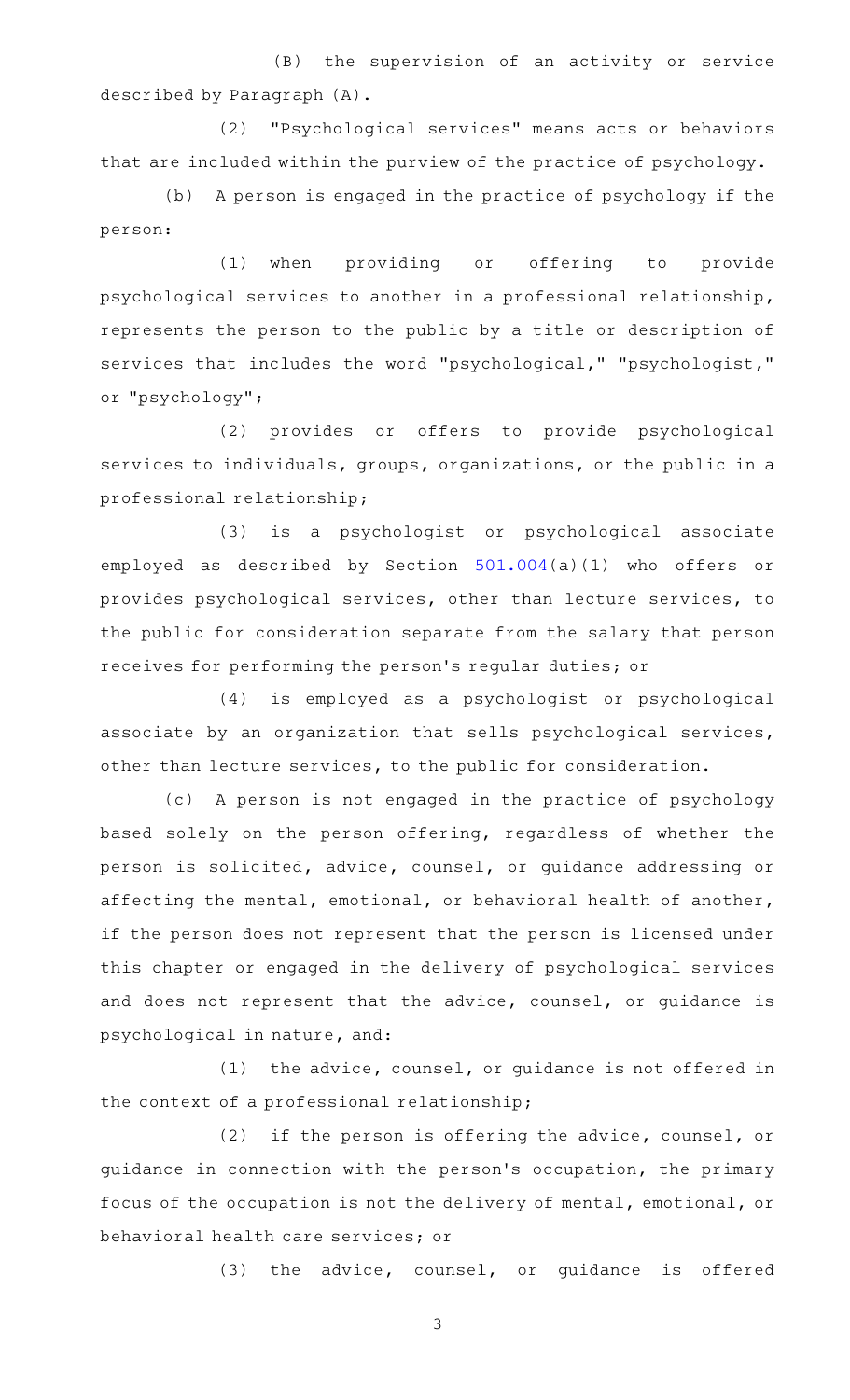through an organized or structured program or peer support service that is designed to support or assist a person with a self-identified goal of changing or improving certain aspects of the person 's mental, emotional, or behavioral health. Acts 1999, 76th Leg., ch. 388, Sec. 1, eff. Sept. 1, 1999. Amended by:

Acts 2017, 85th Leg., R.S., Ch. 1101 (H.B. [3808](http://www.legis.state.tx.us/tlodocs/85R/billtext/html/HB03808F.HTM)), Sec. 5, eff. September 1, 2017.

Sec. 501.004. APPLICABILITY. (a) This chapter does not apply to:

(1) the activity or service of a person, or the use of an official title by the person, who is employed as a psychologist or psychological associate by a regionally accredited institution of higher education if the person performs duties the person is employed by the institution to perform within the confines of the institution;

(2) the activity or service of a student, intern, or resident in psychology if:

(A) the person is pursuing a course of study to prepare for the profession of psychology under qualified supervision in a recognized training institution or facility;

(B) the activity or service is part of the person 's supervised course of study; and

(C) the person is designated as a "psychological intern," as a "psychological trainee," or by another title that clearly indicates the person's training status;

(3) the activity or service of a licensed professional, other than a person licensed under this chapter, if:

(A) the activity or service is permitted under the person's license; and

(B) the person does not represent that the person is a psychologist or describe the service provided by using the term "psychological";

(4) the activity or service of a recognized member of the clergy who is acting within the person's ministerial capabilities if the person does not: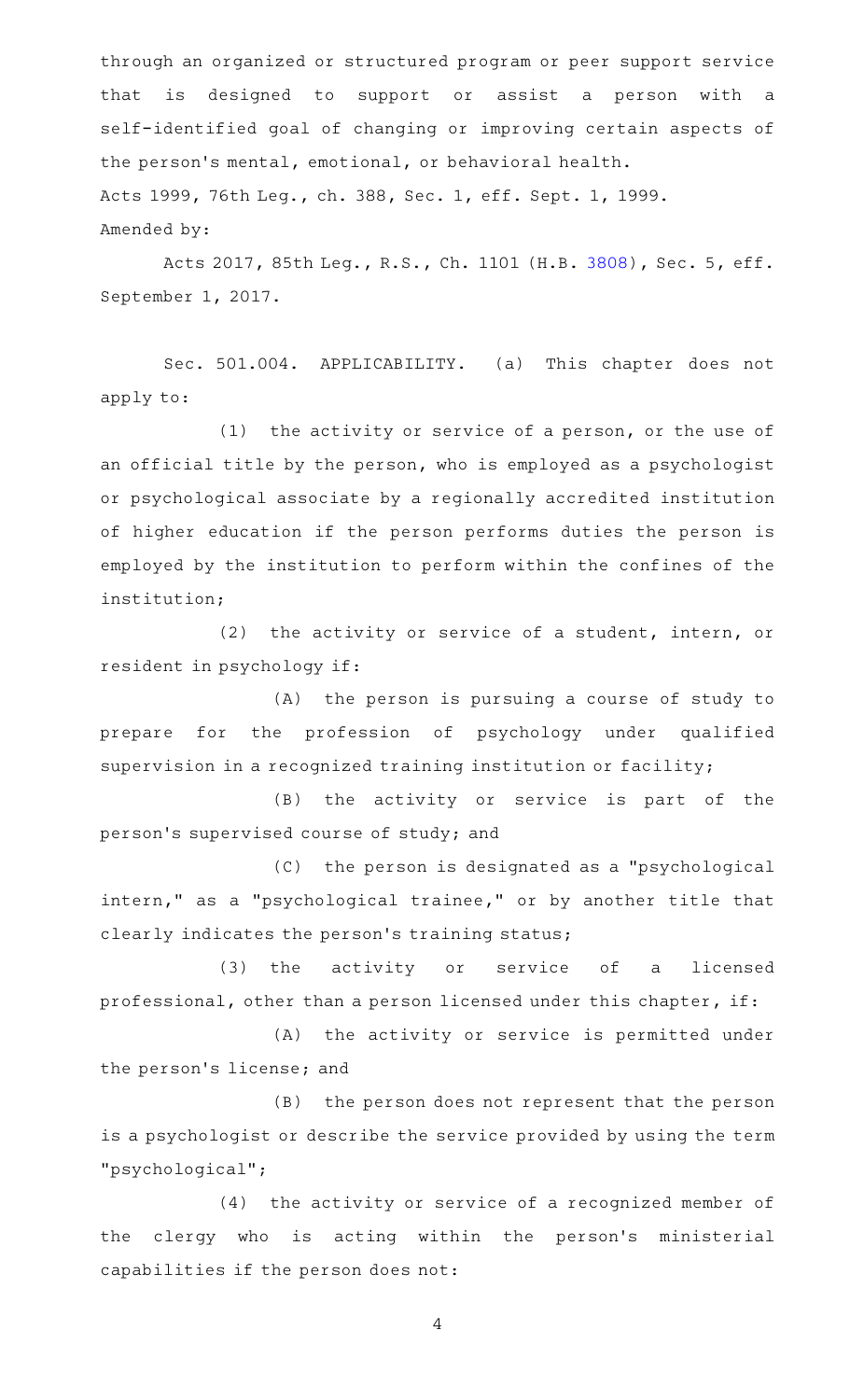$(A)$  represent that the person is a psychologist;

or

(B) describe the service provided by using the term "psychological";

(5) the voluntary activity or service of a person employed by or working on behalf of a charitable nonprofit organization if the person does not:

 $(A)$  represent that the person is a psychologist; or

(B) describe the service provided by using the term "psychological"; or

(6) the activity or service of a person who is employed by a governmental agency if the person:

(A) performs duties the person is employed by the agency to perform within the confines of the agency; and

(B) does not represent that the person is a psychologist.

(b) For purposes of Subsection  $(a)(3)$ , a licensed professional includes:

- $(1)$  a physician;
- $(2)$  an attorney;
- $(3)$  a registered nurse;
- $(4)$  a licensed vocational nurse;
- $(5)$  an occupational therapist;
- $(6)$  a licensed social worker;
- (7) a licensed professional counselor;
- $(8)$  a career counselor;
- (9) a licensed marriage and family therapist; and
- (10) a licensed chemical dependency counselor.

(c) This chapter does not authorize the practice of medicine as defined by the laws of this state.

Acts 1999, 76th Leg., ch. 388, Sec. 1, eff. Sept. 1, 1999. Amended by:

Acts 2013, 83rd Leg., R.S., Ch. 883 (H.B. [807](http://www.legis.state.tx.us/tlodocs/83R/billtext/html/HB00807F.HTM)), Sec. 2, eff. June 14, 2013.

SUBCHAPTER B. TEXAS STATE BOARD OF EXAMINERS OF PSYCHOLOGISTS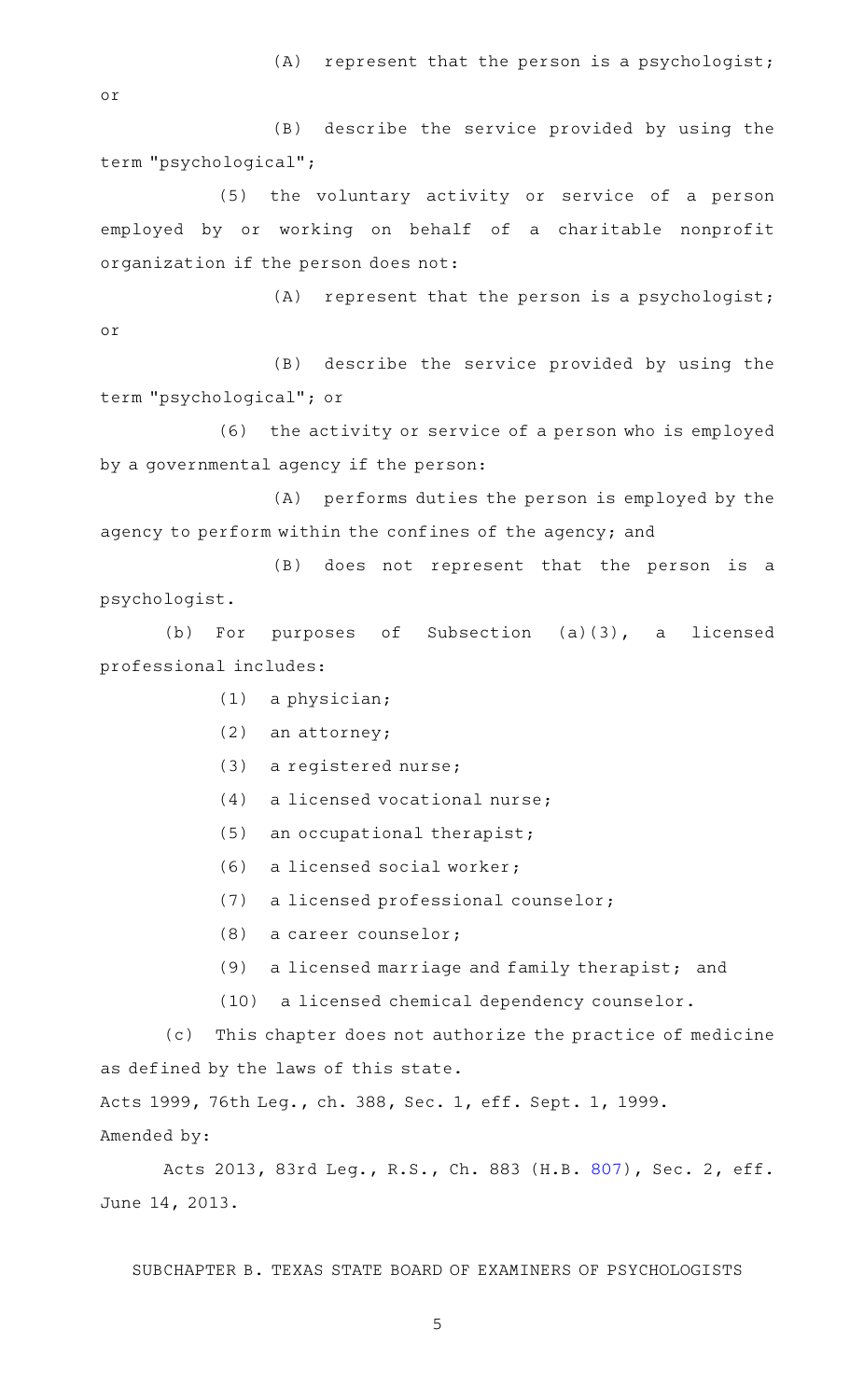Sec. 501.051. BOARD MEMBERSHIP. (a) The Texas State Board of Examiners of Psychologists consists of nine members appointed by the governor with the advice and consent of the senate as follows:

(1) four psychologist members who have engaged in independent practice, teaching, or research in psychology for at least five years;

(2) two psychological associate members who have been licensed as psychological associates under this chapter for at least five years; and

(3) three members who represent the public.

 $(a-1)$  One of the members appointed under Subsection (a)(1) or (a)(2) must practice as a licensed specialist in school psychology under Section [501.260.](http://www.statutes.legis.state.tx.us/GetStatute.aspx?Code=OC&Value=501.260)

(b) To ensure adequate representation on the board of the diverse fields of psychology, the governor in making appointments under Subsection (a)(1) shall appoint:

(1) at least two members who provide psychological services;

 $(2)$  at least one member who conducts research in the field of psychology; and

(3) at least one member who teaches as a member of the faculty of a psychological training institution.

(c) Each member of the board must be a citizen of the United States.

(d) Appointments to the board shall be made without regard to the race, color, disability, sex, religion, age, or national origin of the appointee.

Acts 1999, 76th Leg., ch. 388, Sec. 1, eff. Sept. 1, 1999.

Amended by:

Acts 2013, 83rd Leg., R.S., Ch. 869 (H.B. [646](http://www.legis.state.tx.us/tlodocs/83R/billtext/html/HB00646F.HTM)), Sec. 1, eff. June 14, 2013.

Sec. 501.052. ELIGIBILITY OF PUBLIC MEMBERS. A person is not eligible for appointment as a public member of the board if:

(1) the person is registered, certified, or licensed by an occupational regulatory agency in the field of health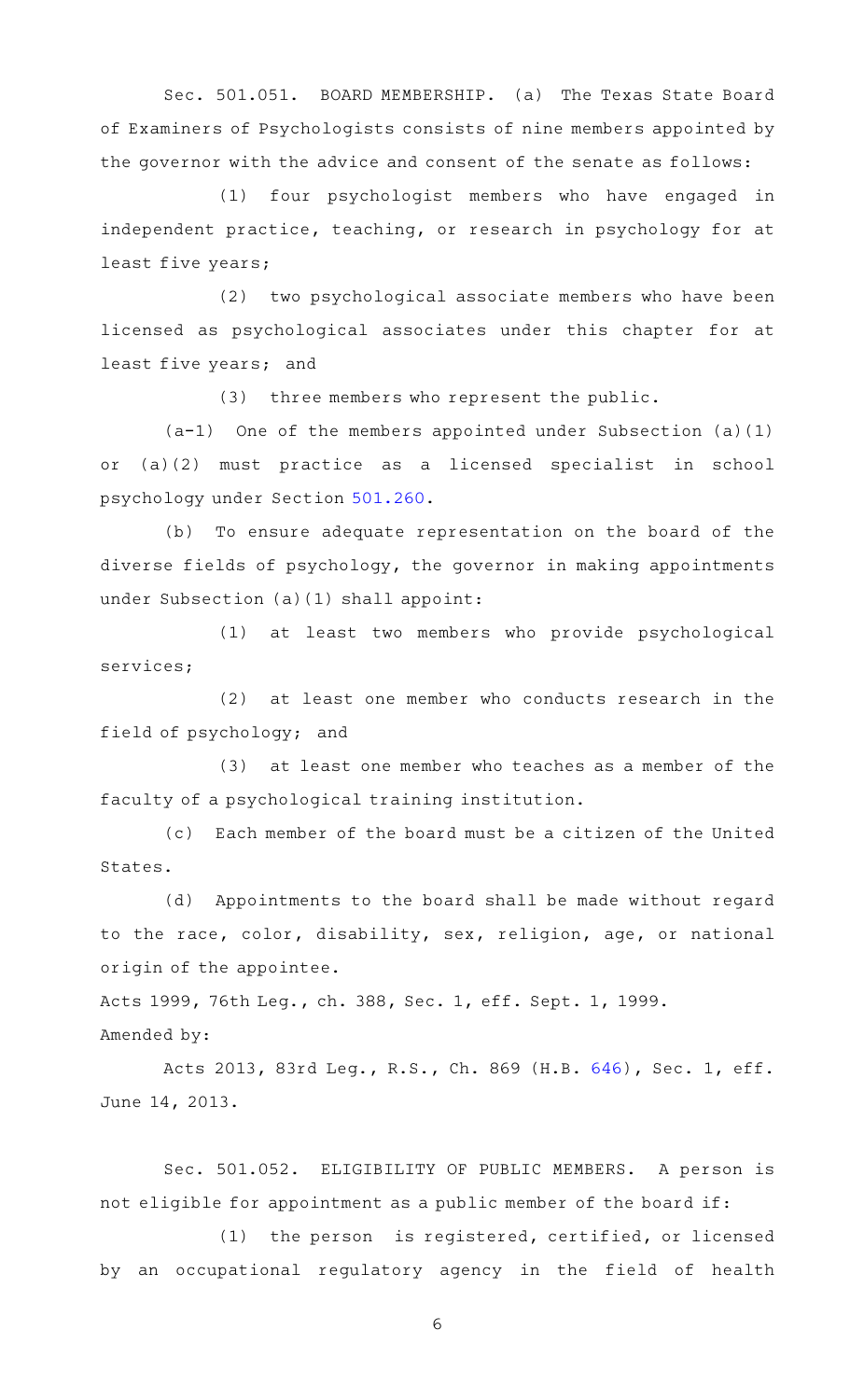services;

(2) the person's spouse is registered, certified, or licensed by an occupational regulatory agency in the field of mental health; or

(3) the person or the person's spouse:

(A) is employed by or participates in the management of a business entity or other organization regulated by the board or receiving funds from the board;

(B) owns or controls, directly or indirectly, more than a 10 percent interest in a business entity or other organization regulated by the board or receiving funds from the board; or

(C) uses or receives a substantial amount of tangible goods, services, or funds from the board, other than compensation or reimbursement authorized by law for board membership, attendance, or expenses.

Acts 1999, 76th Leg., ch. 388, Sec. 1, eff. Sept. 1, 1999. Amended by:

Acts 2005, 79th Leg., Ch. 143 (H.B. [1015](http://www.legis.state.tx.us/tlodocs/79R/billtext/html/HB01015F.HTM)), Sec. 2, eff. September 1, 2005.

Sec. 501.053. MEMBERSHIP RESTRICTIONS. (a) In this section, "Texas trade association" means a cooperative and voluntarily joined statewide association of business or professional competitors in this state designed to assist its members and its industry or profession in dealing with mutual business or professional problems and in promoting their common interest.

 $(b)$  A person may not be a member of the board if:

 $(1)$  the person is an officer, employee, or paid consultant of a Texas trade association in the field of health services; or

 $(2)$  the person's spouse is an officer, manager, or paid consultant of a Texas trade association in the field of mental health.

(c) A person may not be a member of the board if the person is required to register as a lobbyist under Chapter [305](http://www.statutes.legis.state.tx.us/GetStatute.aspx?Code=GV&Value=305), Government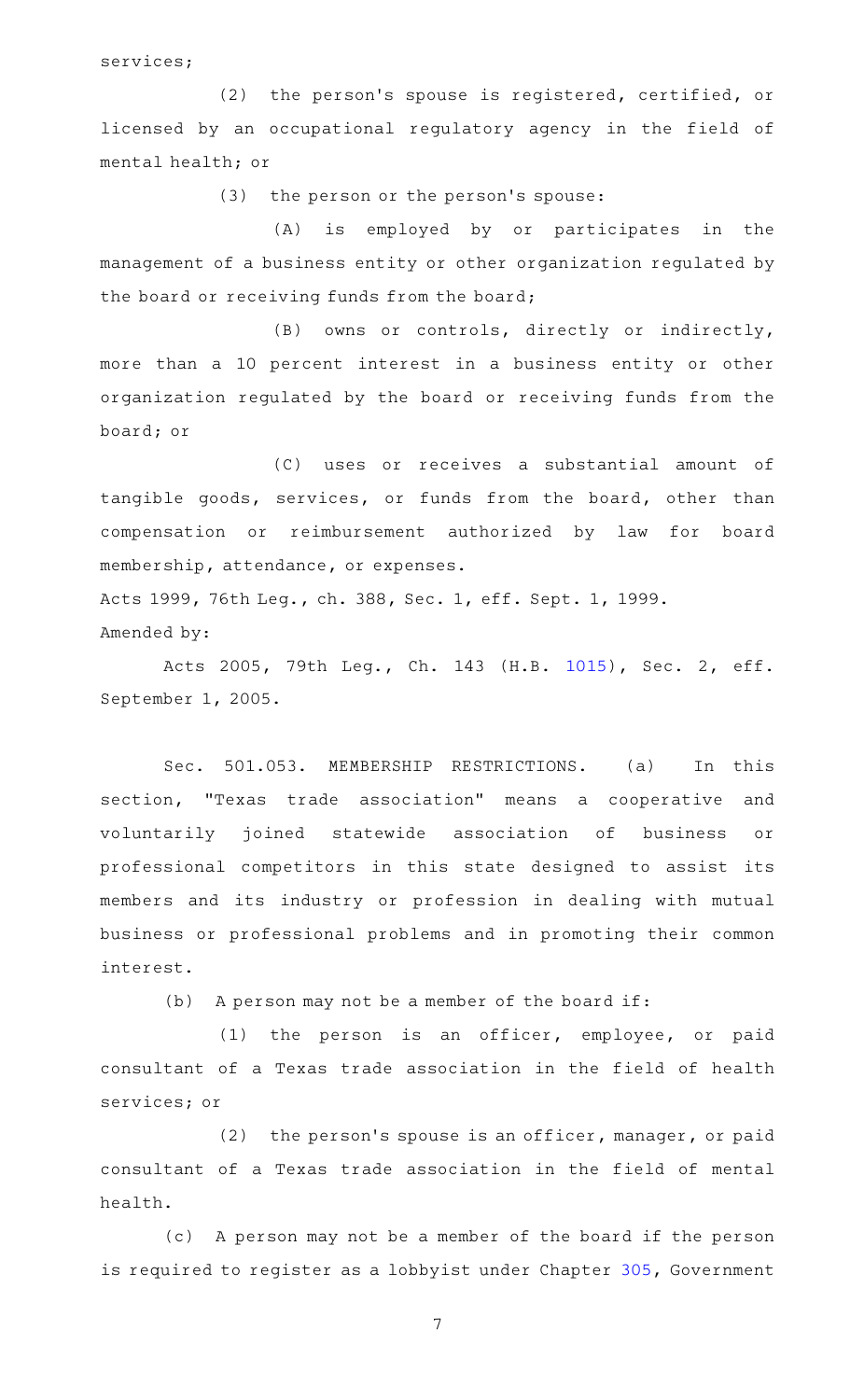Code, because of the person's activities for compensation on behalf of a profession related to the operation of the board. Acts 1999, 76th Leg., ch. 388, Sec. 1, eff. Sept. 1, 1999. Amended by:

Acts 2005, 79th Leg., Ch. 143 (H.B. [1015](http://www.legis.state.tx.us/tlodocs/79R/billtext/html/HB01015F.HTM)), Sec. 3, eff. September 1, 2005.

Acts 2019, 86th Leg., R.S., Ch. 768 (H.B. [1501\)](http://www.legis.state.tx.us/tlodocs/86R/billtext/html/HB01501F.HTM), Sec. 2.002, eff. September 1, 2019.

Acts 2019, 86th Leg., R.S., Ch. 768 (H.B. [1501\)](http://www.legis.state.tx.us/tlodocs/86R/billtext/html/HB01501F.HTM), Sec. 2.003, eff. September 1, 2019.

Sec. 501.054. TERMS; VACANCY. (a) Members of the board serve staggered six-year terms, with the terms of three members expiring October 31 of each odd-numbered year.

(b) A member who is appointed for a term of less than six years may be reappointed to one successive full six-year term. A member who is appointed for a full six-year term may not be reappointed for the six years following the expiration of the member 's term.

(c) If a vacancy occurs during a member's term, the governor shall appoint a replacement to fill the unexpired term. Acts 1999, 76th Leg., ch. 388, Sec. 1, eff. Sept. 1, 1999.

Sec. 501.055. GROUNDS FOR REMOVAL. (a) It is a ground for removal from the board that a member:

(1) does not have at the time of taking office the qualifications required by Sections [501.051](http://www.statutes.legis.state.tx.us/GetStatute.aspx?Code=OC&Value=501.051) and [501.052](http://www.statutes.legis.state.tx.us/GetStatute.aspx?Code=OC&Value=501.052);

(2) does not maintain during service on the board the qualifications required by Sections [501.051](http://www.statutes.legis.state.tx.us/GetStatute.aspx?Code=OC&Value=501.051) and [501.052](http://www.statutes.legis.state.tx.us/GetStatute.aspx?Code=OC&Value=501.052);

(3) is ineligible for membership under Section [501.053;](http://www.statutes.legis.state.tx.us/GetStatute.aspx?Code=OC&Value=501.053)

 $(4)$  cannot, because of illness or disability, discharge the member 's duties for a substantial part of the member 's term; or

(5) is absent from more than half of the regularly scheduled board meetings that the member is eligible to attend during a calendar year without an excuse approved by a majority vote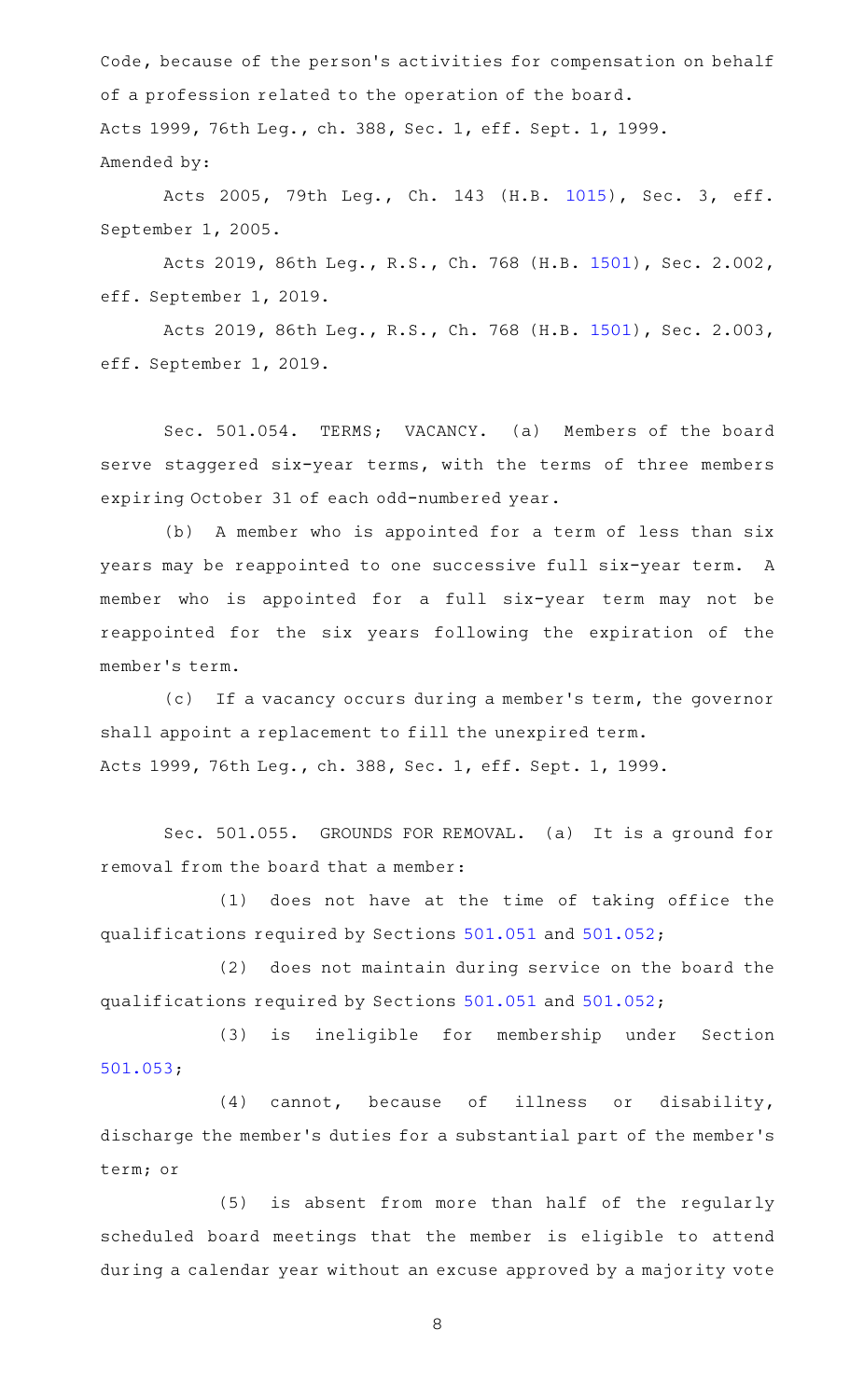of the board.

(b) The validity of an action of the board is not affected by the fact that it is taken when a ground for removal of a board member exists.

(c) If the executive director of the executive council has knowledge that a potential ground for removal exists, the executive director shall notify the presiding officer of the board of the potential ground. The presiding officer shall then notify the governor and the attorney general that a potential ground for removal exists. If the potential ground for removal involves the presiding officer, the executive director shall notify the next highest ranking officer of the board, who shall then notify the governor and the attorney general that a potential ground for removal exists.

Acts 1999, 76th Leg., ch. 388, Sec. 1, eff. Sept. 1, 1999. Amended by:

Acts 2005, 79th Leg., Ch. 143 (H.B. [1015](http://www.legis.state.tx.us/tlodocs/79R/billtext/html/HB01015F.HTM)), Sec. 4, eff. September 1, 2005.

Acts 2019, 86th Leg., R.S., Ch. 768 (H.B. [1501\)](http://www.legis.state.tx.us/tlodocs/86R/billtext/html/HB01501F.HTM), Sec. 2.004, eff. September 1, 2019.

Sec. 501.056. PER DIEM; REIMBURSEMENT. (a) Each board member is entitled to a per diem set by legislative appropriation for each day the member engages in board business.

(b) A member may not receive reimbursement for travel expenses, including expenses for meals and lodging. A member is entitled to reimbursement for transportation expenses as provided by the General Appropriations Act.

(c) All per diem and reimbursement for expenses authorized by this section shall be paid only from fees collected under this chapter.

Acts 1999, 76th Leg., ch. 388, Sec. 1, eff. Sept. 1, 1999.

Sec. 501.057. OFFICERS; MEETINGS. (a) The governor shall designate a member of the board as the presiding officer of the board to serve in that capacity at the pleasure of the governor. The board shall hold an annual meeting during which the board shall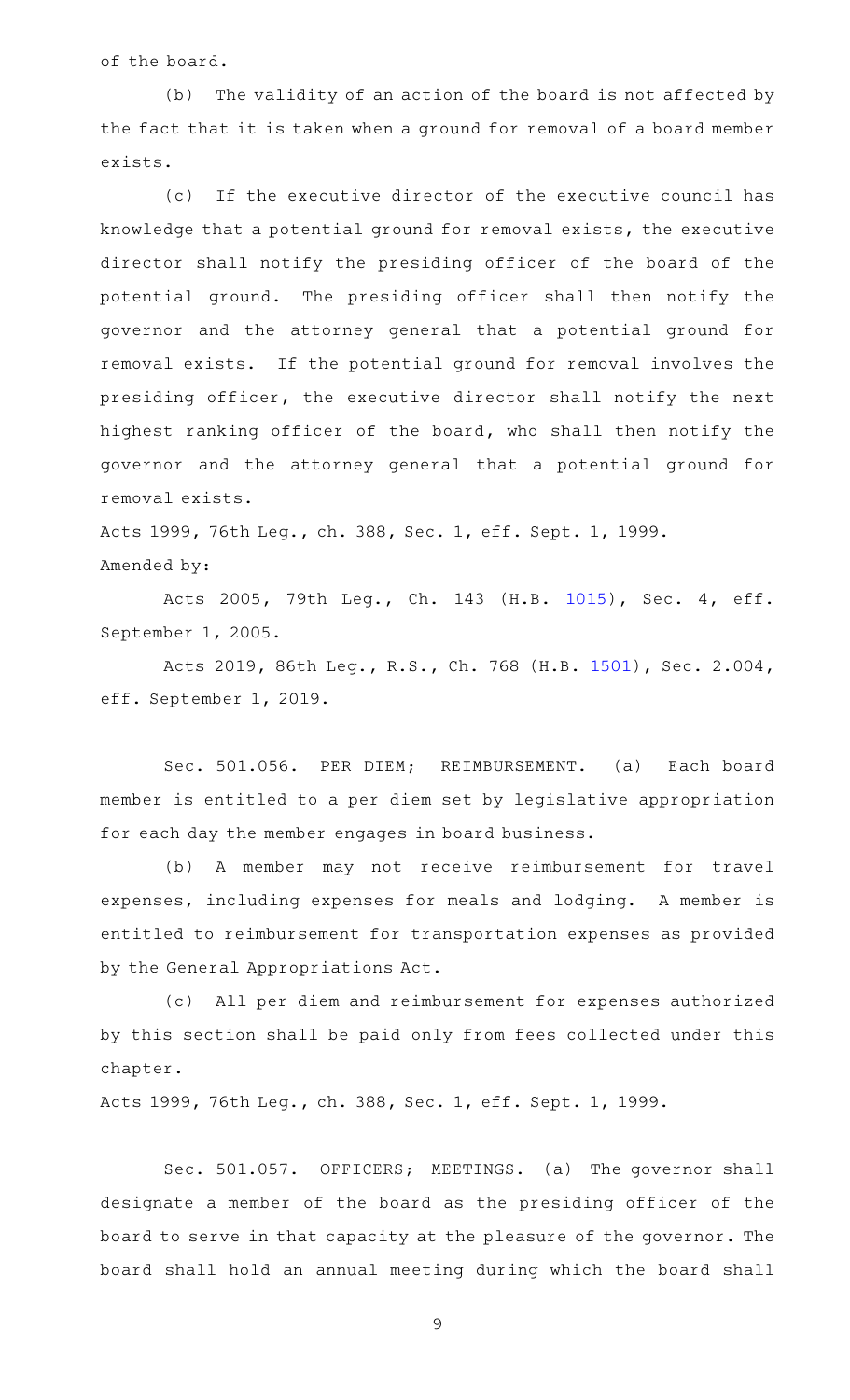select from its members an assistant presiding officer.

(b) The board may hold other regular meetings as provided by board rule. The board shall hold meetings at least twice each year. Special meetings may be called as necessary or by a majority of the board members.

(c) The board shall give reasonable notice of all meetings in the manner provided by board rule. Acts 1999, 76th Leg., ch. 388, Sec. 1, eff. Sept. 1, 1999. Amended by:

Acts 2005, 79th Leg., Ch. 143 (H.B. [1015](http://www.legis.state.tx.us/tlodocs/79R/billtext/html/HB01015F.HTM)), Sec. 5, eff. September 1, 2005.

Sec. 501.058. OATH OF OFFICE. Before entering office, a board member must file with the secretary of state the constitutional oath taken by the person. Acts 1999, 76th Leg., ch. 388, Sec. 1, eff. Sept. 1, 1999.

Sec. 501.059. TRAINING PROGRAM FOR MEMBERS. (a) A person who is appointed to and qualifies for office as a member of the board may not vote, deliberate, or be counted as a member in attendance at a meeting of the board until the person completes a training program that complies with this section.

(b) The training program must provide the person with information regarding:

 $(1)$  the law governing board operations;

(2) the programs, functions, rules, and budget of the board;

(3) the scope of and limitations on the rulemaking authority of the board;

(4) the types of board rules, interpretations, and enforcement actions that may implicate federal antitrust law by limiting competition or impacting prices charged by persons engaged in a profession or business the board regulates, including any rule, interpretation, or enforcement action that:

(A) regulates the scope of practice of persons in a profession or business the board regulates;

(B) restricts advertising by persons in a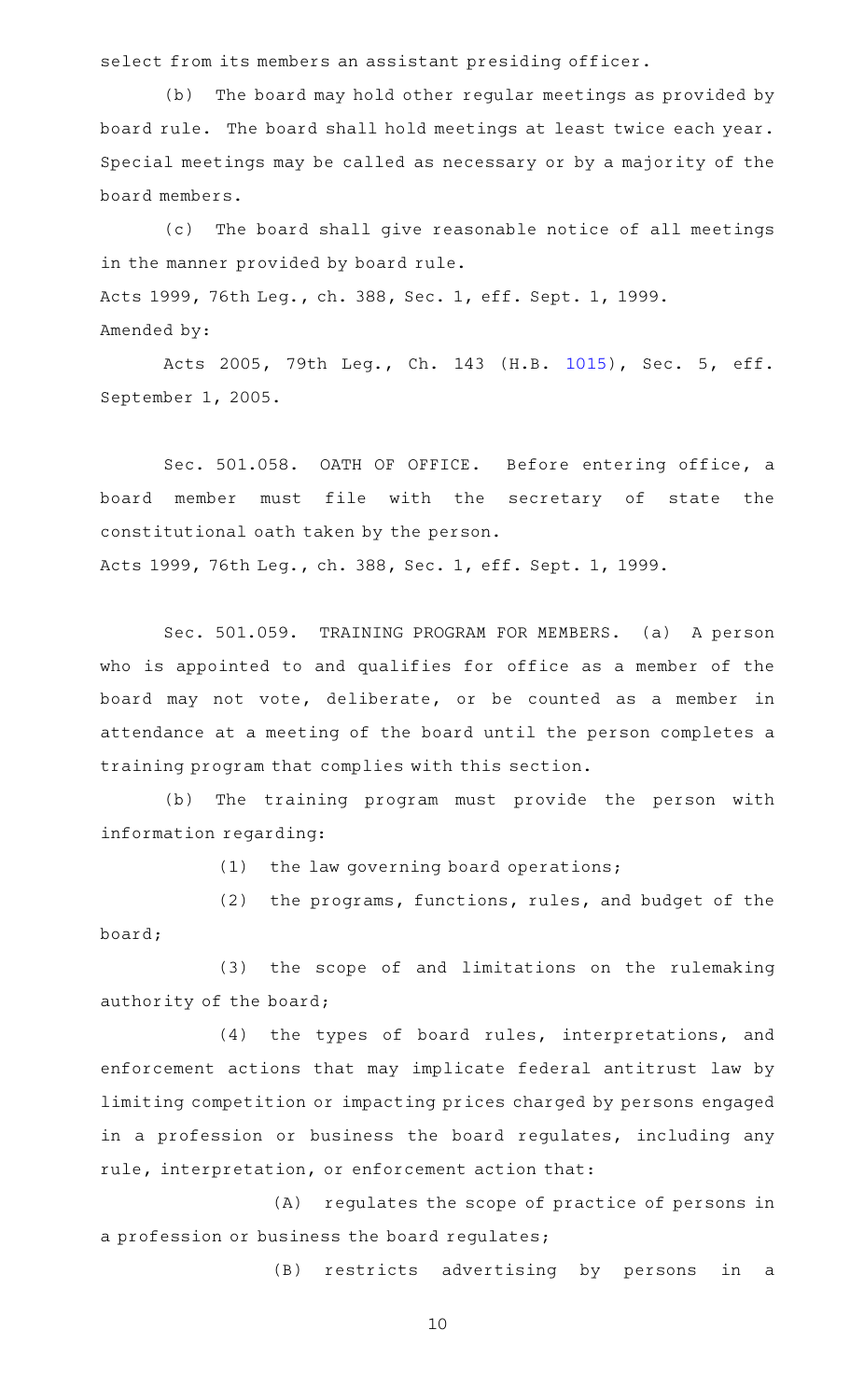profession or business the board regulates;

(C) affects the price of goods or services provided by persons in a profession or business the board regulates; or

(D) restricts participation in a profession or business the board regulates;

(5) the results of the most recent formal audit of the board;

 $(6)$  the requirements of:

(A) laws relating to open meetings, public information, administrative procedure, and disclosure of conflicts of interest; and

(B) other laws applicable to members of the board in performing their duties; and

(7) any applicable ethics policies adopted by the board or the Texas Ethics Commission.

(c)AAA person appointed to the board is entitled to reimbursement, as provided by the General Appropriations Act, for the travel expenses incurred in attending the training program regardless of whether the attendance at the program occurs before or after the person qualifies for office.

(d) The executive director of the executive council shall create a training manual that includes the information required by Subsection (b). The executive director shall distribute a copy of the training manual annually to each board member. Each member of the board shall sign and submit to the executive director a statement acknowledging that the member received and has reviewed the training manual.

Acts 1999, 76th Leg., ch. 388, Sec. 1, eff. Sept. 1, 1999. Amended by:

Acts 2005, 79th Leg., Ch. 143 (H.B. [1015](http://www.legis.state.tx.us/tlodocs/79R/billtext/html/HB01015F.HTM)), Sec. 6, eff. September 1, 2005.

Acts 2019, 86th Leg., R.S., Ch. 768 (H.B. [1501\)](http://www.legis.state.tx.us/tlodocs/86R/billtext/html/HB01501F.HTM), Sec. 2.005, eff. September 1, 2019.

#### SUBCHAPTER D. POWERS AND DUTIES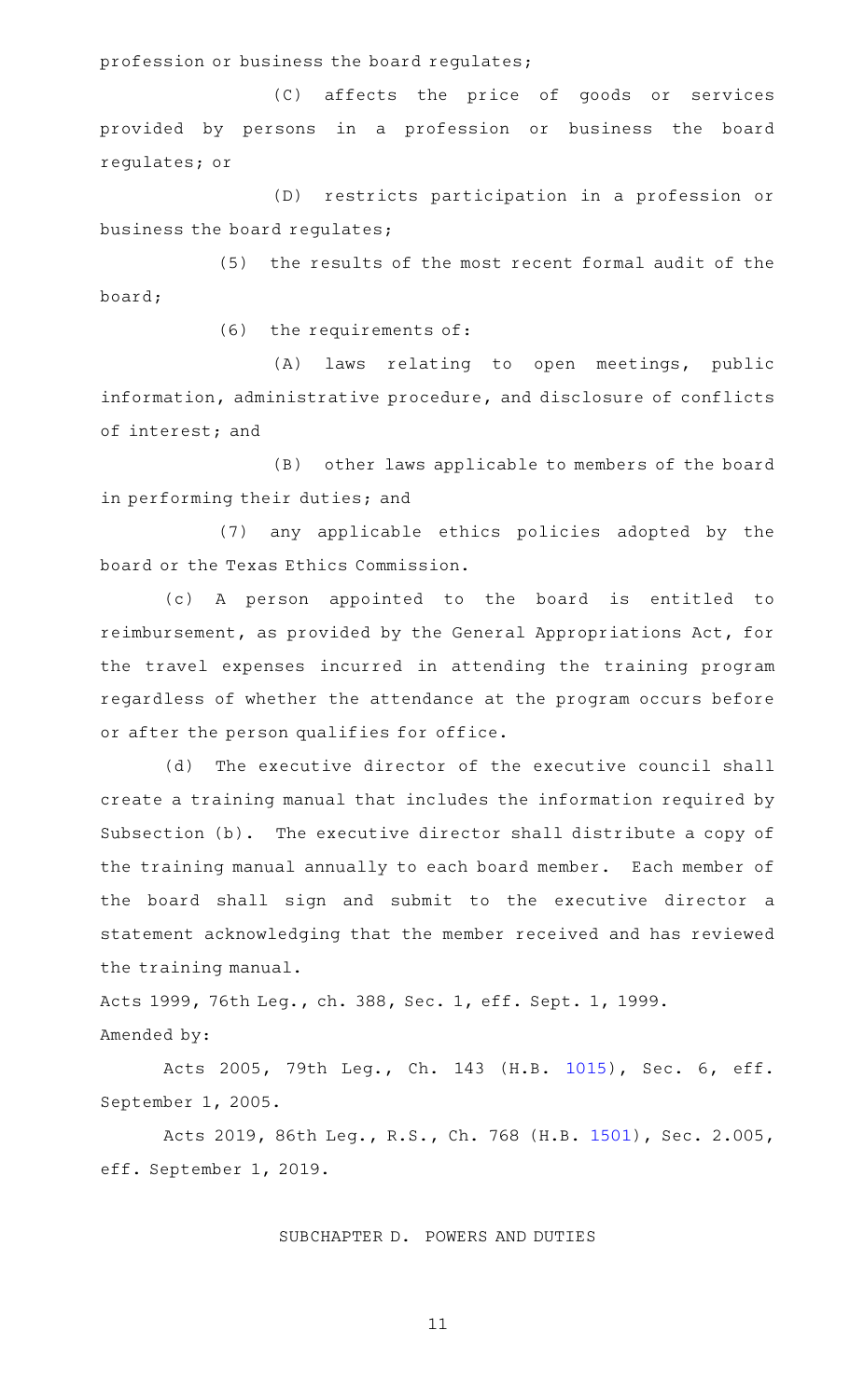Sec. 501.151. GENERAL POWERS AND DUTIES OF EXECUTIVE COUNCIL. (a) Repealed by Acts 2019, 86th Leg., R.S., Ch. 768 (H.B. [1501](http://www.legis.state.tx.us/tlodocs/86R/billtext/html/HB01501F.HTM)), Sec. 2.113(4), eff. September 1, 2019.

(b) Repealed by Acts 2019, 86th Leg., R.S., Ch. 768 (H.B. [1501](http://www.legis.state.tx.us/tlodocs/86R/billtext/html/HB01501F.HTM)), Sec. 2.113(4), eff. September 1, 2019.

(c) The executive council shall adopt and publish a code of ethics under this chapter.

(d) The executive council may certify the specialty of health service providers under this chapter. Acts 1999, 76th Leg., ch. 388, Sec. 1, eff. Sept. 1, 1999.

Amended by:

Acts 2019, 86th Leg., R.S., Ch. 768 (H.B. [1501\)](http://www.legis.state.tx.us/tlodocs/86R/billtext/html/HB01501F.HTM), Sec. 2.007, eff. September 1, 2019.

Acts 2019, 86th Leg., R.S., Ch. 768 (H.B. [1501\)](http://www.legis.state.tx.us/tlodocs/86R/billtext/html/HB01501F.HTM), Sec. 2.008, eff. September 1, 2019.

Acts 2019, 86th Leg., R.S., Ch. 768 (H.B. [1501\)](http://www.legis.state.tx.us/tlodocs/86R/billtext/html/HB01501F.HTM), Sec. 2.113(4), eff. September 1, 2019.

Sec. 501.1515. BOARD DUTIES. The board shall propose to the executive council:

(1) rules regarding:

(A) the qualifications necessary to obtain a license, including rules limiting an applicant 's eligibility for a license based on the applicant 's criminal history;

(B) the scope of practice of and standards of care and ethical practice for psychology; and

(C) continuing education requirements for license holders; and

 $(2)$  a schedule of sanctions for violations of this chapter or rules adopted under this chapter. Added by Acts 2019, 86th Leg., R.S., Ch. 768 (H.B. [1501](http://www.legis.state.tx.us/tlodocs/86R/billtext/html/HB01501F.HTM)), Sec.

2.009, eff. September 1, 2019.

Sec. 501.155. VOLUNTARY GUIDELINES. (a) The executive council may cooperate with an agency that is not subject to this chapter to formulate voluntary guidelines to be observed in the training, activities, and supervision of persons who perform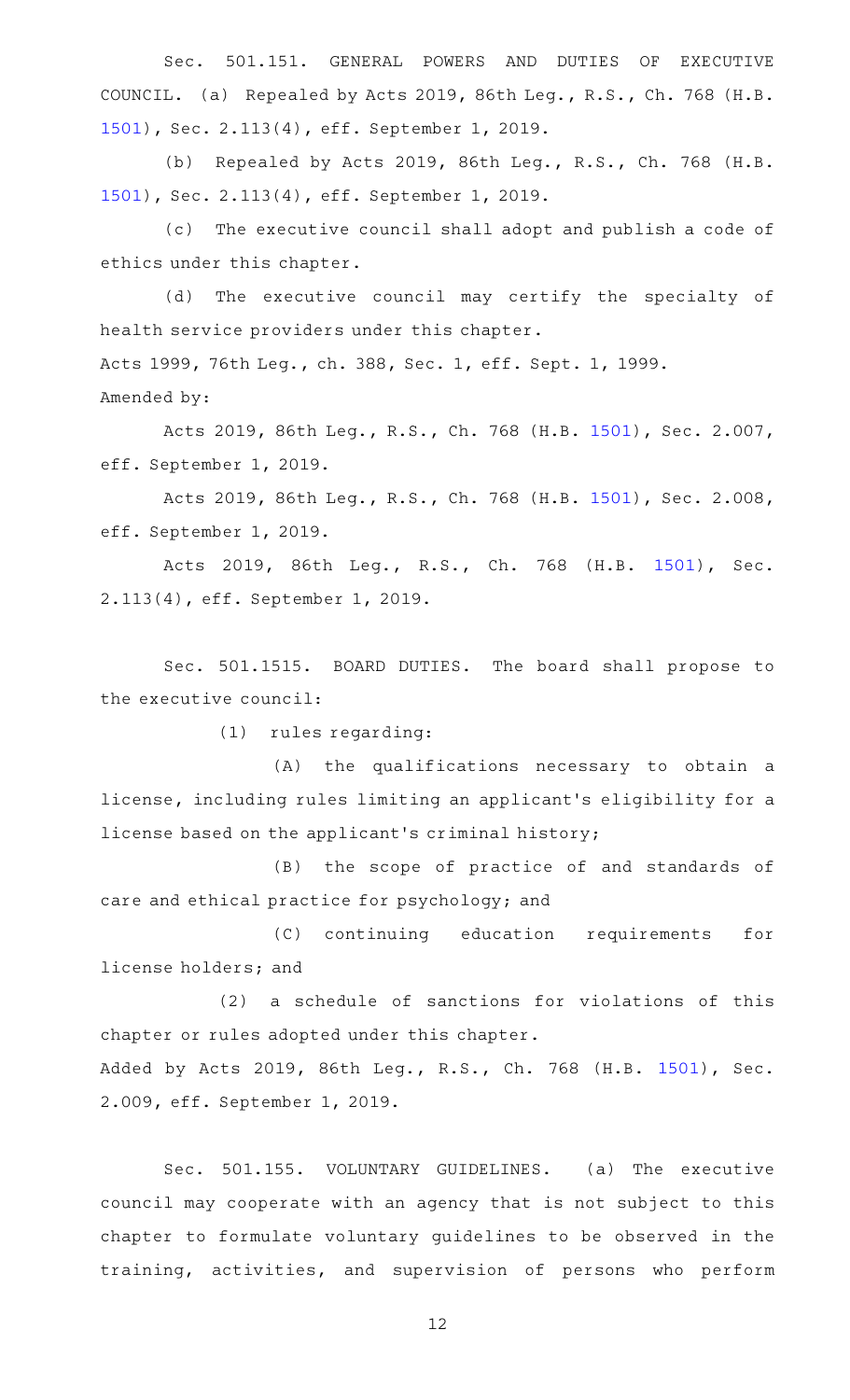psychological services.

(b) Except as provided by Subsection (a), the executive council may not adopt a rule that relates to the administration of an agency that is not subject to this chapter.

Acts 1999, 76th Leg., ch. 388, Sec. 1, eff. Sept. 1, 1999. Amended by:

Acts 2019, 86th Leg., R.S., Ch. 768 (H.B. [1501\)](http://www.legis.state.tx.us/tlodocs/86R/billtext/html/HB01501F.HTM), Sec. 2.010, eff. September 1, 2019.

Sec. 501.158. COMPETENCY REQUIREMENTS. (a) This section applies to a person who is:

 $(1)$  applying to take the license examination;

- (2) applying for a license or license renewal;
- (3) currently licensed under this chapter; or

(4) otherwise providing psychological services under a license approved by the executive council under this chapter.

(b) On a determination by the executive council based on the executive council's reasonable belief that a person is not physically and mentally competent to provide psychological services with reasonable skill and safety to patients or has a physical or mental disease or condition that would impair the person 's competency to provide psychological services, the executive council may request the person to submit to:

 $(1)$  a physical examination by a physician approved by the executive council; or

(2) a mental examination by a physician or psychologist approved by the executive council.

(c) The executive council shall issue an order requiring a person who refuses to submit to an examination under this section to show cause for the person's refusal at a hearing on the order scheduled for not later than the 30th day after the date notice is served on the person. The executive council shall provide notice under this section by personal service or by registered mail, return receipt requested.

(d) At the hearing, the person may appear in person and by counsel and present evidence to justify the person's refusal to submit to examination. After the hearing, the executive council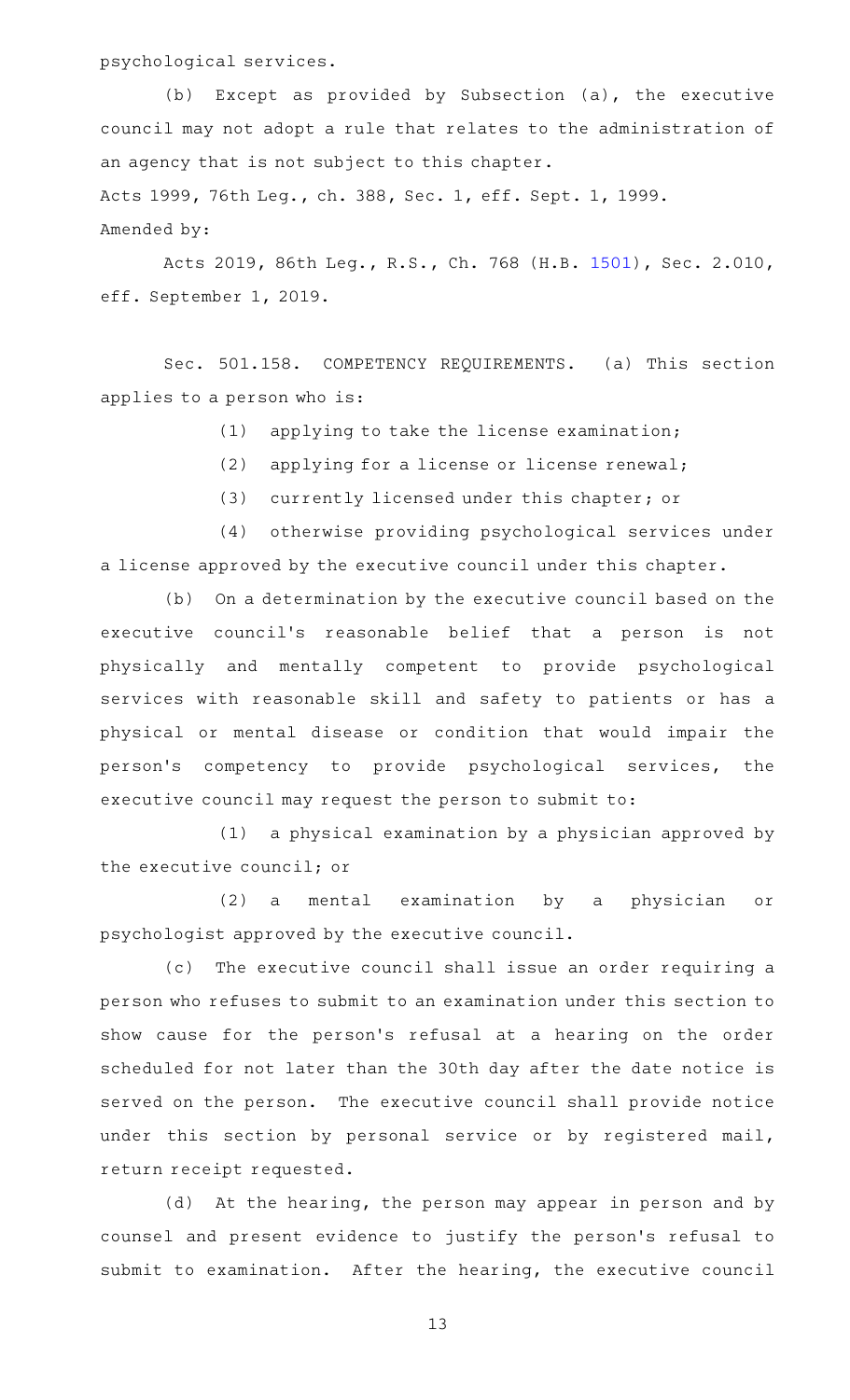shall issue an order requiring the person to submit to examination under this section or withdrawing the request for the examination.

(e) Unless the request is withdrawn, the executive council may take disciplinary action against a person who refuses to submit to the physical or mental examination.

(f) An appeal from the executive council's order under this section is governed by Chapter [2001,](http://www.statutes.legis.state.tx.us/GetStatute.aspx?Code=GV&Value=2001) Government Code. Acts 1999, 76th Leg., ch. 388, Sec. 1, eff. Sept. 1, 1999. Amended by:

Acts 2019, 86th Leg., R.S., Ch. 768 (H.B. [1501\)](http://www.legis.state.tx.us/tlodocs/86R/billtext/html/HB01501F.HTM), Sec. 2.011, eff. September 1, 2019.

## SUBCHAPTER F. GENERAL LICENSE REQUIREMENTS

Sec. 501.251. LICENSE REQUIRED. A person may not engage in or represent that the person is engaged in the practice of psychology unless the person is licensed under this chapter or exempt under Section [501.004.](http://www.statutes.legis.state.tx.us/GetStatute.aspx?Code=OC&Value=501.004)

Acts 1999, 76th Leg., ch. 388, Sec. 1, eff. Sept. 1, 1999.

Sec. 501.252. PSYCHOLOGIST LICENSE APPLICATION. (a) To be licensed under this chapter, a person must apply to the executive council for a license. The executive council shall issue a license to an applicant who:

(1) is qualified for the license under Section [501.2525](http://www.statutes.legis.state.tx.us/GetStatute.aspx?Code=OC&Value=501.2525); and

(2) pays the fee set by the executive council.

(b) Repealed by Acts 2019, 86th Leg., R.S., Ch. 768 (H.B. [1501](http://www.legis.state.tx.us/tlodocs/86R/billtext/html/HB01501F.HTM)), Sec. 2.113(13), eff. September 1, 2019.

(c) Repealed by Acts 2019, 86th Leg., R.S., Ch. 768 (H.B. [1501](http://www.legis.state.tx.us/tlodocs/86R/billtext/html/HB01501F.HTM)), Sec. 2.113(13), eff. September 1, 2019.

(d) Repealed by Acts 2019, 86th Leg., R.S., Ch. 768 (H.B. [1501](http://www.legis.state.tx.us/tlodocs/86R/billtext/html/HB01501F.HTM)), Sec. 2.113(13), eff. September 1, 2019. Acts 1999, 76th Leg., ch. 388, Sec. 1, eff. Sept. 1, 1999. Amended by:

Acts 2019, 86th Leg., R.S., Ch. 768 (H.B. [1501\)](http://www.legis.state.tx.us/tlodocs/86R/billtext/html/HB01501F.HTM), Sec. 2.012, eff. September 1, 2019.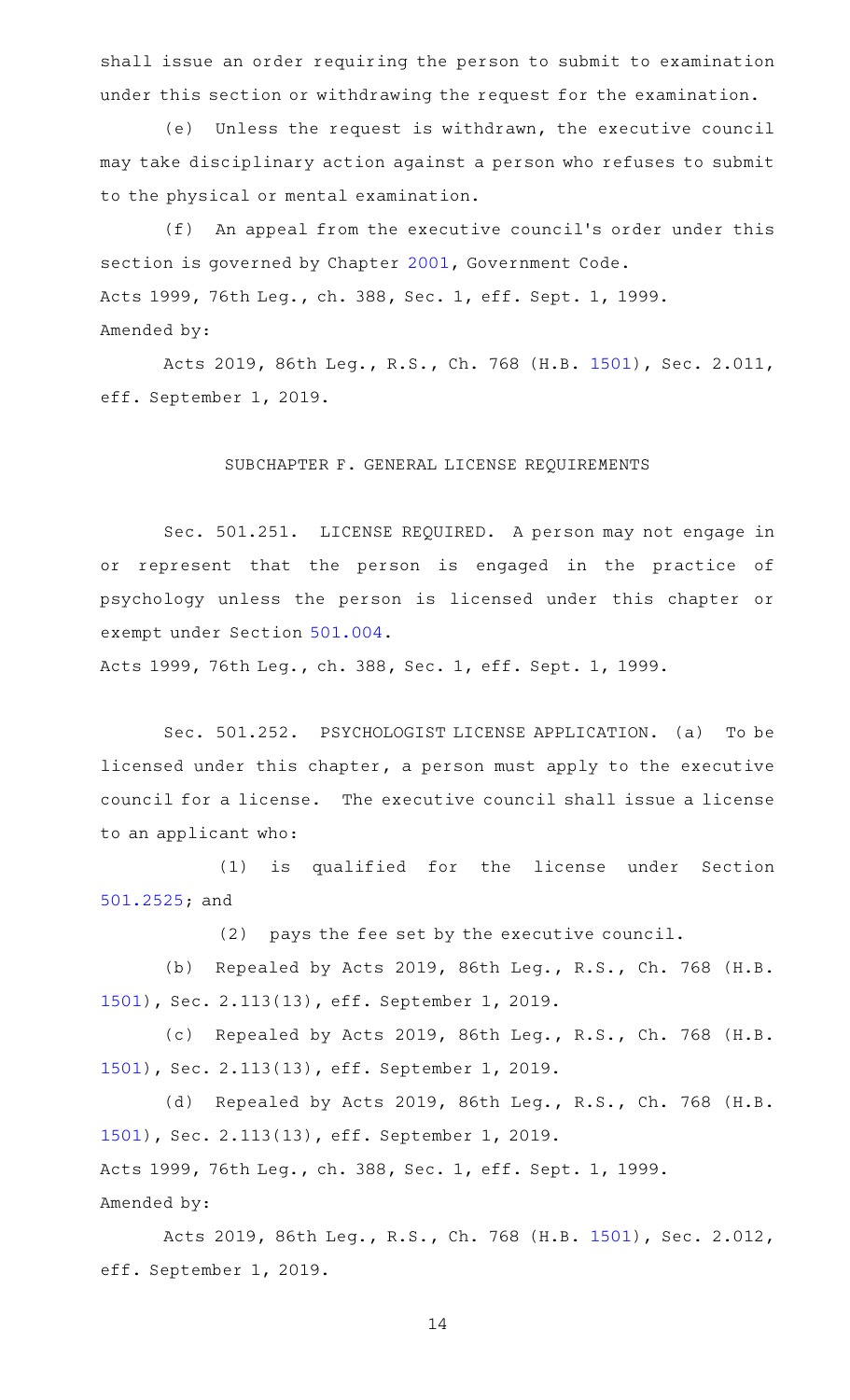Acts 2019, 86th Leg., R.S., Ch. 768 (H.B. [1501\)](http://www.legis.state.tx.us/tlodocs/86R/billtext/html/HB01501F.HTM), Sec. 2.113(13), eff. September 1, 2019.

Sec. 501.2525. LICENSE QUALIFICATIONS. (a) An applicant is qualified for a license under this chapter if the applicant:

 $(1)$  has received:

(A) a doctoral degree in psychology from a regionally accredited educational institution conferred on or after January 1, 1979; or

(B) a doctoral degree in psychology, or the substantial equivalent of a doctoral degree in psychology in both subject matter and extent of training, from a regionally accredited educational institution conferred before January 1, 1979;

(2) except as provided by Subsection (c) and Section [501.253,](http://www.statutes.legis.state.tx.us/GetStatute.aspx?Code=OC&Value=501.253) has:

(A) at least two years of supervised experience in the field of psychological services, one year of which may be as part of the doctoral program and at least one year of which began after the date the person's doctoral degree was conferred by an institution of higher education; and

(B) passed any examination required by Section [501.256;](http://www.statutes.legis.state.tx.us/GetStatute.aspx?Code=OC&Value=501.256)

 $(3)$  has attained the age of majority;

(4) is physically and mentally competent to provide psychological services with reasonable skill and safety, as determined by the executive council;

(5) is not afflicted with a mental or physical disease or condition that would impair the applicant 's competency to provide psychological services;

(6) has not been convicted of a crime involving moral turpitude or a felony;

(7) does not use drugs or alcohol to an extent that affects the applicant 's professional competency;

(8) has not engaged in fraud or deceit in making the application; and

(9) except as provided by Section  $501.263$ , has not:

(A) aided or abetted the practice of psychology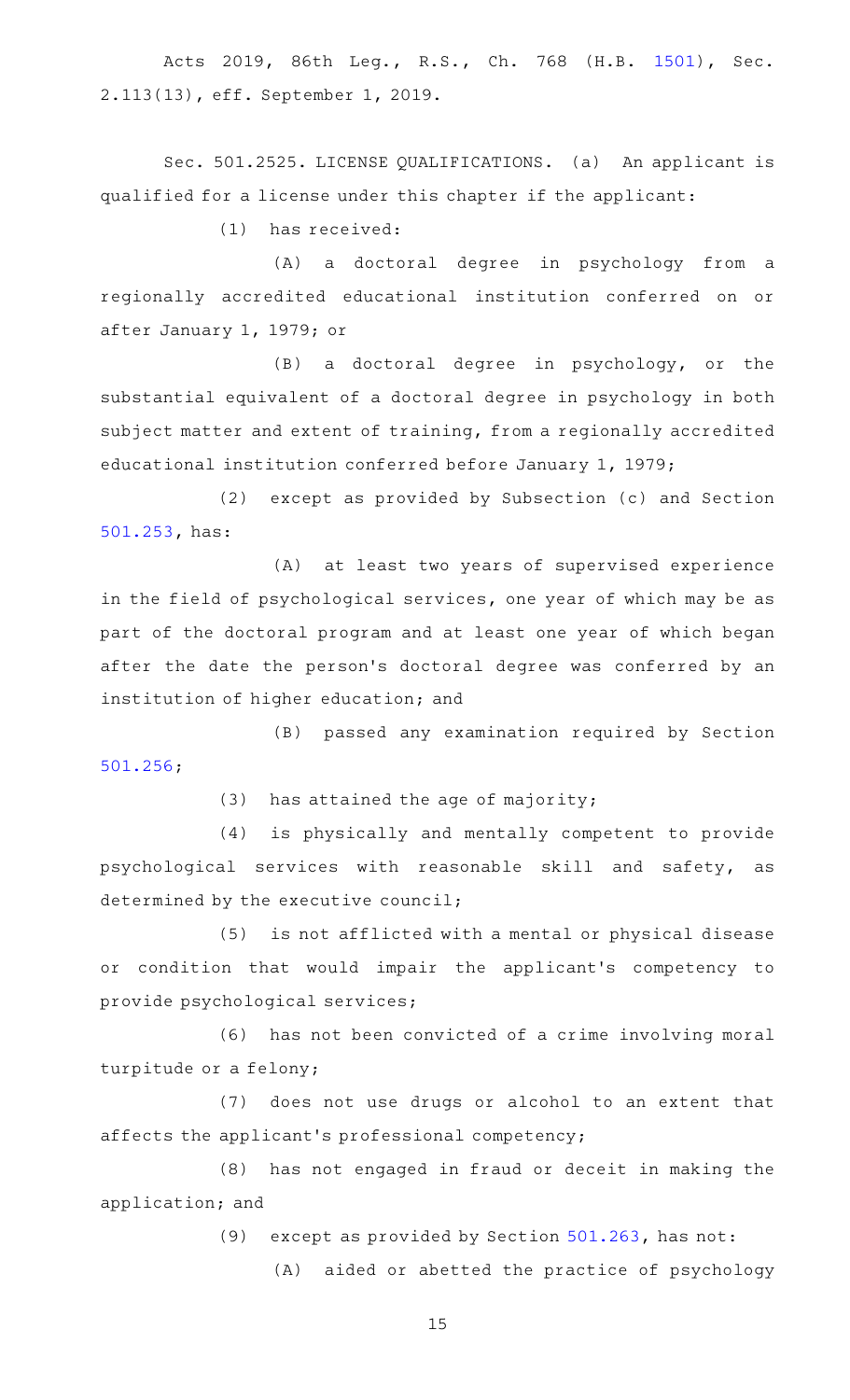by a person not licensed under this chapter in representing that the person is licensed under this chapter;

(B) represented that the applicant is licensed under this chapter to practice psychology when the applicant is not licensed; or

(C) practiced psychology in this state without a license under this chapter or without being exempt under this chapter.

(b) In determining under Subsection (a)(1)(B) whether a degree is substantially equivalent to a doctoral degree in psychology, the executive council shall consider whether, at the time the degree was conferred, the doctoral program met the prevailing standards for training in the area of psychology, including standards for training in clinical, school, and industrial counseling.

(c) Subsection (a)(2)(A) does not apply to an applicant who:

(1) is licensed in good standing in another state to independently practice psychology; and

(2) has independently practiced psychology in that state for at least five years.

(d) For purposes of Subsection  $(a)(2)(A)$ , experience is supervised only if the experience is supervised by a psychologist in the manner provided by the executive council's supervision guidelines. To determine the acceptability of an applicant's experience, the executive council may require documentary evidence of the quality, scope, and nature of the applicant's experience. The executive council may count toward the supervised experience an applicant is required to obtain after the applicant 's degree is conferred any hours of supervised experience the applicant completed as part of a degree program accredited by the American Psychological Association, the Canadian Psychological Association, or a substantially equivalent degree program. Acts 1999, 76th Leg., ch. 388, Sec. 1, eff. Sept. 1, 1999. Redesignated and amended from Occupations Code, Section 501.255 by Acts 2019, 86th Leg., R.S., Ch. 768 (H.B. [1501\)](http://www.legis.state.tx.us/tlodocs/86R/billtext/html/HB01501F.HTM), Sec. 2.013, eff. September 1, 2019.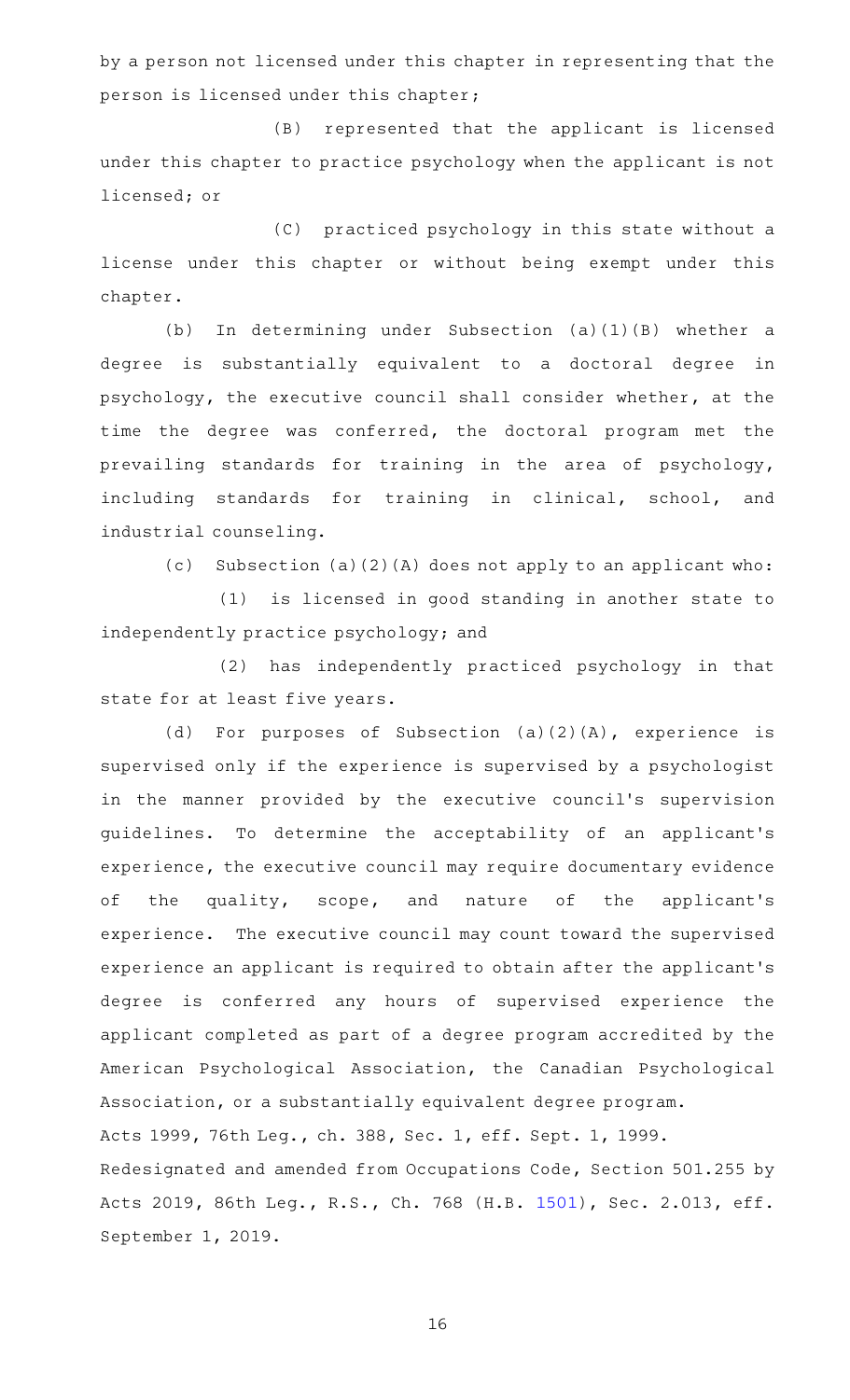Sec. 501.253. PROVISIONAL STATUS FOR CERTAIN APPLICANTS. (a) The executive council may issue a license with a provisional status to an applicant who has not satisfied the experience or examination requirements of Section [501.2525\(](http://www.statutes.legis.state.tx.us/GetStatute.aspx?Code=OC&Value=501.2525)a)(2) but is otherwise qualified for the license under Section [501.2525.](http://www.statutes.legis.state.tx.us/GetStatute.aspx?Code=OC&Value=501.2525)

(b) A license holder described by Subsection (a) is entitled to practice psychology under the supervision of a psychologist to meet the requirements for issuance of a license under Section [501.2525](http://www.statutes.legis.state.tx.us/GetStatute.aspx?Code=OC&Value=501.2525), except that if the license holder is licensed in another state to independently practice psychology and is in good standing in that state, the license holder is entitled to practice psychology without the supervision of a psychologist.

(c) The executive council shall adopt rules that apply to a license holder described by Subsection (a) identifying:

(1) the activities that the license holder may engage in; and

(2) services that may be provided by the license holder.

(d) The executive council may refuse to renew a license issued under Subsection (a) if the license holder does not meet the requirements prescribed by Section [501.2525\(](http://www.statutes.legis.state.tx.us/GetStatute.aspx?Code=OC&Value=501.2525)a)(2).

(e) The executive council may not restrict the issuance of a license to an applicant who is licensed in another state to independently practice psychology and is in good standing in that state based on the number of years the applicant has been licensed in good standing in that state.

Acts 1999, 76th Leg., ch. 388, Sec. 1, eff. Sept. 1, 1999. Amended by:

Acts 2005, 79th Leg., Ch. 143 (H.B. [1015\)](http://www.legis.state.tx.us/tlodocs/79R/billtext/html/HB01015F.HTM), Sec. 14, eff. September 1, 2005.

Acts 2019, 86th Leg., R.S., Ch. 768 (H.B. [1501\)](http://www.legis.state.tx.us/tlodocs/86R/billtext/html/HB01501F.HTM), Sec. 2.014, eff. September 1, 2019.

Sec. 501.256. EXAMINATIONS. (a) The executive council shall administer to qualified applicants at least annually any written examination required by executive council rules. An examination must be validated by an independent testing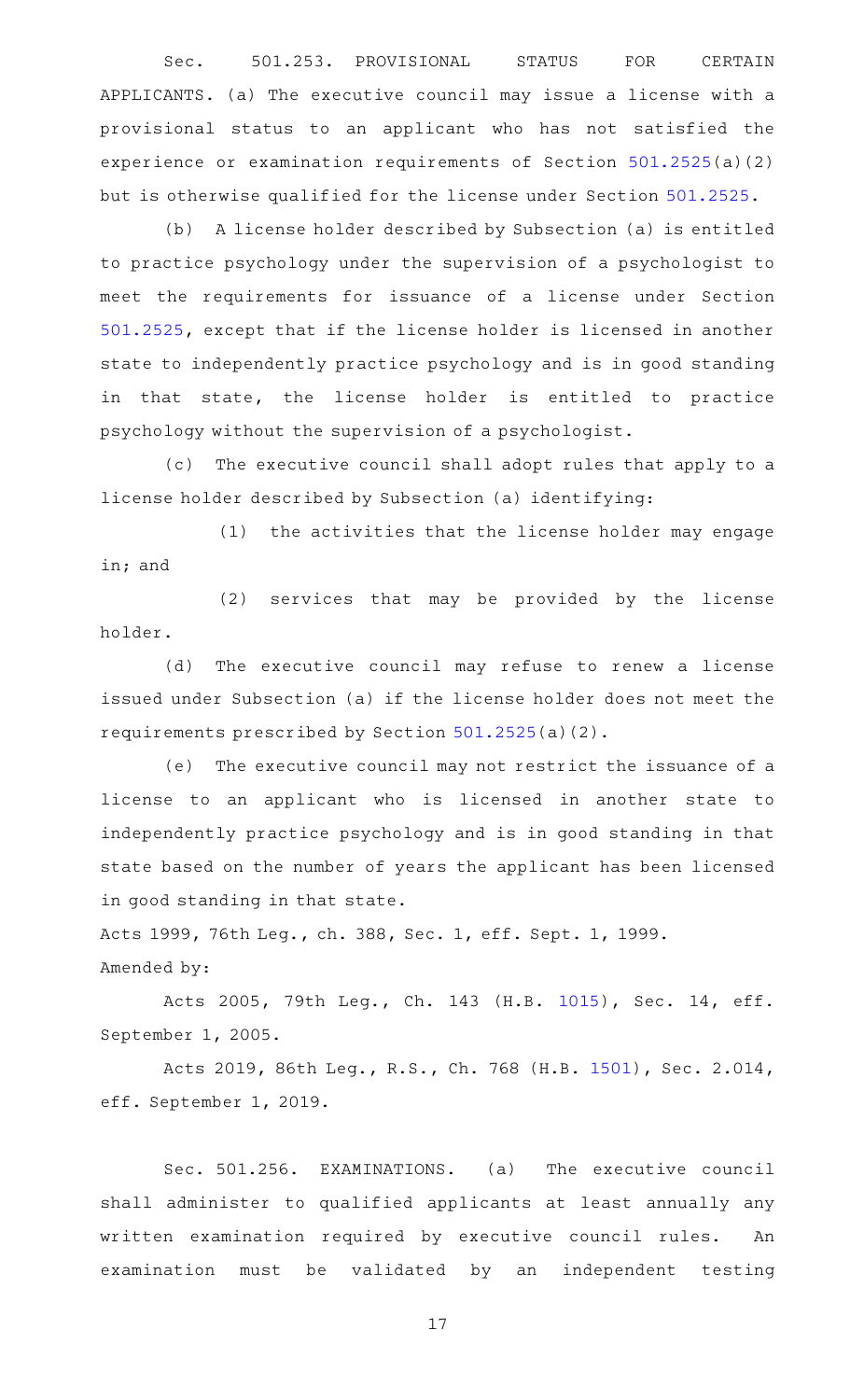professional.

(b) The board shall determine the subject and scope of each examination. The examination must test the applicant 's knowledge of:

(1) the discipline and profession of psychology; and

(2) the laws and rules governing the profession of psychology in this state.

 $(b-1)$  The executive council shall establish appropriate fees for examinations administered under this chapter.

(c) The executive council may waive the discipline and professional segment of the examination requirement for an applicant who:

(1) is a specialist of the American Board of Professional Psychology; or

 $(2)$  in the executive council's judgment, has demonstrated competence in the areas covered by the examination.

(d) The contents of the examination described by Subsection (b)(2) are the jurisprudence examination. The executive council shall administer and each applicant must pass the jurisprudence examination before the executive council may issue a license.

(e) Repealed by Acts 2019, 86th Leg., R.S., Ch. 768 (H.B. [1501](http://www.legis.state.tx.us/tlodocs/86R/billtext/html/HB01501F.HTM)), Sec. 2.113(15), eff. September 1, 2019.

(f) Repealed by Acts 2019, 86th Leg., R.S., Ch. 768 (H.B. [1501](http://www.legis.state.tx.us/tlodocs/86R/billtext/html/HB01501F.HTM)), Sec. 2.113(15), eff. September 1, 2019.

(g) Repealed by Acts 2019, 86th Leg., R.S., Ch. 768 (H.B. [1501](http://www.legis.state.tx.us/tlodocs/86R/billtext/html/HB01501F.HTM)), Sec. 2.113(15), eff. September 1, 2019. Acts 1999, 76th Leg., ch. 388, Sec. 1, eff. Sept. 1, 1999.

Amended by:

Acts 2005, 79th Leg., Ch. 143 (H.B. [1015\)](http://www.legis.state.tx.us/tlodocs/79R/billtext/html/HB01015F.HTM), Sec. 15, eff. September 1, 2005.

Acts 2019, 86th Leg., R.S., Ch. 768 (H.B. [1501\)](http://www.legis.state.tx.us/tlodocs/86R/billtext/html/HB01501F.HTM), Sec. 2.015, eff. September 1, 2019.

Acts 2019, 86th Leg., R.S., Ch. 768 (H.B. [1501\)](http://www.legis.state.tx.us/tlodocs/86R/billtext/html/HB01501F.HTM), Sec. 2.113(15), eff. September 1, 2019.

Sec. 501.259. LICENSING OF PSYCHOLOGICAL ASSOCIATE. (a) The executive council shall set standards for the issuance of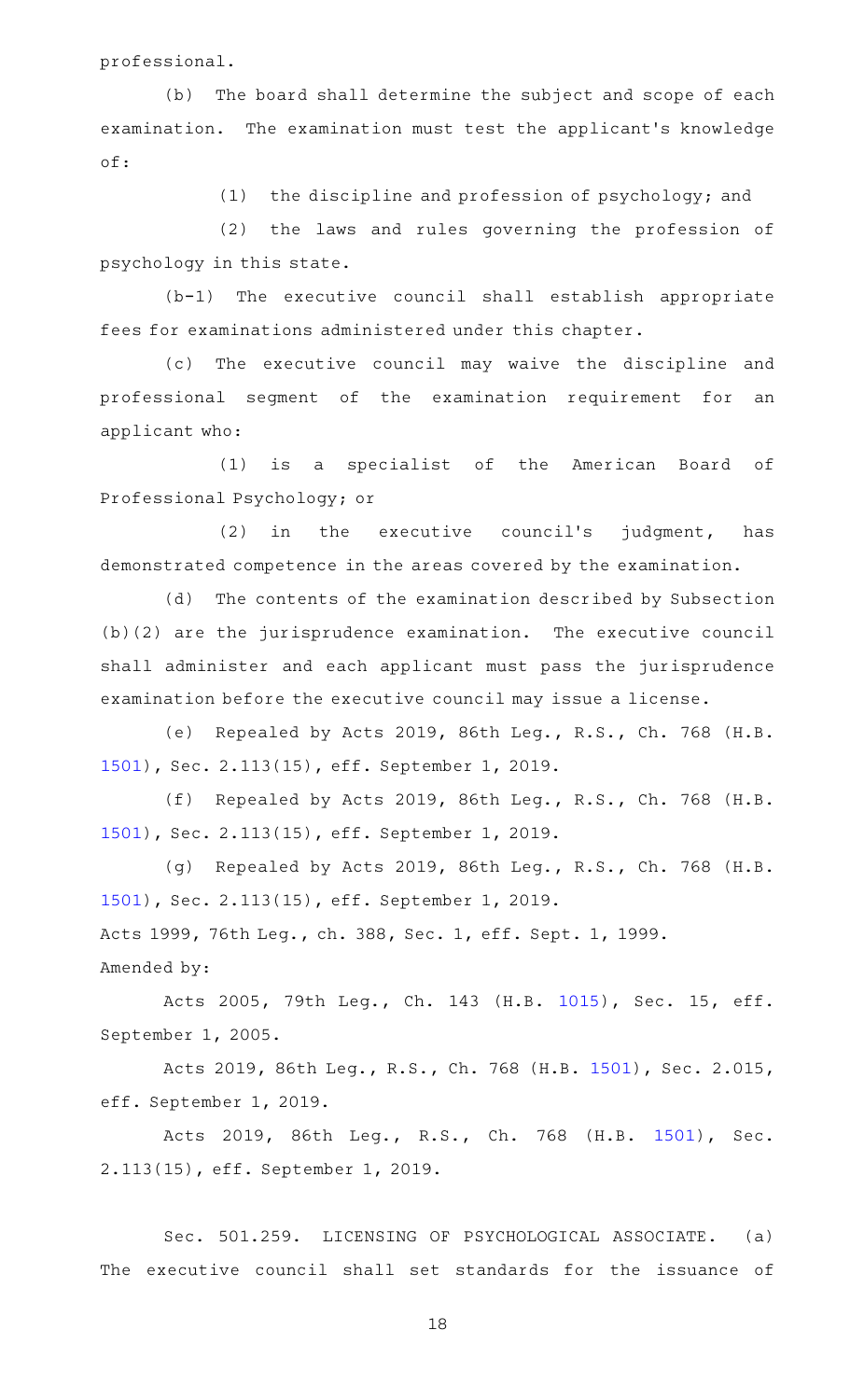licenses to psychological personnel who hold a master 's degree from an accredited university or college in a program that is primarily psychological in nature.

(b) The executive council shall designate a person who holds a license authorized by this section by a title that includes the adjective "psychological" followed by a noun such as "associate," "assistant," "examiner," or "technician." Acts 1999, 76th Leg., ch. 388, Sec. 1, eff. Sept. 1, 1999. Amended by:

Acts 2005, 79th Leg., Ch. 143 (H.B. [1015\)](http://www.legis.state.tx.us/tlodocs/79R/billtext/html/HB01015F.HTM), Sec. 17, eff. September 1, 2005.

Acts 2019, 86th Leg., R.S., Ch. 768 (H.B. [1501\)](http://www.legis.state.tx.us/tlodocs/86R/billtext/html/HB01501F.HTM), Sec. 2.016, eff. September 1, 2019.

Sec. 501.260. LICENSED SPECIALIST IN SCHOOL PSYCHOLOGY. (a) The executive council by rule shall issue a license to a licensed specialist in school psychology. A license issued under this section constitutes the appropriate credential for a person who provides psychological services as required by Section [21.003](http://www.statutes.legis.state.tx.us/GetStatute.aspx?Code=ED&Value=21.003)(b), Education Code.

(b) The executive council shall set the standards to qualify for a license under this section. The standards must include:

(1) satisfaction of minimum recognized graduate degree requirements;

(2) completion of graduate course work at a regionally accredited institution of higher education in:

- (A) psychological foundations;
- (B) educational foundations;
- (C) interventions;
- $(D)$  assessments; and
- $(E)$  professional issues and ethics;

(3) completion of at least  $1,200$  hours of supervised experience;

(4) receipt of a passing score on a nationally recognized qualifying examination determined to be appropriate by the executive council and on any other examination required by the executive council; and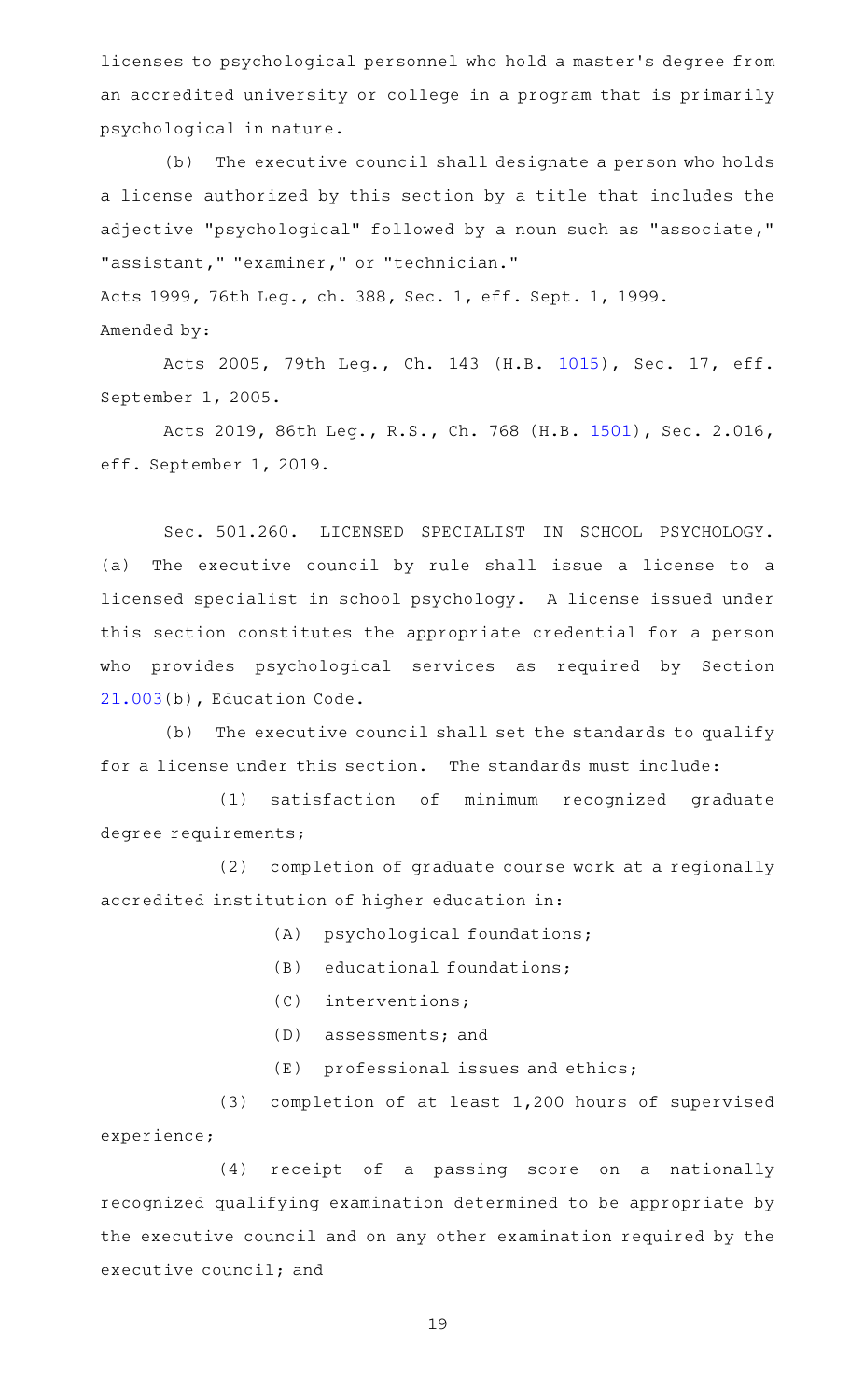(5) satisfaction of the requirements under Sections  $501.2525(a)(3)-(9)$  $501.2525(a)(3)-(9)$ .

(c) The rules of practice for a licensed specialist in school psychology must comply with nationally recognized standards for the practice of school psychology.

Acts 1999, 76th Leg., ch. 388, Sec. 1, eff. Sept. 1, 1999. Amended by:

Acts 2019, 86th Leg., R.S., Ch. 768 (H.B. [1501\)](http://www.legis.state.tx.us/tlodocs/86R/billtext/html/HB01501F.HTM), Sec. 2.017, eff. September 1, 2019.

Sec. 501.261. FORM OF LICENSE. (a) A license issued under this chapter must include the full name of the license holder and a unique number assigned to that license.

(b) Repealed by Acts 2019, 86th Leg., R.S., Ch. 768 (H.B. [1501](http://www.legis.state.tx.us/tlodocs/86R/billtext/html/HB01501F.HTM)), Sec. 2.113(19), eff. September 1, 2019. Acts 1999, 76th Leg., ch. 388, Sec. 1, eff. Sept. 1, 1999. Amended by:

Acts 2019, 86th Leg., R.S., Ch. 768 (H.B. [1501\)](http://www.legis.state.tx.us/tlodocs/86R/billtext/html/HB01501F.HTM), Sec. 2.113(19), eff. September 1, 2019.

Sec. 501.262. RECIPROCAL LICENSE. The executive council may enter into and implement agreements with other jurisdictions for the issuance of a license by reciprocity if the other jurisdiction's requirements for licensing, certification, or registration are substantially equal to the requirements of this chapter.

Acts 1999, 76th Leg., ch. 388, Sec. 1, eff. Sept. 1, 1999.

Amended by:

Acts 2019, 86th Leg., R.S., Ch. 768 (H.B. [1501\)](http://www.legis.state.tx.us/tlodocs/86R/billtext/html/HB01501F.HTM), Sec. 2.018, eff. September 1, 2019.

Sec. 501.263. TEMPORARY LICENSE. (a) The executive council may issue a temporary license to an applicant seeking to practice in this state for a limited time and limited purpose if the applicant:

 $(1)$  pays the required application fee;

(2) submits an application to the executive council in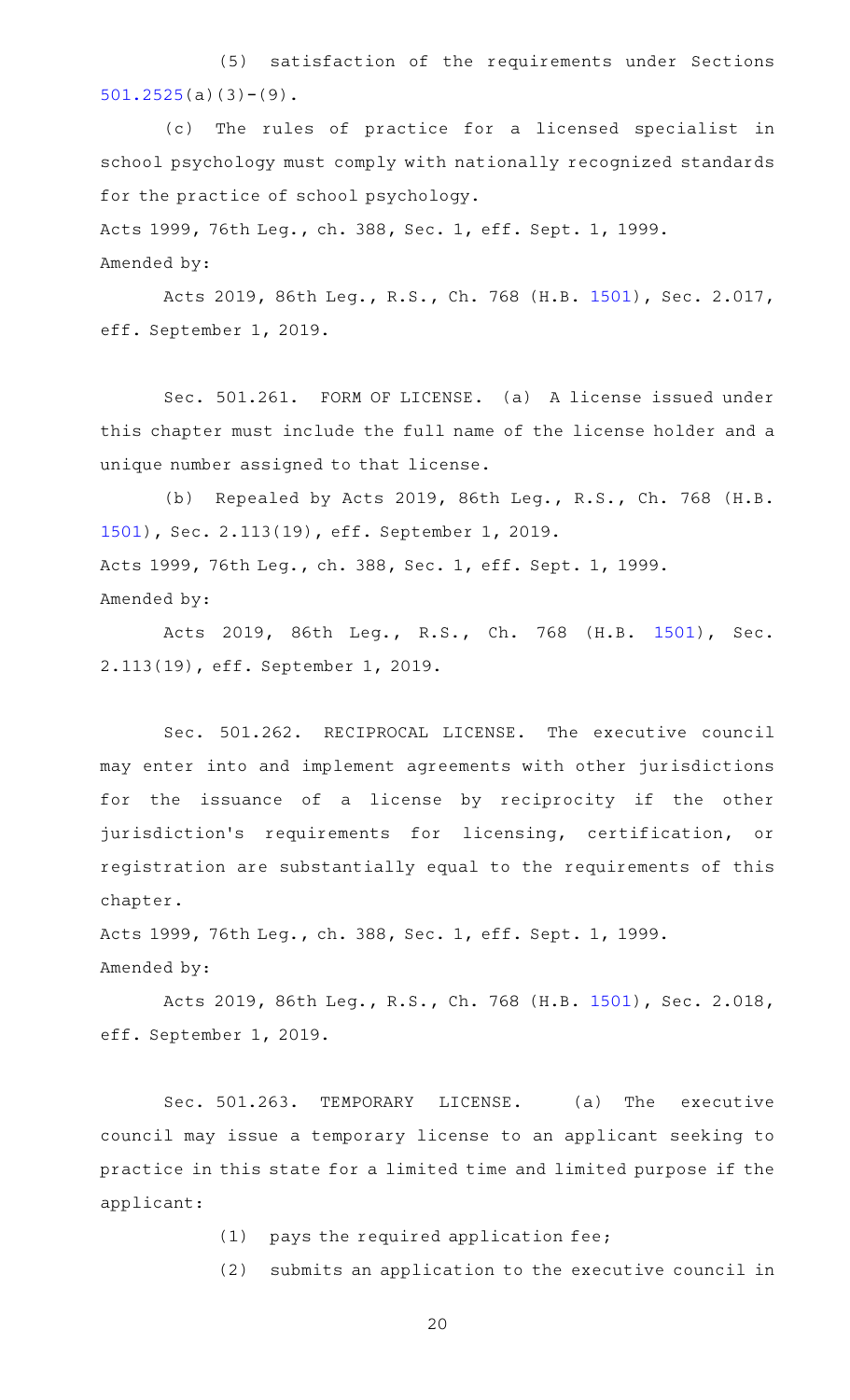the form prescribed by the executive council;

(3) is licensed, certified, or registered as a psychologist or psychological associate by another state having requirements substantially equal to those prescribed by this chapter;

(4) is in good standing with the regulatory agency of the jurisdiction in which the person is licensed, certified, or registered;

 $(5)$  is supervised by a person licensed under this chapter with whom the temporary license holder may consult during the time the person holds a temporary license; and

(6) has passed an examination recognized by the executive council as equivalent to the examination required for a permanent license under this chapter.

(b) A temporary license is valid only for the period specified by the executive council and for the limited purpose approved by the executive council.

(c) The executive council may adopt rules to issue a temporary license to a person who holds a license or the equivalent from another country.

(d) A temporary license issued under this section is not a vested property right.

(e) A person holding a temporary license issued under this chapter shall display a sign indicating that the license is temporary. The sign must be approved by the executive council and displayed in every room in which the person provides psychological services.

Acts 1999, 76th Leg., ch. 388, Sec. 1, eff. Sept. 1, 1999. Amended by:

Acts 2005, 79th Leg., Ch. 143 (H.B. [1015\)](http://www.legis.state.tx.us/tlodocs/79R/billtext/html/HB01015F.HTM), Sec. 18, eff. September 1, 2005.

Acts 2019, 86th Leg., R.S., Ch. 768 (H.B. [1501\)](http://www.legis.state.tx.us/tlodocs/86R/billtext/html/HB01501F.HTM), Sec. 2.019, eff. September 1, 2019.

Sec. 501.264. INACTIVE STATUS. (a) A psychologist may place the psychologist 's license on inactive status by applying to the executive council and paying a fee established by the executive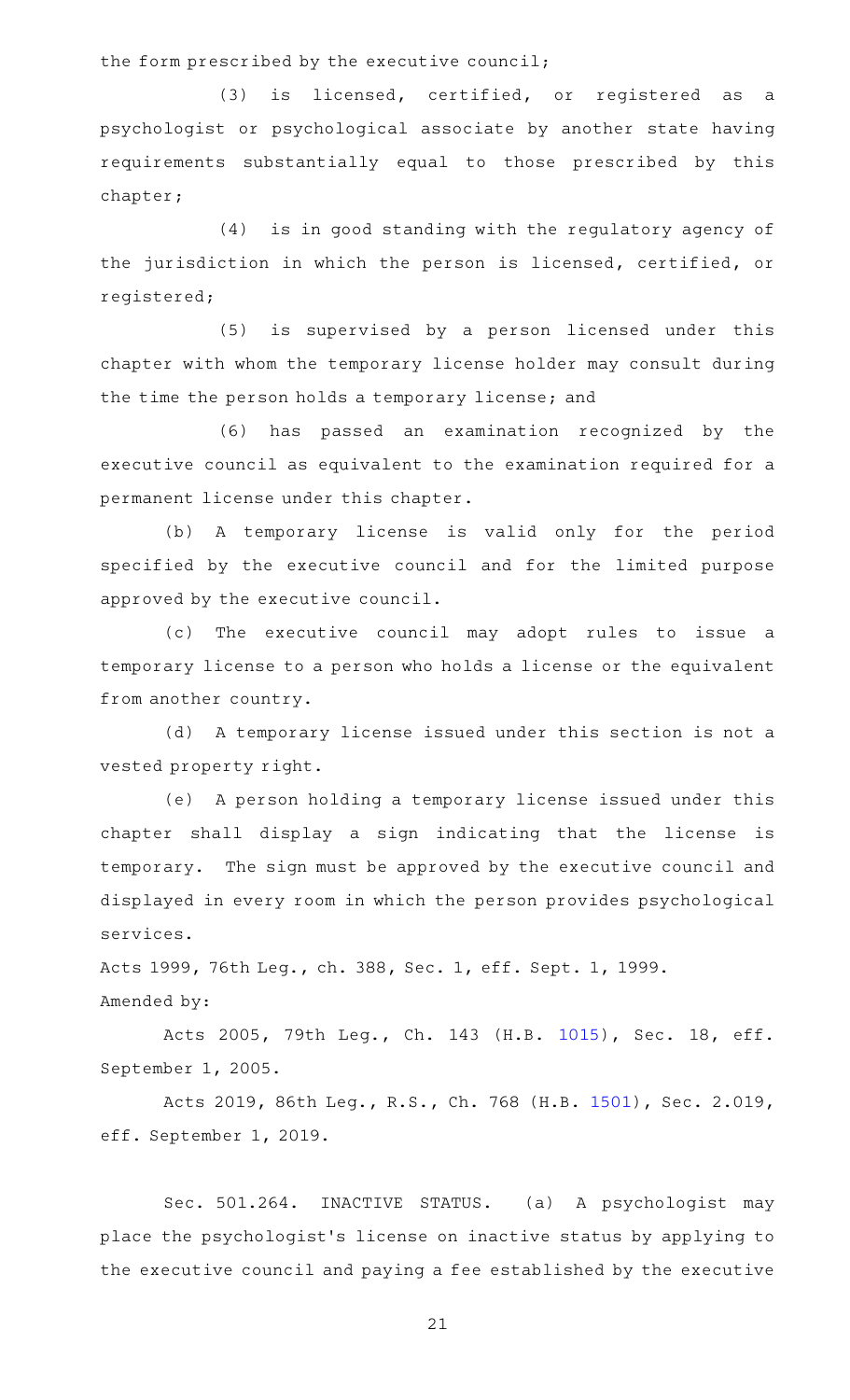council.

(b) A psychologist whose license is on inactive status does not accrue a penalty for late payment of the renewal fee for the license.

Acts 1999, 76th Leg., ch. 388, Sec. 1, eff. Sept. 1, 1999. Amended by:

Acts 2019, 86th Leg., R.S., Ch. 768 (H.B. [1501\)](http://www.legis.state.tx.us/tlodocs/86R/billtext/html/HB01501F.HTM), Sec. 2.020, eff. September 1, 2019.

# SUBCHAPTER G. LICENSE RENEWAL

Sec. 501.301. LICENSE EXPIRATION AND RENEWAL. (a) The executive council shall adopt rules providing for the expiration and renewal of a license issued under this chapter. The rules must require a license be renewed annually or biennially.

(b) The executive council by rule may adopt a system under which licenses expire on various dates during the year. For a year in which the expiration date is changed, the executive council shall prorate the licensing fee so that each license holder pays only the portion of the fee that is allocable to the number of months during which the license is valid. On renewal of the license on the new expiration date, the entire licensing fee is payable.

Acts 1999, 76th Leg., ch. 388, Sec. 1, eff. Sept. 1, 1999. Amended by:

Acts 2019, 86th Leg., R.S., Ch. 768 (H.B. [1501\)](http://www.legis.state.tx.us/tlodocs/86R/billtext/html/HB01501F.HTM), Sec. 2.021, eff. September 1, 2019.

## SUBCHAPTER H. PRACTICE BY PSYCHOLOGIST

Sec. 501.351. GENERAL AUTHORITY TO DELEGATE. (a) A psychologist licensed under this chapter may delegate to a psychologist who holds a license described by Section [501.253](http://www.statutes.legis.state.tx.us/GetStatute.aspx?Code=OC&Value=501.253), a newly licensed psychologist who is not eligible for managed care panels, a person who holds a temporary license issued under Section [501.263,](http://www.statutes.legis.state.tx.us/GetStatute.aspx?Code=OC&Value=501.263) or a person enrolled in a formal internship as provided by executive council rules any psychological test or service that a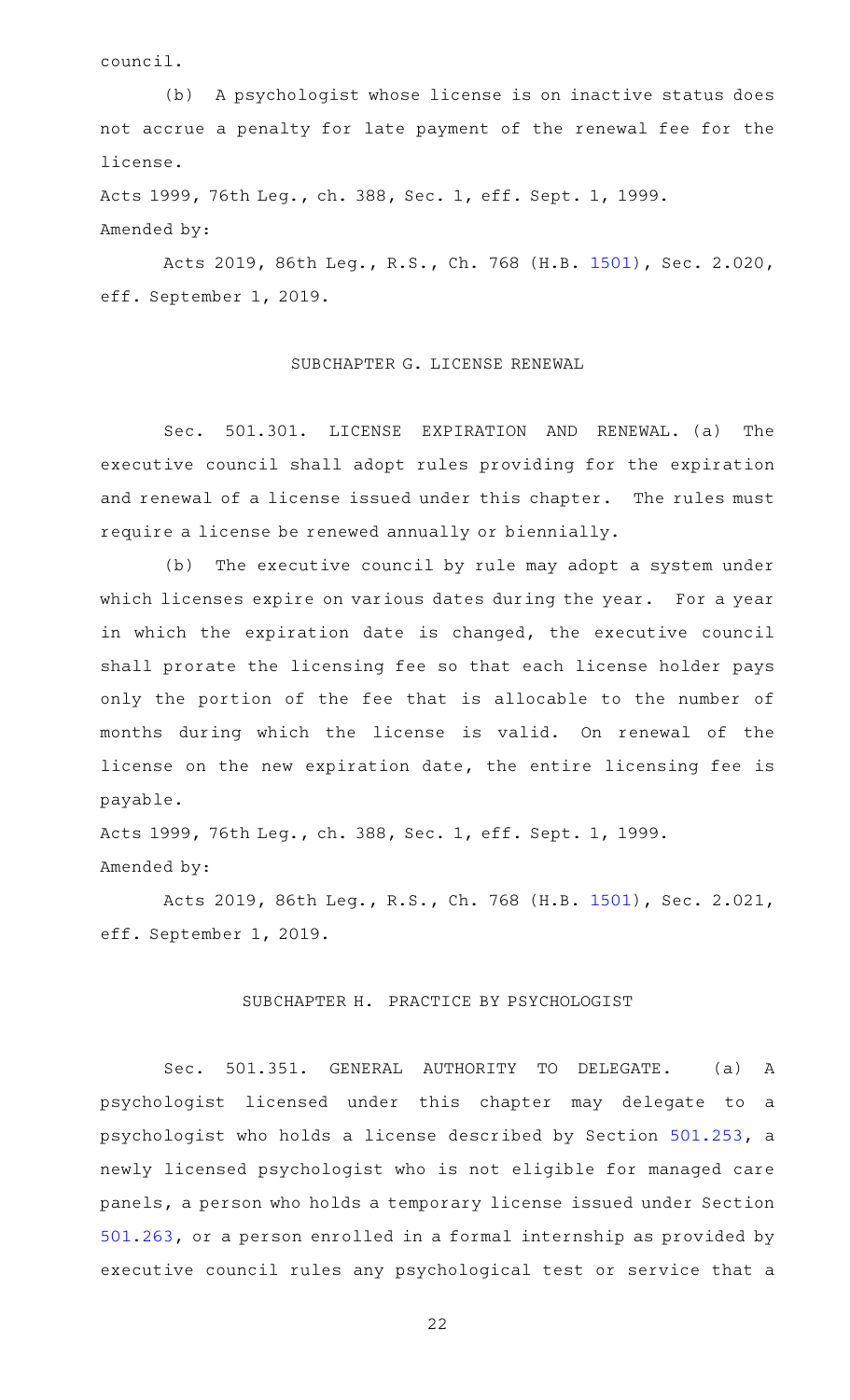reasonable and prudent psychologist could delegate within the scope of sound psychological judgment if the psychologist determines that:

(1) the test or service can be properly and safely performed by the person;

(2) the person does not represent to the public that the person is authorized to practice psychology; and

(3) the test or service will be performed in the customary manner and in compliance with any other law.

(b) The delegating psychologist remains responsible for the psychological test or service performed by the person to whom the test or service is delegated, and the test or service is considered to be delivered by the delegating psychologist for billing purposes, including bills submitted to third-party payors. The person must inform each patient on whom the test or service is performed that the person is being supervised by a licensed psychologist.

(c) The executive council may determine whether:

(1) a psychological test or service may be properly and safely delegated under this section; and

(2) a delegated act constitutes the practice of psychology under this chapter.

(d) A person who is a licensed psychologist and to whom another psychologist delegates a psychological test or service under this section may represent that the person is engaged in the practice of psychology.

Added by Acts 2013, 83rd Leg., R.S., Ch. 276 (H.B. [808](http://www.legis.state.tx.us/tlodocs/83R/billtext/html/HB00808F.HTM)), Sec. 1, eff. September 1, 2013.

Amended by:

Acts 2015, 84th Leg., R.S., Ch. 754 (H.B. [1924](http://www.legis.state.tx.us/tlodocs/84R/billtext/html/HB01924F.HTM)), Sec. 1, eff. September 1, 2015.

Acts 2019, 86th Leg., R.S., Ch. 768 (H.B. [1501\)](http://www.legis.state.tx.us/tlodocs/86R/billtext/html/HB01501F.HTM), Sec. 2.022, eff. September 1, 2019.

Sec. 501.352. PERFORMANCE OF DELEGATED ACT DOES NOT CONSTITUTE PRACTICE OF PSYCHOLOGY. A person to whom a psychologist delegates a psychological test or service under Section [501.351](http://www.statutes.legis.state.tx.us/GetStatute.aspx?Code=OC&Value=501.351)(a)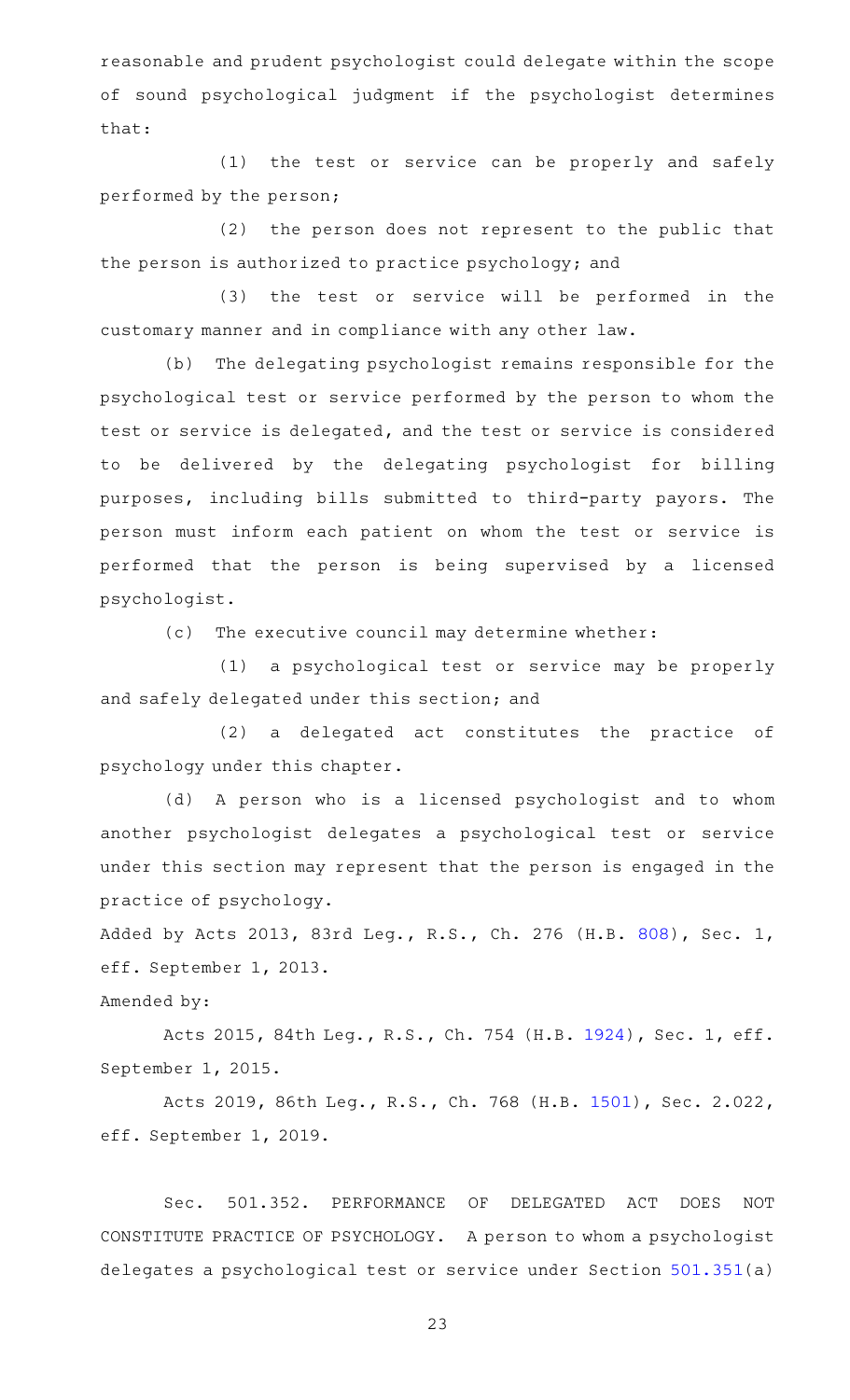is not considered to be engaged in the independent practice of psychology without a license issued under this chapter unless the person acts with the knowledge that the delegation and the action taken under the delegation violate this subtitle. Added by Acts 2013, 83rd Leg., R.S., Ch. 276 (H.B. [808](http://www.legis.state.tx.us/tlodocs/83R/billtext/html/HB00808F.HTM)), Sec. 1,

#### SUBCHAPTER I. DISCIPLINARY PROCEDURES

eff. September 1, 2013.

Sec. 501.401. GROUNDS FOR DISCIPLINARY ACTION. The executive council shall take disciplinary action under Subchapter G, Chapter [507,](http://www.statutes.legis.state.tx.us/GetStatute.aspx?Code=OC&Value=507) against a license holder who:

(1) violates this chapter or a rule adopted under this chapter;

 $(2)$  is convicted of a felony or of any offense that would be a felony under the laws of this state, or of a violation of a law involving moral turpitude;

(3) uses drugs or alcohol to an extent that affects the person 's professional competency;

(4) engages in fraud or deceit in connection with services provided as a psychologist;

(5) except as provided by Section [501.263:](http://www.statutes.legis.state.tx.us/GetStatute.aspx?Code=OC&Value=501.263)

(A) aids or abets the practice of psychology by a person not licensed under this chapter in representing that the person is licensed under this chapter;

(B) represents that the person is licensed under this chapter to practice psychology when the person is not licensed; or

(C) practices psychology in this state without a license under this chapter or without being qualified for an exemption under Section [501.004](http://www.statutes.legis.state.tx.us/GetStatute.aspx?Code=OC&Value=501.004); or

(6) commits an act for which liability exists under Chapter [81,](http://www.statutes.legis.state.tx.us/GetStatute.aspx?Code=CP&Value=81) Civil Practice and Remedies Code. Acts 1999, 76th Leg., ch. 388, Sec. 1, eff. Sept. 1, 1999. Amended by:

Acts 2019, 86th Leg., R.S., Ch. 768 (H.B. [1501\)](http://www.legis.state.tx.us/tlodocs/86R/billtext/html/HB01501F.HTM), Sec. 2.023, eff. September 1, 2019.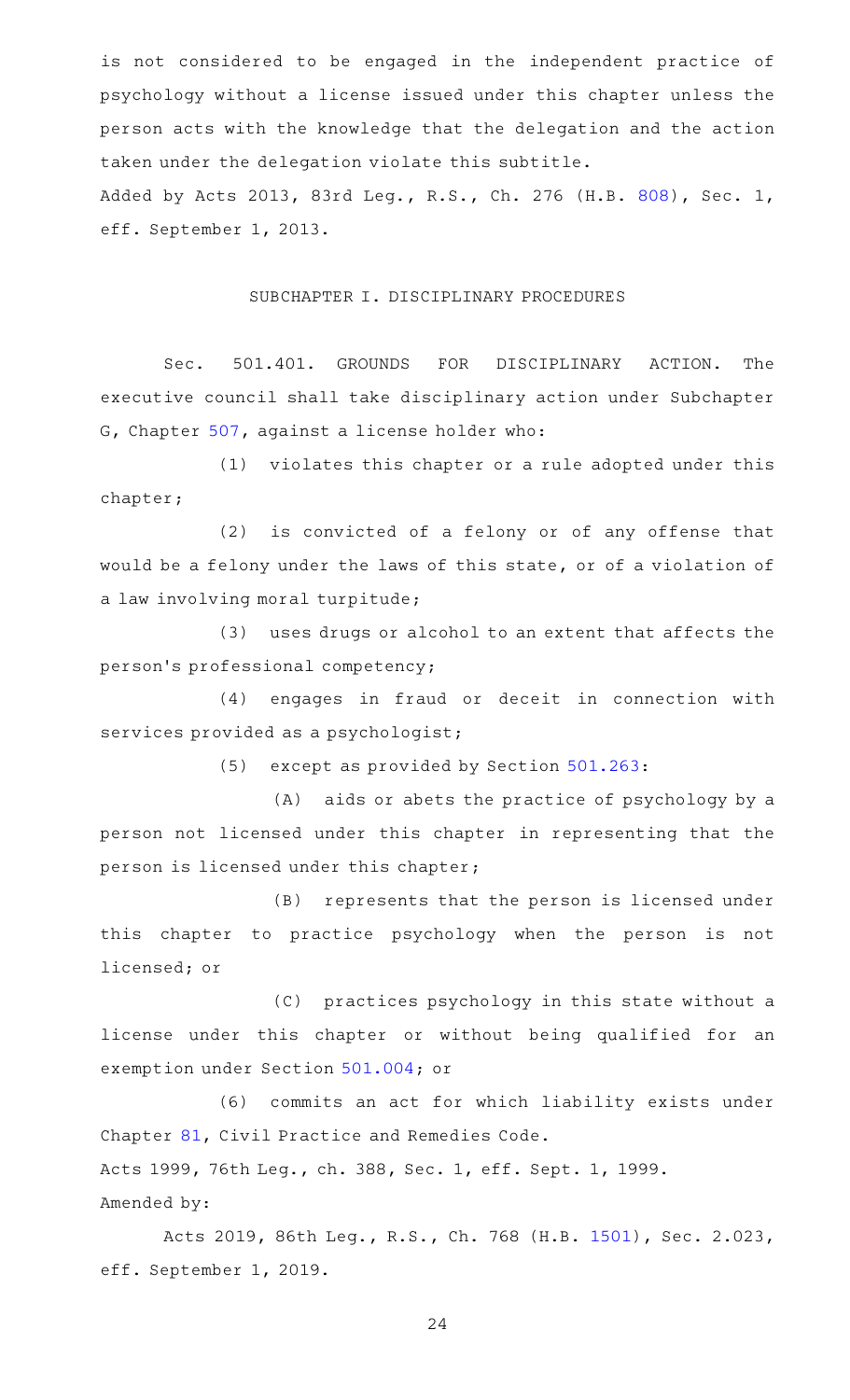Sec. 501.407. REMEDIAL CONTINUING EDUCATION. The executive council may require a license holder who violates this chapter to participate in a continuing education program. The executive council shall specify the continuing education program that the person may attend and the number of hours that the person must complete to fulfill the requirements of this section. Acts 1999, 76th Leg., ch. 388, Sec. 1, eff. Sept. 1, 1999. Amended by:

Acts 2019, 86th Leg., R.S., Ch. 768 (H.B. [1501\)](http://www.legis.state.tx.us/tlodocs/86R/billtext/html/HB01501F.HTM), Sec. 2.024, eff. September 1, 2019.

Sec. 501.408. CORRECTIVE ADVERTISING. The executive council may order corrective advertising if a psychologist, individually or under an assumed name, engages in false, misleading, or deceptive advertising.

Acts 1999, 76th Leg., ch. 388, Sec. 1, eff. Sept. 1, 1999. Amended by:

Acts 2019, 86th Leg., R.S., Ch. 768 (H.B. [1501\)](http://www.legis.state.tx.us/tlodocs/86R/billtext/html/HB01501F.HTM), Sec. 2.025, eff. September 1, 2019.

Sec. 501.411. REMEDIAL PLAN. (a) The executive council may issue and establish the terms of a remedial plan to resolve the investigation of a complaint filed under this chapter.

(b) The executive council by rule shall establish the types of complaints or violations that may be resolved with a remedial plan. The rules must provide that a remedial plan may not be imposed to resolve a complaint:

 $(1)$  involving conduct that poses a significant risk of harm to a patient; or

(2) in which the appropriate resolution may involve revoking, suspending, limiting, or restricting a person 's license.

(c) A remedial plan may not contain a provision that:

(1) revokes, suspends, limits, or restricts a person's license; or

(2) assesses an administrative penalty against a person.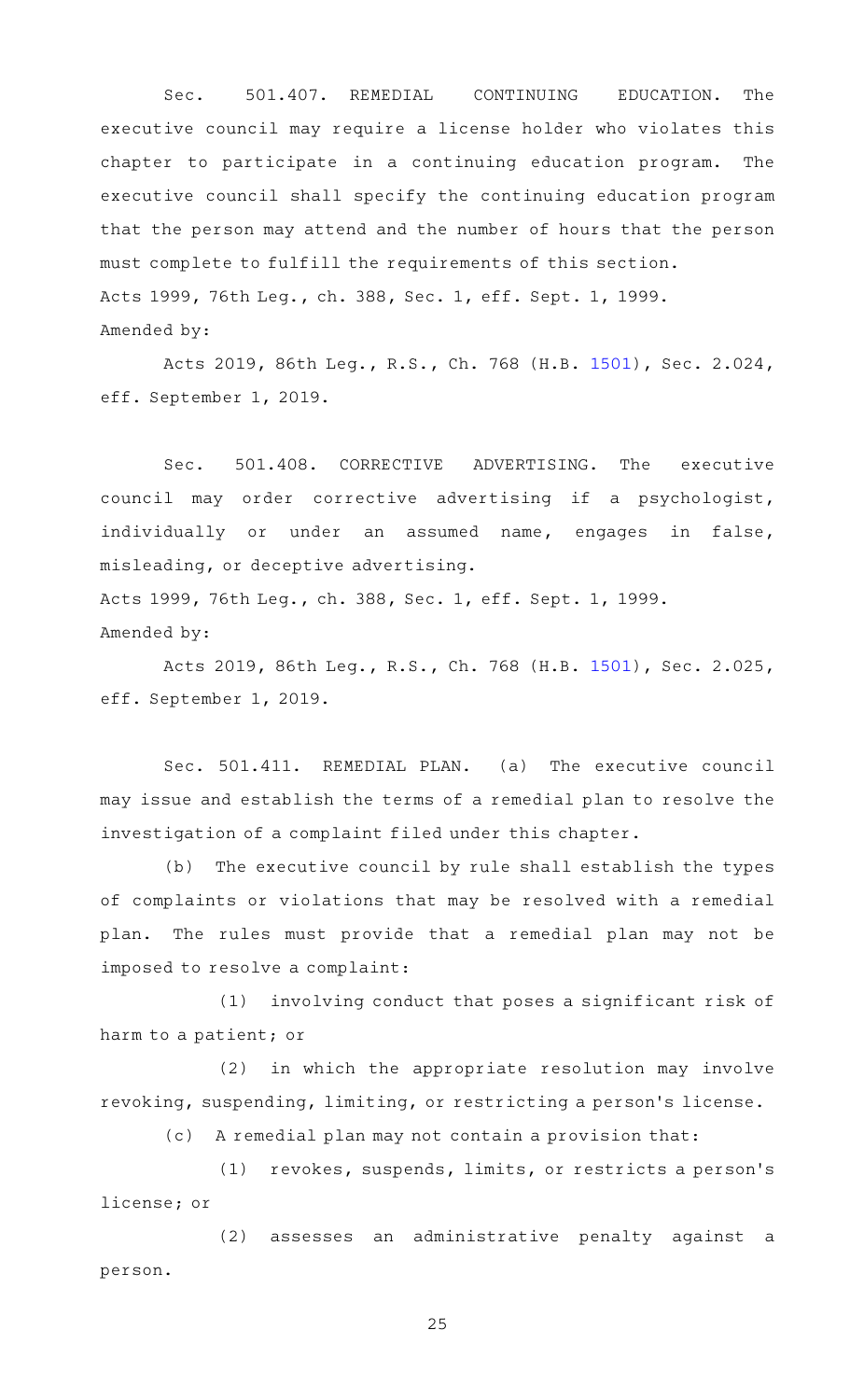(d) The executive council may not issue a remedial plan to resolve a complaint against a license holder if the license holder has previously entered into a remedial plan with the executive council for the resolution of a different complaint filed under this chapter.

(e) The executive council may assess a fee against a license holder participating in a remedial plan in an amount necessary to recover the costs of administering the plan. Added by Acts 2019, 86th Leg., R.S., Ch. 768 (H.B. [1501](http://www.legis.state.tx.us/tlodocs/86R/billtext/html/HB01501F.HTM)), Sec. 2.026, eff. September 1, 2019.

SUBCHAPTER K. OTHER PENALTIES AND ENFORCEMENT PROVISIONS

Sec. 501.503. CRIMINAL PENALTY. (a) A person commits an offense if the person engages in the practice of psychology or represents that the person is a psychologist in violation of this chapter.

(b) An offense under this section is a Class A misdemeanor.

(c) Each day a violation occurs is a separate offense.

Acts 1999, 76th Leg., ch. 388, Sec. 1, eff. Sept. 1, 1999.

Sec. 501.505. OPTION TO ORDER REFUND. (a) Under an agreement resulting from an informal settlement conference, the executive council may order a license holder to refund to the person who paid for the psychological services at issue an amount not to exceed the amount the person paid to the license holder for a service regulated by this chapter instead of or in addition to imposing an administrative penalty under Subchapter H, Chapter [507](http://www.statutes.legis.state.tx.us/GetStatute.aspx?Code=OC&Value=507).

(b) The executive council may not include an estimation of other damages or harm in a refund order. Added by Acts 2005, 79th Leg., Ch. 143 (H.B. [1015](http://www.legis.state.tx.us/tlodocs/79R/billtext/html/HB01015F.HTM)), Sec. 22, eff. September 1, 2005.

# Amended by:

Acts 2019, 86th Leg., R.S., Ch. 768 (H.B. [1501\)](http://www.legis.state.tx.us/tlodocs/86R/billtext/html/HB01501F.HTM), Sec. 2.027, eff. September 1, 2019.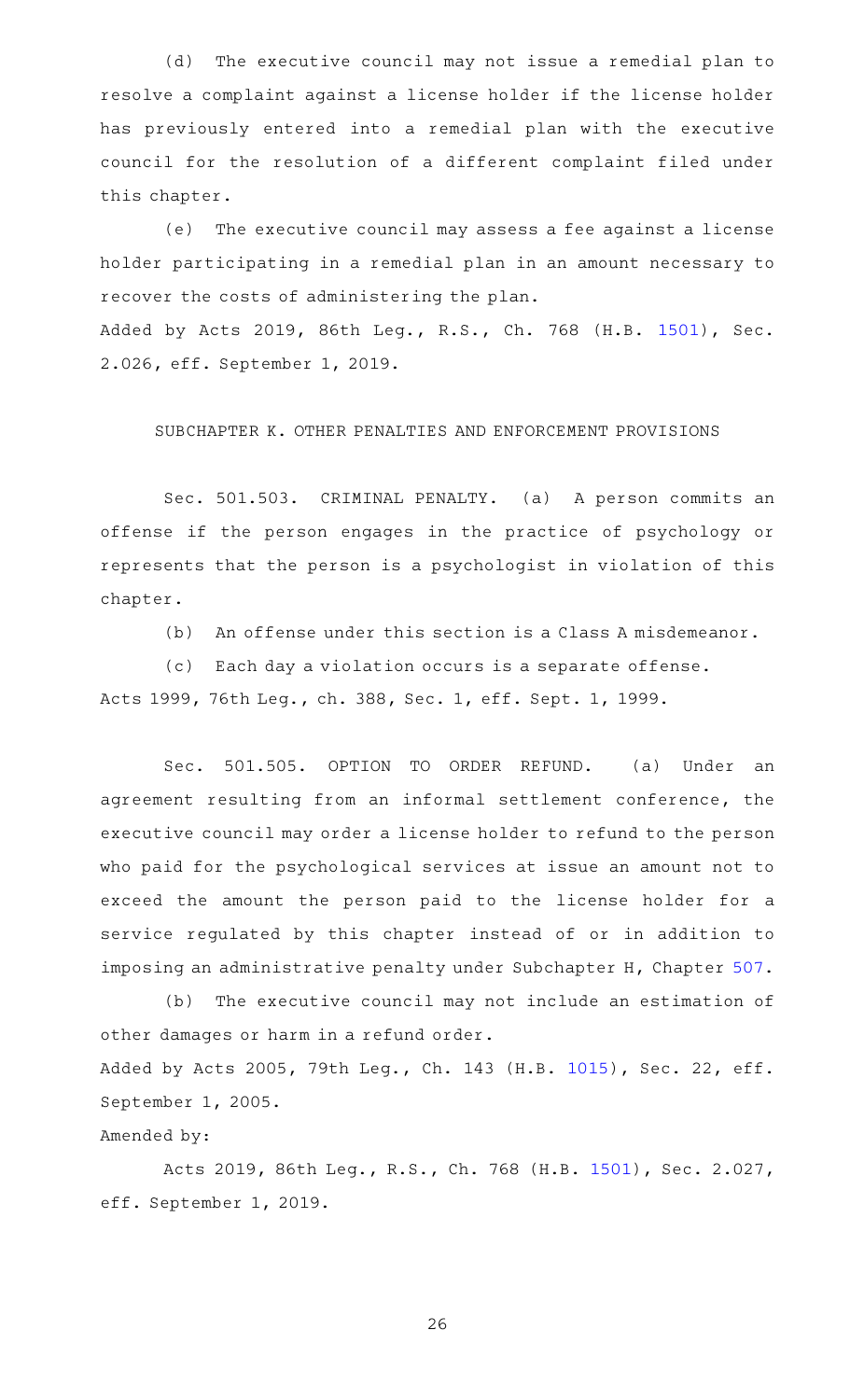Sec. 501.601. PSYCHOLOGY INTERJURISDICTIONAL COMPACT. The Psychology Interjurisdictional Compact is enacted and entered into as follows:

PSYCHOLOGY INTERJURISDICTIONAL COMPACT

# ARTICLE I. PURPOSE

Whereas, states license psychologists, in order to protect the public through verification of education, training and experience and ensure accountability for professional practice; and

Whereas, this Compact is intended to regulate the day to day practice of telepsychology (i.e. the provision of psychological services using telecommunication technologies) by psychologists across state boundaries in the performance of their psychological practice as assigned by an appropriate authority; and

Whereas, this Compact is intended to regulate the temporary in-person, face-to-face practice of psychology by psychologists across state boundaries for 30 days within a calendar year in the performance of their psychological practice as assigned by an appropriate authority;

Whereas, this Compact is intended to authorize State Psychology Regulatory Authorities to afford legal recognition, in a manner consistent with the terms of the Compact, to psychologists licensed in another state;

Whereas, this Compact recognizes that states have a vested interest in protecting the public's health and safety through their licensing and regulation of psychologists and that such state regulation will best protect public health and safety;

Whereas, this Compact does not apply when a psychologist is licensed in both the Home and Receiving States; and

Whereas, this Compact does not apply to permanent in-person, face-to-face practice, it does allow for authorization of temporary psychological practice.

Consistent with these principles, this Compact is designed to achieve the following purposes and objectives:

1. Increase public access to professional psychological services by allowing for telepsychological practice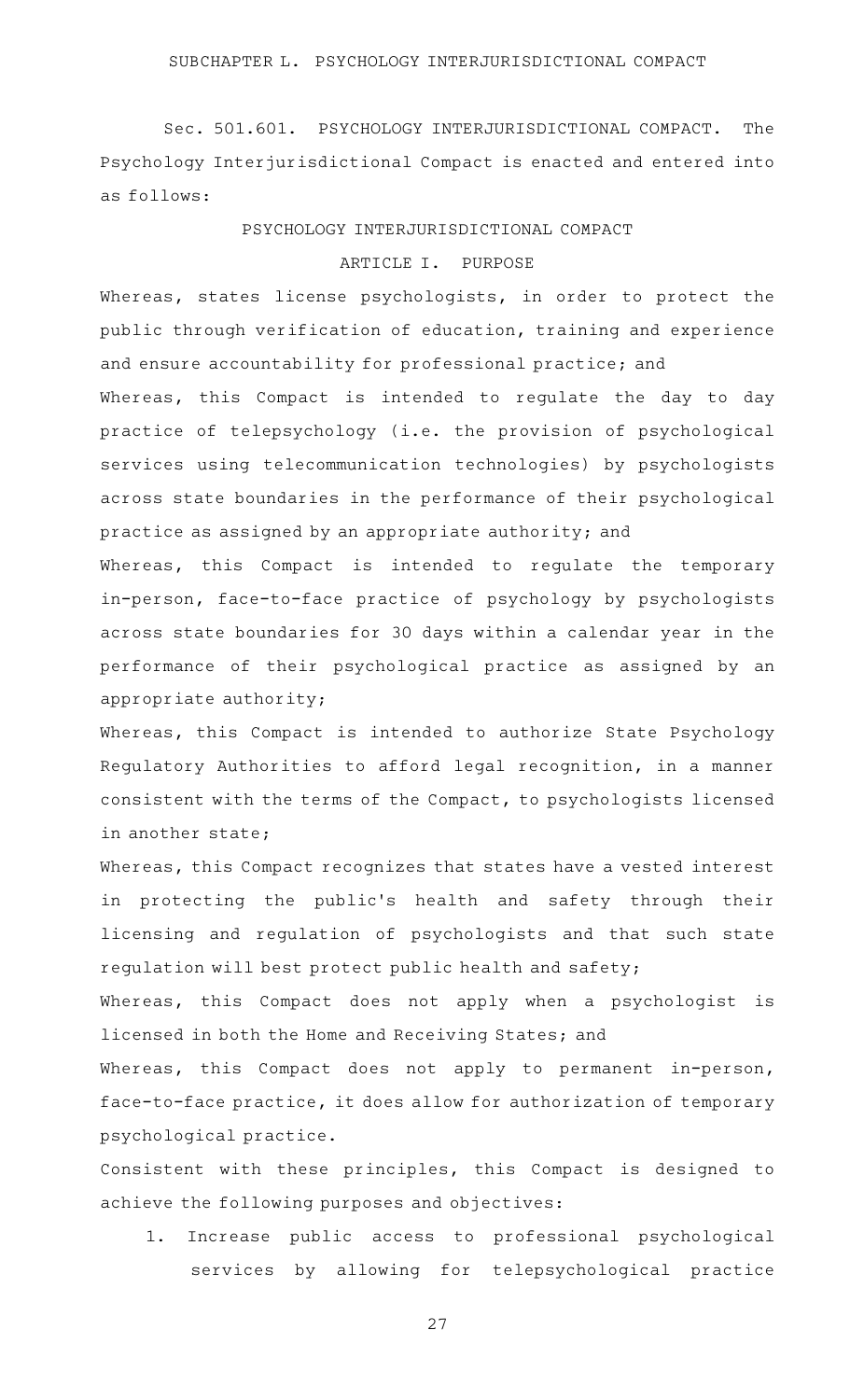across state lines as well as temporary in-person, face-to-face services into a state which the psychologist is not licensed to practice psychology;

- 2. Enhance the states' ability to protect the public's health and safety, especially client/patient safety;
- 3. Encourage the cooperation of Compact States in the areas of psychology licensure and regulation;
- 4. Facilitate the exchange of information between Compact States regarding psychologist licensure, adverse actions and disciplinary history;
- 5. Promote compliance with the laws governing psychological practice in each Compact State; and
- 6. Invest all Compact States with the authority to hold licensed psychologists accountable through the mutual recognition of Compact State licenses.

# ARTICLE II. DEFINITIONS

- A. "Adverse Action" means: Any action taken by a State Psychology Regulatory Authority which finds a violation of a statute or regulation that is identified by the State Psychology Regulatory Authority as discipline and is a matter of public record.
- B. "Association of State and Provincial Psychology Boards (ASPPB)" means: the recognized membership organization composed of State and Provincial Psychology Regulatory Authorities responsible for the licensure and registration of psychologists throughout the United States and Canada.
- C. "Authority to Practice Interjurisdictional Telepsychology" means: a licensed psychologist's authority to practice telepsychology, within the limits authorized under this Compact, in another Compact State.
- D. "Bylaws" means: those Bylaws established by the Psychology Interjurisdictional Compact Commission pursuant to Section X for its governance, or for directing and controlling its actions and conduct.
- E. "Client/Patient" means: the recipient of psychological services, whether psychological services are delivered in the context of healthcare, corporate, supervision, and/or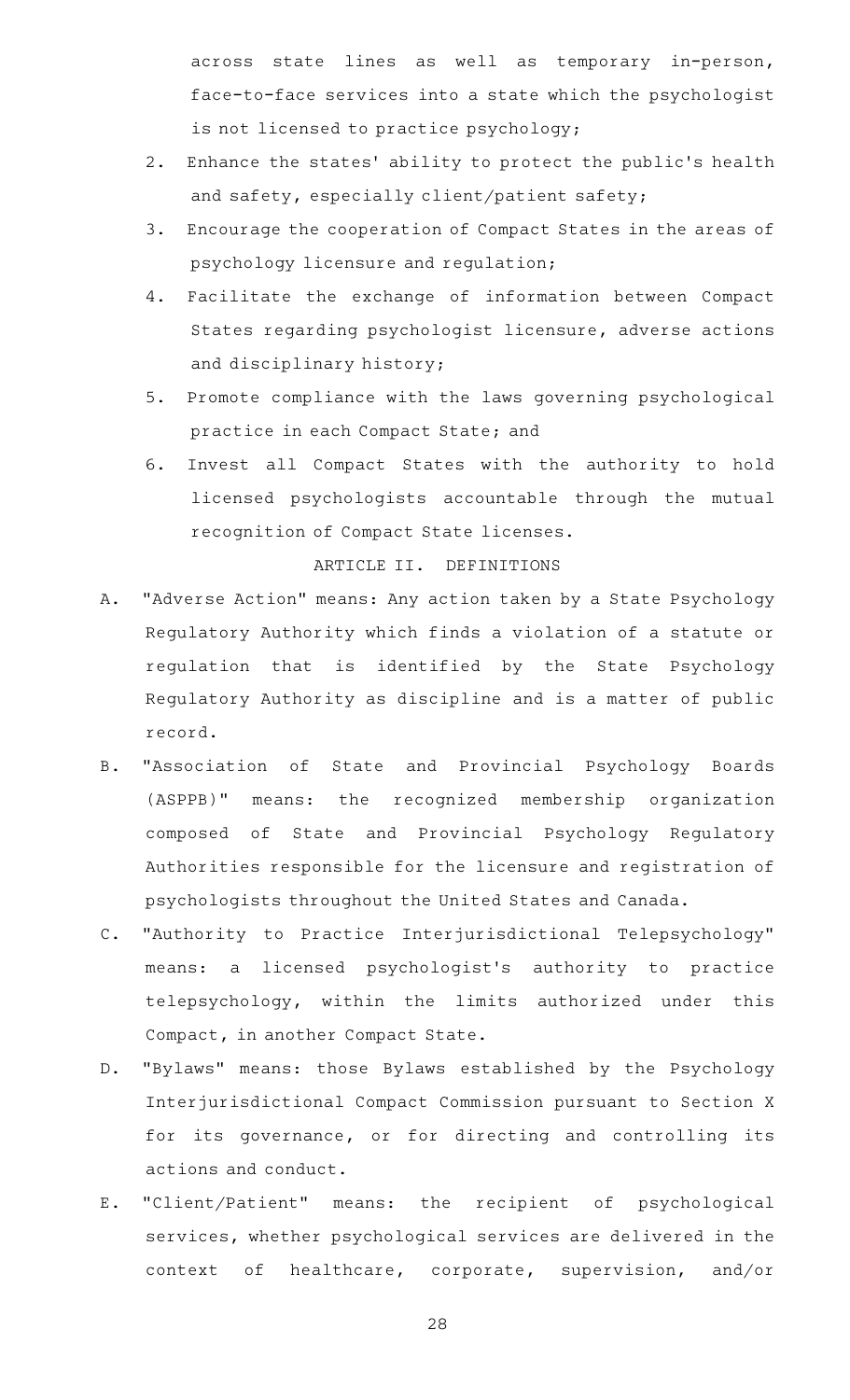consulting services.

- F. "Commissioner" means: the voting representative appointed by each State Psychology Regulatory Authority pursuant to Section X.
- G. "Compact State" means: a state, the District of Columbia, or United States territory that has enacted this Compact legislation and which has not withdrawn pursuant to Article XIII, Section C or been terminated pursuant to Article XII, Section B.
- H. "Coordinated Licensure Information System" also referred to as "Coordinated Database" means: an integrated process for collecting, storing, and sharing information on psychologists ' licensure and enforcement activities related to psychology licensure laws, which is administered by the recognized membership organization composed of State and Provincial Psychology Regulatory Authorities.
- I. "Confidentiality" means: the principle that data or information is not made available or disclosed to unauthorized persons and/or processes.
- J. "Day" means: any part of a day in which psychological work is performed.
- K. "Distant State" means: the Compact State where a psychologist is physically present (not through the use of telecommunications technologies), to provide temporary in-person, face-to-face psychological services.
- L. "E.Passport" means: a certificate issued by the Association of State and Provincial Psychology Boards (ASPPB) that promotes the standardization in the criteria of interjurisdictional telepsychology practice and facilitates the process for licensed psychologists to provide telepsychological services across state lines.
- M. "Executive Board" means: a group of directors elected or appointed to act on behalf of, and within the powers granted to them by, the Commission.
- N. "Home State" means: a Compact State where a psychologist is licensed to practice psychology. If the psychologist is licensed in more than one Compact State and is practicing under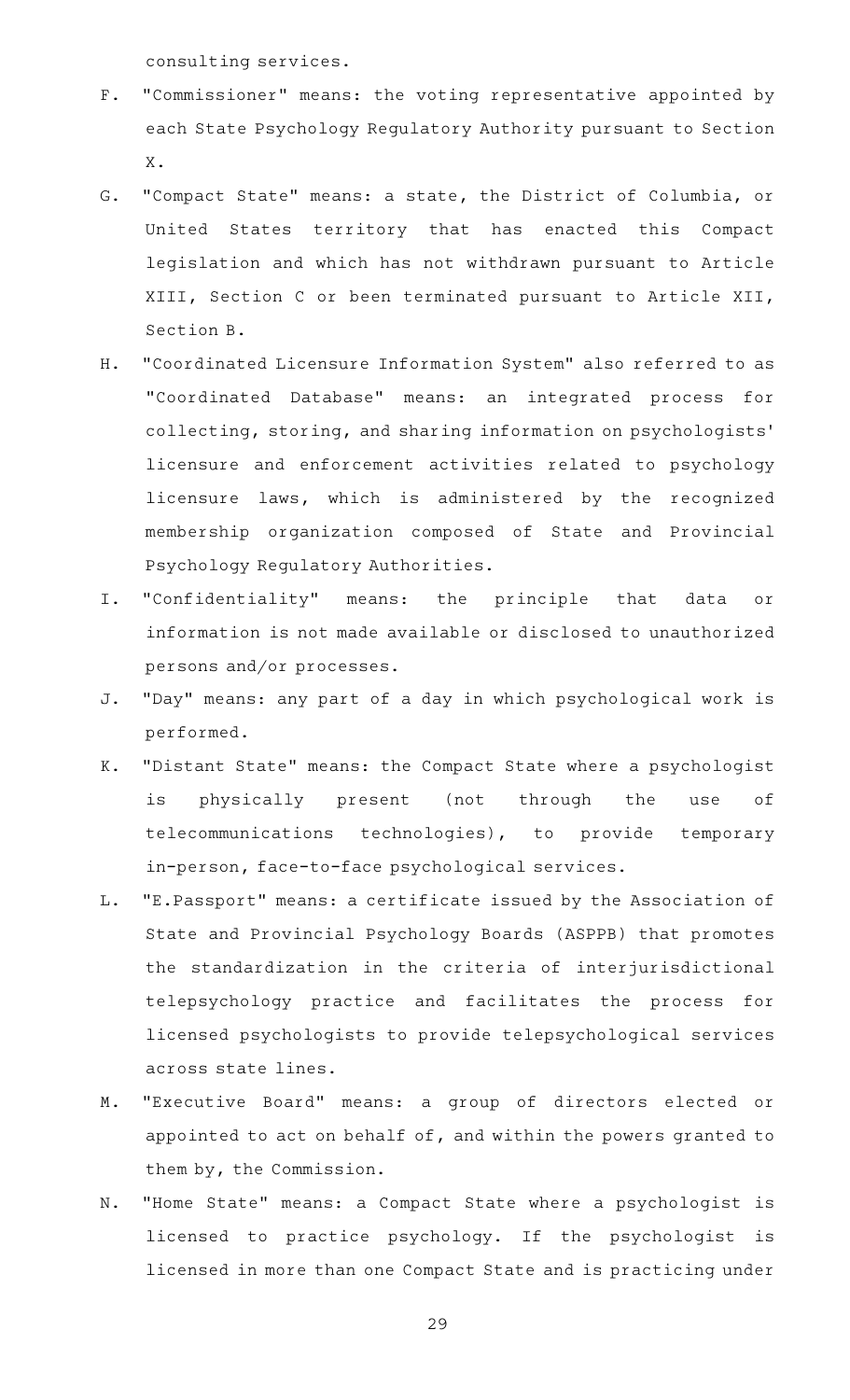the Authorization to Practice Interjurisdictional Telepsychology, the Home State is the Compact State where the psychologist is physically present when the telepsychological services are delivered. If the psychologist is licensed in more than one Compact State and is practicing under the Temporary Authorization to Practice, the Home State is any Compact State where the psychologist is licensed.

- O. "Identity History Summary" means: a summary of information retained by the FBI, or other designee with similar authority, in connection with arrests and, in some instances, federal employment, naturalization, or military service.
- P. "In-Person, Face-to-Face" means: interactions in which the psychologist and the client/patient are in the same physical space and which does not include interactions that may occur through the use of telecommunication technologies.
- Q. "Interjurisdictional Practice Certificate (IPC)" means: a certificate issued by the Association of State and Provincial Psychology Boards (ASPPB) that grants temporary authority to practice based on notification to the State Psychology Regulatory Authority of intention to practice temporarily, and verification of one's qualifications for such practice.
- R. "License" means: authorization by a State Psychology Regulatory Authority to engage in the independent practice of psychology, which would be unlawful without the authorization.
- S. "Non-Compact State" means: any State which is not at the time a Compact State.
- T. "Psychologist" means: an individual licensed for the independent practice of psychology.
- U. "Psychology Interjurisdictional Compact Commission" also referred to as "Commission" means: the national administration of which all Compact States are members.
- V. "Receiving State" means: a Compact State where the client/patient is physically located when the telepsychological services are delivered.
- W. "Rule" means: a written statement by the Psychology Interjurisdictional Compact Commission promulgated pursuant to Section XI of the Compact that is of general applicability,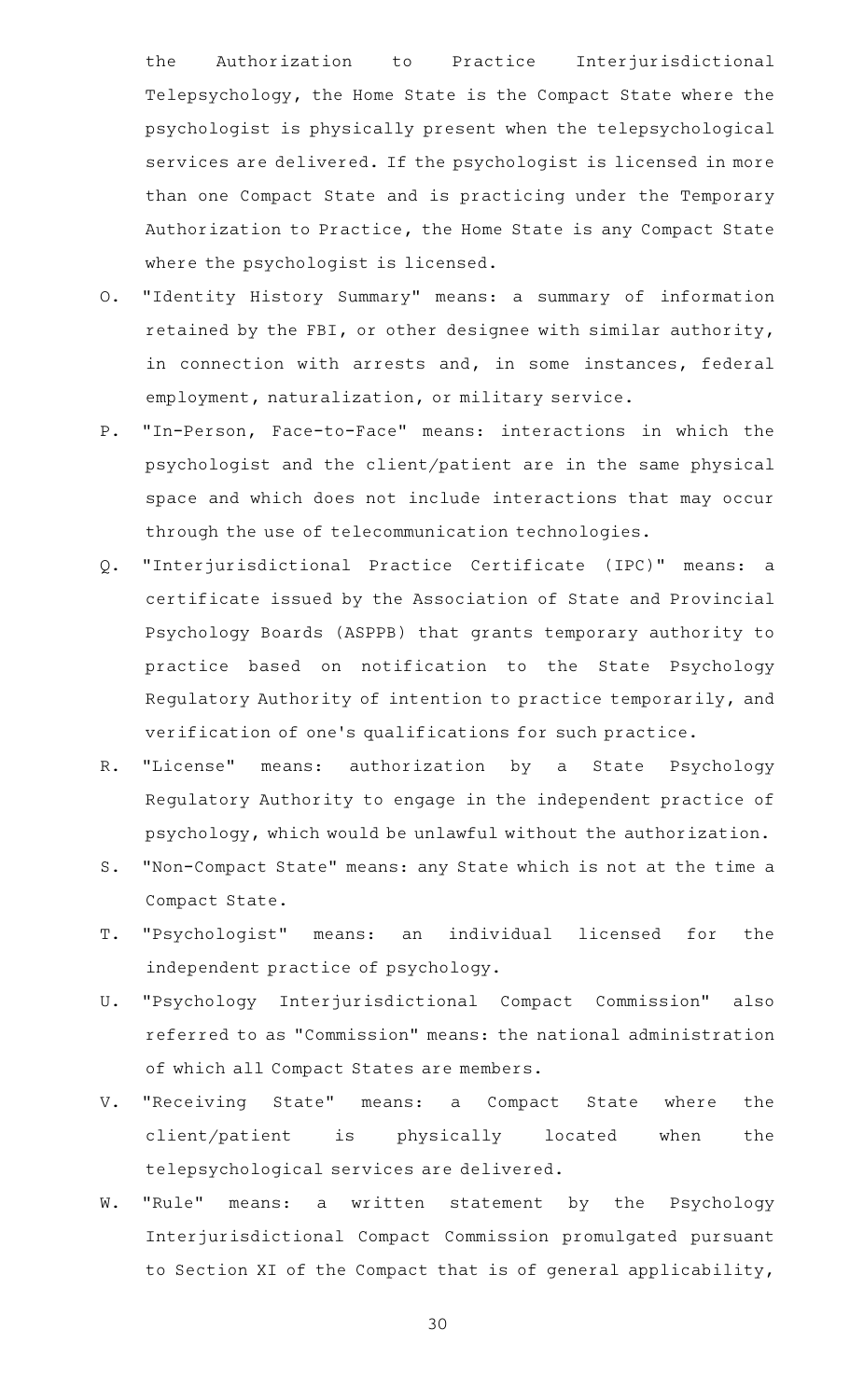implements, interprets, or prescribes a policy or provision of the Compact, or an organizational, procedural, or practice requirement of the Commission and has the force and effect of statutory law in a Compact State, and includes the amendment, repeal or suspension of an existing rule.

- X. "Significant Investigatory Information" means:
	- 1. investigative information that a State Psychology Regulatory Authority, after a preliminary inquiry that includes notification and an opportunity to respond if required by state law, has reason to believe, if proven true, would indicate more than a violation of state statute or ethics code that would be considered more substantial than minor infraction; or
	- 2. investigative information that indicates that the psychologist represents an immediate threat to public health and safety regardless of whether the psychologist has been notified and/or had an opportunity to respond.
- Y. "State" means: a state, commonwealth, territory, or possession of the United States, the District of Columbia.
- Z. "State Psychology Regulatory Authority" means: the Board, office or other agency with the legislative mandate to license and regulate the practice of psychology.
- AA. "Telepsychology" means: the provision of psychological services using telecommunication technologies.
- BB. "Temporary Authorization to Practice" means: a licensed psychologist 's authority to conduct temporary in-person, face-to-face practice, within the limits authorized under this Compact, in another Compact State.
- CC. "Temporary In-Person, Face-to-Face Practice" means: where a psychologist is physically present (not through the use of telecommunications technologies), in the Distant State to provide for the practice of psychology for 30 days within a calendar year and based on notification to the Distant State. ARTICLE III. HOME STATE LICENSURE
- A. The Home State shall be a Compact State where a psychologist is licensed to practice psychology.
- B. A psychologist may hold one or more Compact State licenses at a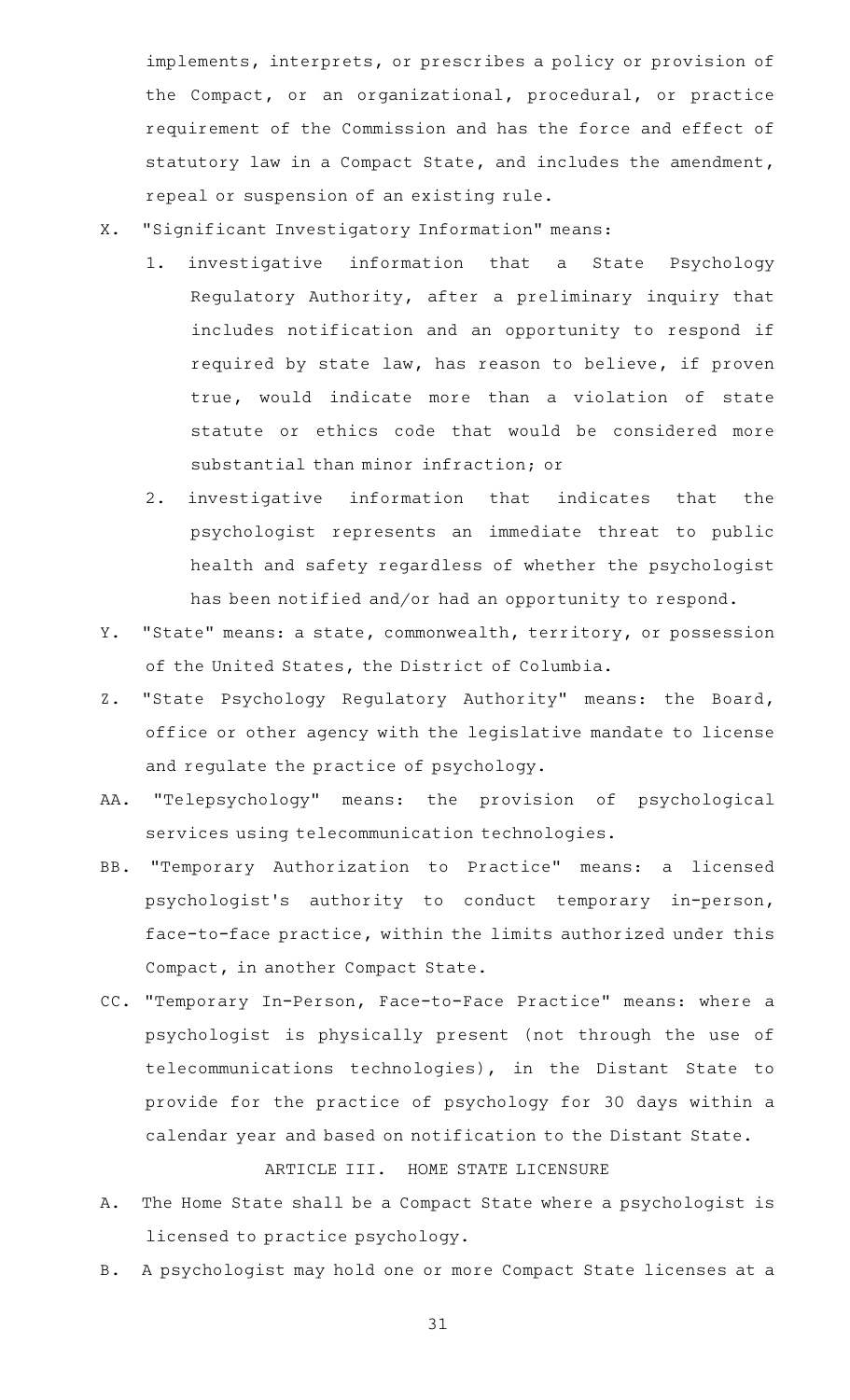time. If the psychologist is licensed in more than one Compact State, the Home State is the Compact State where the psychologist is physically present when the services are delivered as authorized by the Authority to Practice Interjurisdictional Telepsychology under the terms of this Compact.

- C. Any Compact State may require a psychologist not previously licensed in a Compact State to obtain and retain a license to be authorized to practice in the Compact State under circumstances not authorized by the Authority to Practice Interjurisdictional Telepsychology under the terms of this Compact.
- D. Any Compact State may require a psychologist to obtain and retain a license to be authorized to practice in a Compact State under circumstances not authorized by Temporary Authorization to Practice under the terms of this Compact.
- E.AAA Home State 's license authorizes a psychologist to practice in a Receiving State under the Authority to Practice Interjurisdictional Telepsychology only if the Compact State:
	- 1. Currently requires the psychologist to hold an active E.Passport;
	- 2. Has a mechanism in place for receiving and investigating complaints about licensed individuals;
	- 3. Notifies the Commission, in compliance with the terms herein, of any adverse action or significant investigatory information regarding a licensed individual;
	- 4. Requires an Identity History Summary of all applicants at initial licensure, including the use of the results of fingerprints or other biometric data checks compliant with the requirements of the Federal Bureau of Investigation FBI, or other designee with similar authority, no later than ten years after activation of the Compact; and
	- 5. Complies with the Bylaws and Rules of the Commission.
- F. A Home State's license grants Temporary Authorization to Practice to a psychologist in a Distant State only if the Compact State:
	- 1. Currently requires the psychologist to hold an active IPC;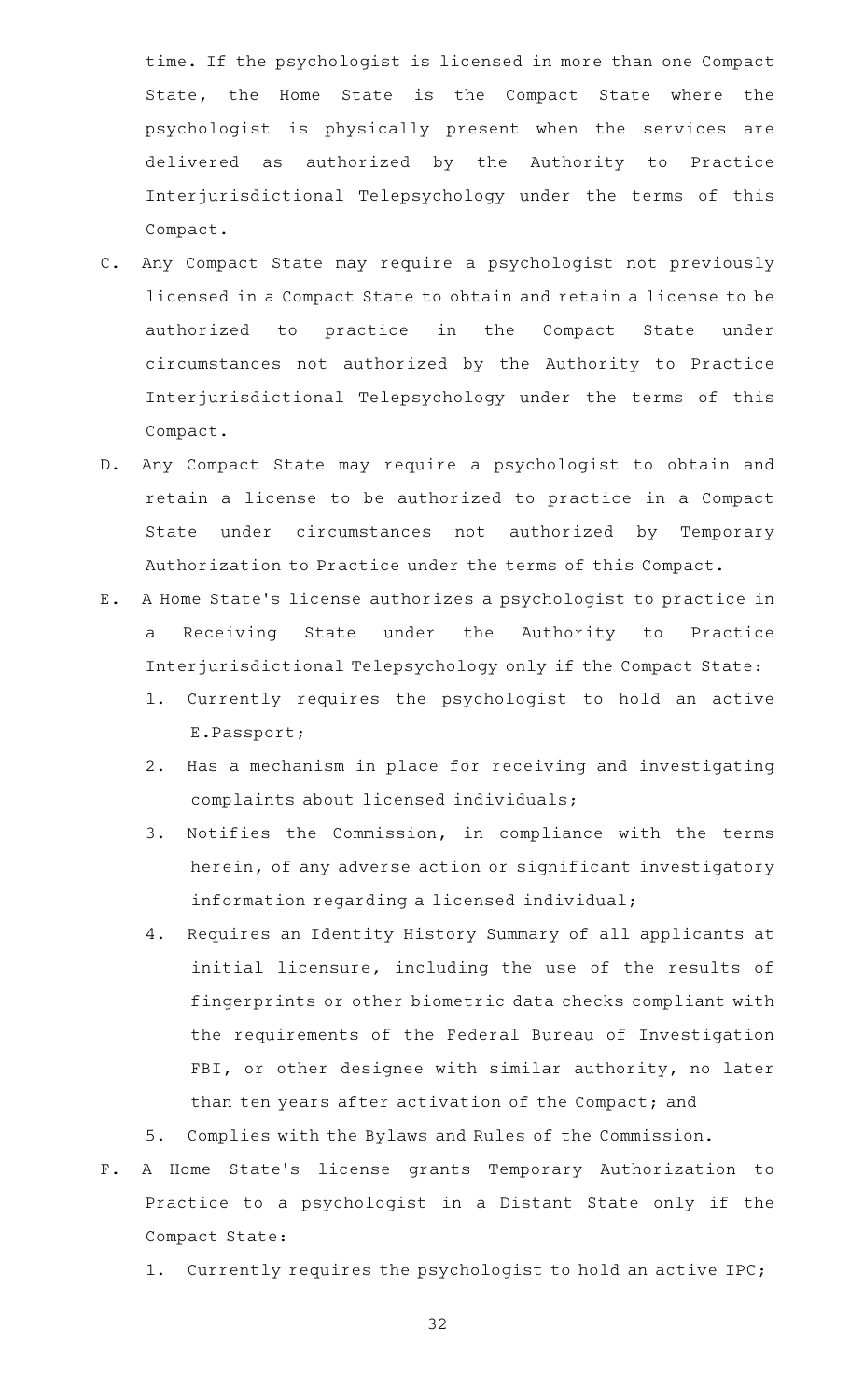- 2. Has a mechanism in place for receiving and investigating complaints about licensed individuals;
- 3. Notifies the Commission, in compliance with the terms herein, of any adverse action or significant investigatory information regarding a licensed individual;
- 4. Requires an Identity History Summary of all applicants at initial licensure, including the use of the results of fingerprints or other biometric data checks compliant with the requirements of the Federal Bureau of Investigation FBI, or other designee with similar authority, no later than ten years after activation of the Compact; and
- 5. Complies with the Bylaws and Rules of the Commission. ARTICLE IV. COMPACT PRIVILEGE TO PRACTICE TELEPSYCHOLOGY
- A. Compact States shall recognize the right of a psychologist, licensed in a Compact State in conformance with Article III, to practice telepsychology in other Compact States (Receiving States) in which the psychologist is not licensed, under the Authority to Practice Interjurisdictional Telepsychology as provided in the Compact.
- B. To exercise the Authority to Practice Interjurisdictional Telepsychology under the terms and provisions of this Compact, a psychologist licensed to practice in a Compact State must:
	- 1. Hold a graduate degree in psychology from an institute of higher education that was, at the time the degree was awarded:
		- a. Regionally accredited by an accrediting body recognized by the U.S. Department of Education to grant graduate degrees, OR authorized by Provincial Statute or Royal Charter to grant doctoral degrees; OR
		- b. A foreign college or university deemed to be equivalent to 1 (a) above by a foreign credential evaluation service that is a member of the National Association of Credential Evaluation Services (NACES) or by a recognized foreign credential evaluation service; AND
	- 2. Hold a graduate degree in psychology that meets the following criteria: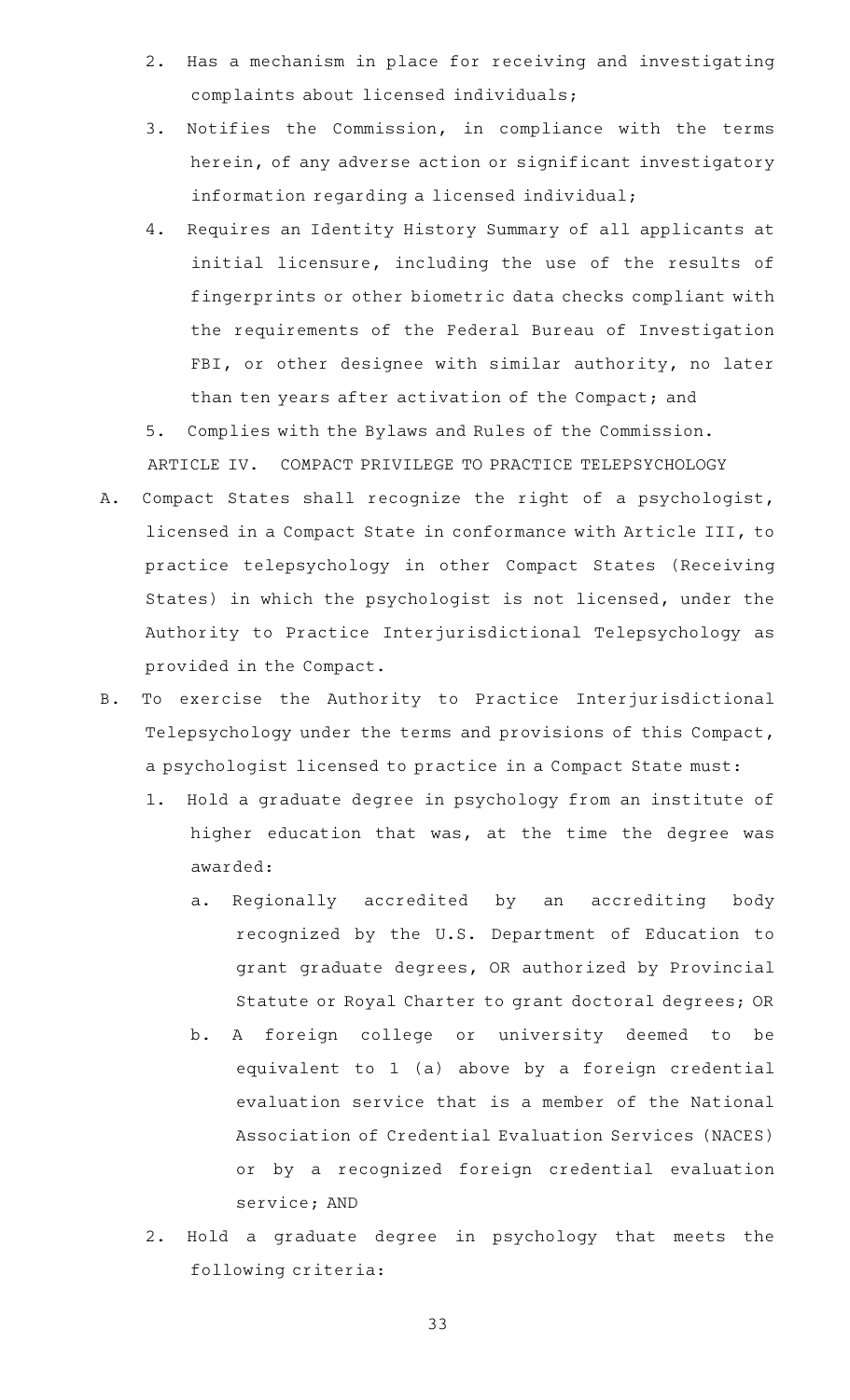- a. The program, wherever it may be administratively housed, must be clearly identified and labeled as a psychology program. Such a program must specify in pertinent institutional catalogues and brochures its intent to educate and train professional psychologists;
- b. The psychology program must stand as a recognizable, coherent, organizational entity within the institution;
- c. There must be a clear authority and primary responsibility for the core and specialty areas whether or not the program cuts across administrative lines;
- d. The program must consist of an integrated, organized sequence of study;
- e. There must be an identifiable psychology faculty sufficient in size and breadth to carry out its responsibilities;
- f. The designated director of the program must be a psychologist and a member of the core faculty;
- g. The program must have an identifiable body of students who are matriculated in that program for a degree;
- h. The program must include supervised practicum, internship, or field training appropriate to the practice of psychology;
- i. The curriculum shall encompass a minimum of three academic years of full-time graduate study for doctoral degree and a minimum of one academic year of full-time graduate study for master 's degree;
- j. The program includes an acceptable residency as defined by the Rules of the Commission.
- 3. Possess a current, full and unrestricted license to practice psychology in a Home State which is a Compact State;
- 4. Have no history of adverse action that violate the Rules of the Commission;
- 5. Have no criminal record history reported on an Identity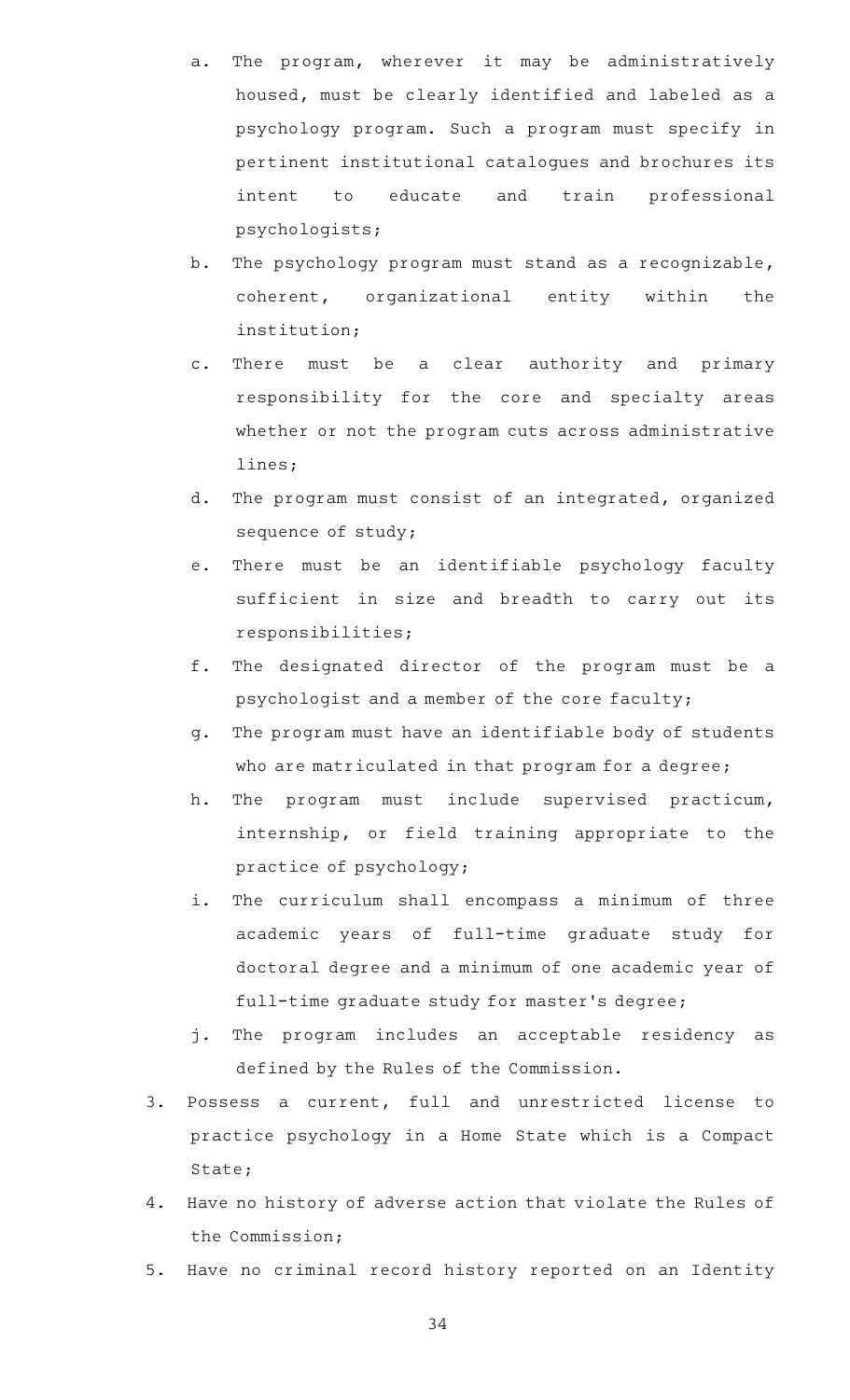History Summary that violates the Rules of the Commission;

- 6. Possess a current, active E.Passport;
- 7. Provide attestations in regard to areas of intended practice, conformity with standards of practice, competence in telepsychology technology; criminal background; and knowledge and adherence to legal requirements in the home and receiving states, and provide a release of information to allow for primary source verification in a manner specified by the Commission; and
- 8. Meet other criteria as defined by the Rules of the Commission.
- C. The Home State maintains authority over the license of any psychologist practicing into a Receiving State under the Authority to Practice Interjurisdictional Telepsychology.
- D. A psychologist practicing into a Receiving State under the Authority to Practice Interjurisdictional Telepsychology will be subject to the Receiving State's scope of practice. A Receiving State may, in accordance with that state's due process law, limit or revoke a psychologist 's Authority to Practice Interjurisdictional Telepsychology in the Receiving State and may take any other necessary actions under the Receiving State's applicable law to protect the health and safety of the Receiving State 's citizens. If a Receiving State takes action, the state shall promptly notify the Home State and the Commission.
- E. If a psychologist's license in any Home State, another Compact State, or any Authority to Practice Interjurisdictional Telepsychology in any Receiving State, is restricted, suspended or otherwise limited, the E.Passport shall be revoked and therefore the psychologist shall not be eligible to practice telepsychology in a Compact State under the Authority to Practice Interjurisdictional Telepsychology.

ARTICLE V. COMPACT TEMPORARY AUTHORIZATION TO PRACTICE

A. Compact States shall also recognize the right of a psychologist, licensed in a Compact State in conformance with Article III, to practice temporarily in other Compact States (Distant States) in which the psychologist is not licensed, as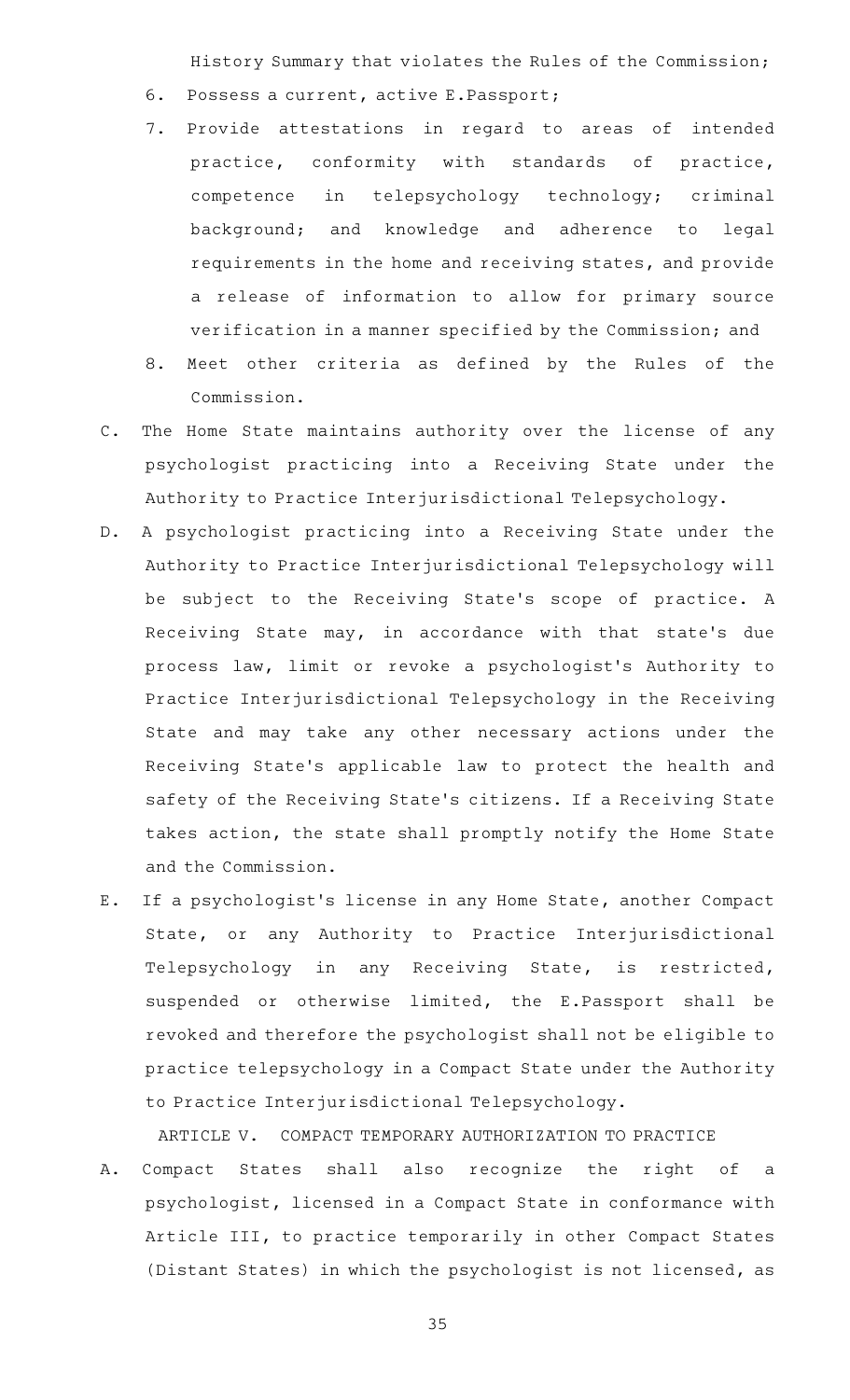provided in the Compact.

- B. To exercise the Temporary Authorization to Practice under the terms and provisions of this Compact, a psychologist licensed to practice in a Compact State must:
	- 1. Hold a graduate degree in psychology from an institute of higher education that was, at the time the degree was awarded:
		- a. Regionally accredited by an accrediting body recognized by the U.S. Department of Education to grant graduate degrees, OR authorized by Provincial Statute or Royal Charter to grant doctoral degrees; OR
		- b. A foreign college or university deemed to be equivalent to 1 (a) above by a foreign credential evaluation service that is a member of the National Association of Credential Evaluation Services (NACES) or by a recognized foreign credential evaluation service; AND
	- 2. Hold a graduate degree in psychology that meets the following criteria:
		- a. The program, wherever it may be administratively housed, must be clearly identified and labeled as a psychology program. Such a program must specify in pertinent institutional catalogues and brochures its intent to educate and train professional psychologists;
		- b. The psychology program must stand as a recognizable, coherent, organizational entity within the institution;
		- c. There must be a clear authority and primary responsibility for the core and specialty areas whether or not the program cuts across administrative lines;
		- d. The program must consist of an integrated, organized sequence of study;
		- e. There must be an identifiable psychology faculty sufficient in size and breadth to carry out its responsibilities;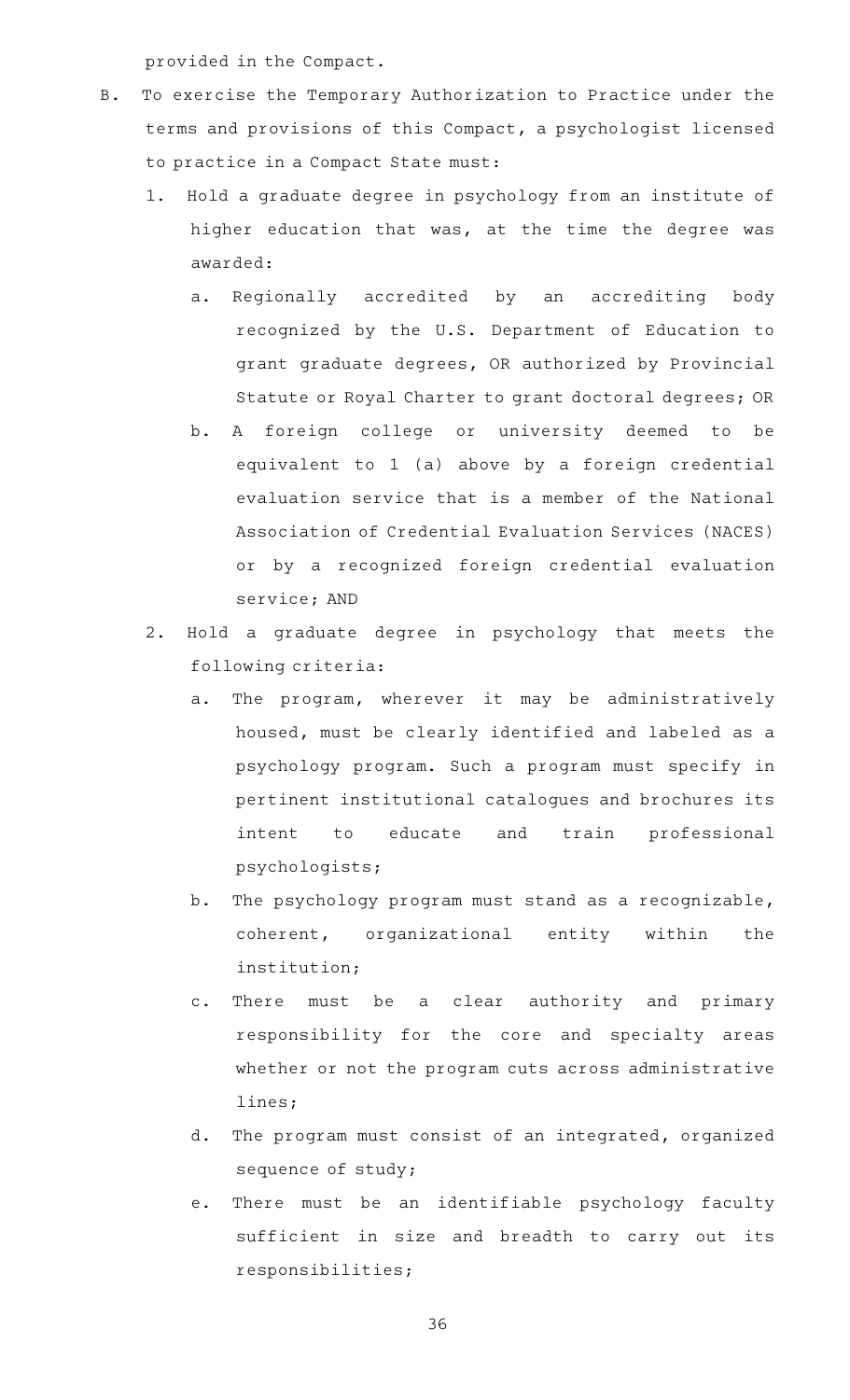- f. The designated director of the program must be a psychologist and a member of the core faculty;
- g. The program must have an identifiable body of students who are matriculated in that program for a degree;
- h. The program must include supervised practicum, internship, or field training appropriate to the practice of psychology;
- i. The curriculum shall encompass a minimum of three academic years of full-time graduate study for doctoral degrees and a minimum of one academic year of full-time graduate study for master 's degree;
- j. The program includes an acceptable residency as defined by the Rules of the Commission.
- 3. Possess a current, full and unrestricted license to practice psychology in a Home State which is a Compact State;
- 4. No history of adverse action that violate the Rules of the Commission;
- 5. No criminal record history that violates the Rules of the Commission;
- 6. Possess a current, active IPC;
- 7. Provide attestations in regard to areas of intended practice and work experience and provide a release of information to allow for primary source verification in a manner specified by the Commission; and
- 8. Meet other criteria as defined by the Rules of the Commission.
- C. A psychologist practicing into a Distant State under the Temporary Authorization to Practice shall practice within the scope of practice authorized by the Distant State.
- D. A psychologist practicing into a Distant State under the Temporary Authorization to Practice will be subject to the Distant State's authority and law. A Distant State may, in accordance with that state 's due process law, limit or revoke a psychologist 's Temporary Authorization to Practice in the Distant State and may take any other necessary actions under the Distant State 's applicable law to protect the health and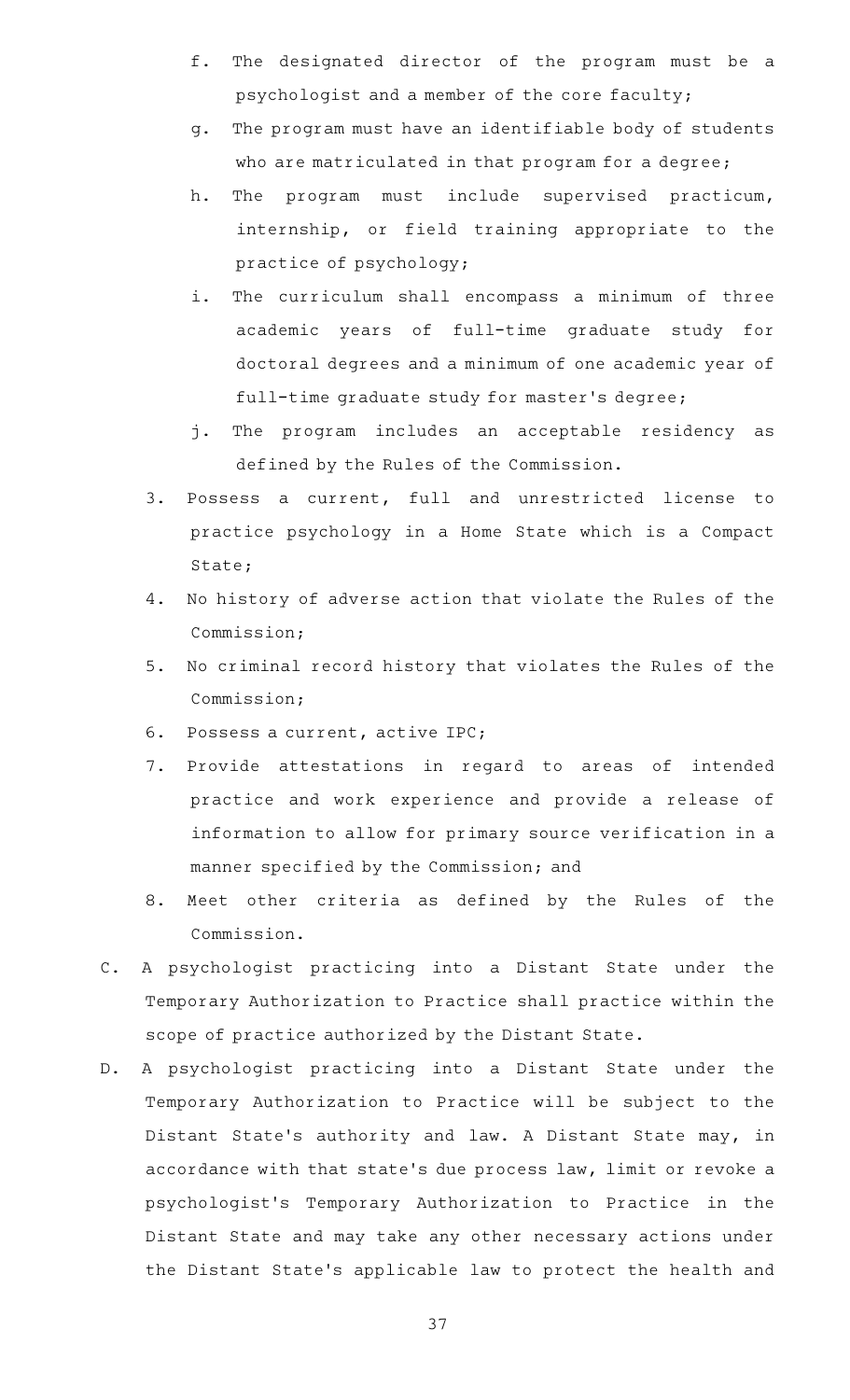safety of the Distant State 's citizens. If a Distant State takes action, the state shall promptly notify the Home State and the Commission.

E. If a psychologist's license in any Home State, another Compact State, or any Temporary Authorization to Practice in any Distant State, is restricted, suspended or otherwise limited, the IPC shall be revoked and therefore the psychologist shall not be eligible to practice in a Compact State under the Temporary Authorization to Practice.

ARTICLE VI. CONDITIONS OF TELEPSYCHOLOGY PRACTICE IN A RECEIVING

#### STATE

- A. A psychologist may practice in a Receiving State under the Authority to Practice Interjurisdictional Telepsychology only in the performance of the scope of practice for psychology as assigned by an appropriate State Psychology Regulatory Authority, as defined in the Rules of the Commission, and under the following circumstances:
	- 1. The psychologist initiates a client/patient contact in a Home State via telecommunications technologies with a client/patient in a Receiving State;
	- 2. Other conditions regarding telepsychology as determined by Rules promulgated by the Commission.

ARTICLE VII. ADVERSE ACTIONS

- A. A Home State shall have the power to impose adverse action against a psychologist 's license issued by the Home State. A Distant State shall have the power to take adverse action on a psychologist 's Temporary Authorization to Practice within that Distant State.
- B. A Receiving State may take adverse action on a psychologist's Authority to Practice Interjurisdictional Telepsychology within that Receiving State. A Home State may take adverse action against a psychologist based on an adverse action taken by a Distant State regarding temporary in-person, face-to-face practice.
- C. If a Home State takes adverse action against a psychologist's license, that psychologist's Authority to Practice Interjurisdictional Telepsychology is terminated and the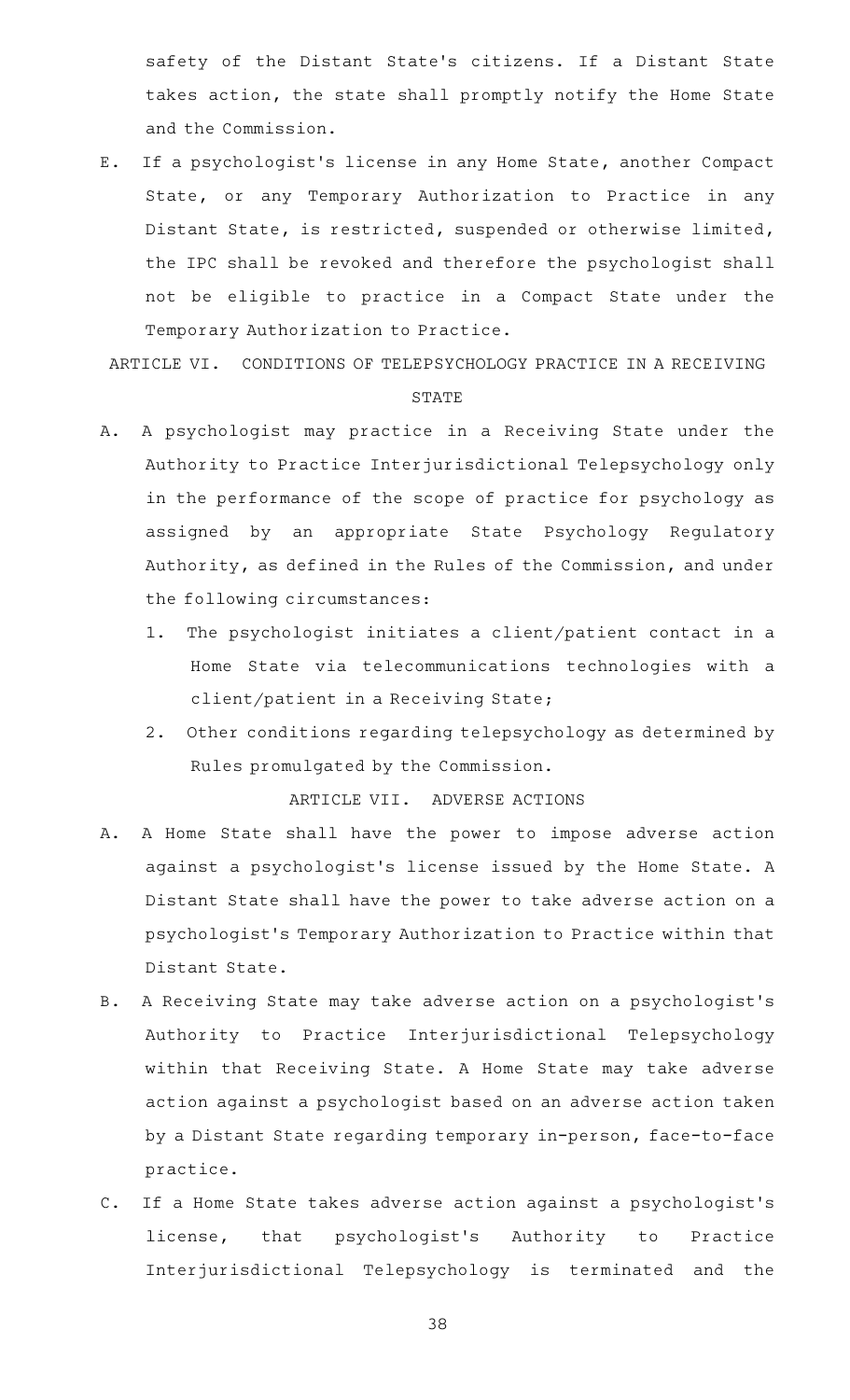E.Passport is revoked. Furthermore, that psychologist 's Temporary Authorization to Practice is terminated and the IPC is revoked.

- 1. All Home State disciplinary orders which impose adverse action shall be reported to the Commission in accordance with the Rules promulgated by the Commission. A Compact State shall report adverse actions in accordance with the Rules of the Commission.
- 2. In the event discipline is reported on a psychologist, the psychologist will not be eligible for telepsychology or temporary in-person, face-to-face practice in accordance with the Rules of the Commission.
- 3. Other actions may be imposed as determined by the Rules promulgated by the Commission.
- D. A Home State's Psychology Regulatory Authority shall investigate and take appropriate action with respect to reported inappropriate conduct engaged in by a licensee which occurred in a Receiving State as it would if such conduct had occurred by a licensee within the Home State. In such cases, the Home State's law shall control in determining any adverse action against a psychologist 's license.
- E. A Distant State's Psychology Regulatory Authority shall investigate and take appropriate action with respect to reported inappropriate conduct engaged in by a psychologist practicing under Temporary Authorization Practice which occurred in that Distant State as it would if such conduct had occurred by a licensee within the Home State. In such cases, Distant State 's law shall control in determining any adverse action against a psychologist 's Temporary Authorization to Practice.
- F. Nothing in this Compact shall override a Compact State's decision that a psychologist 's participation in an alternative program may be used in lieu of adverse action and that such participation shall remain non-public if required by the Compact State 's law. Compact States must require psychologists who enter any alternative programs to not provide telepsychology services under the Authority to Practice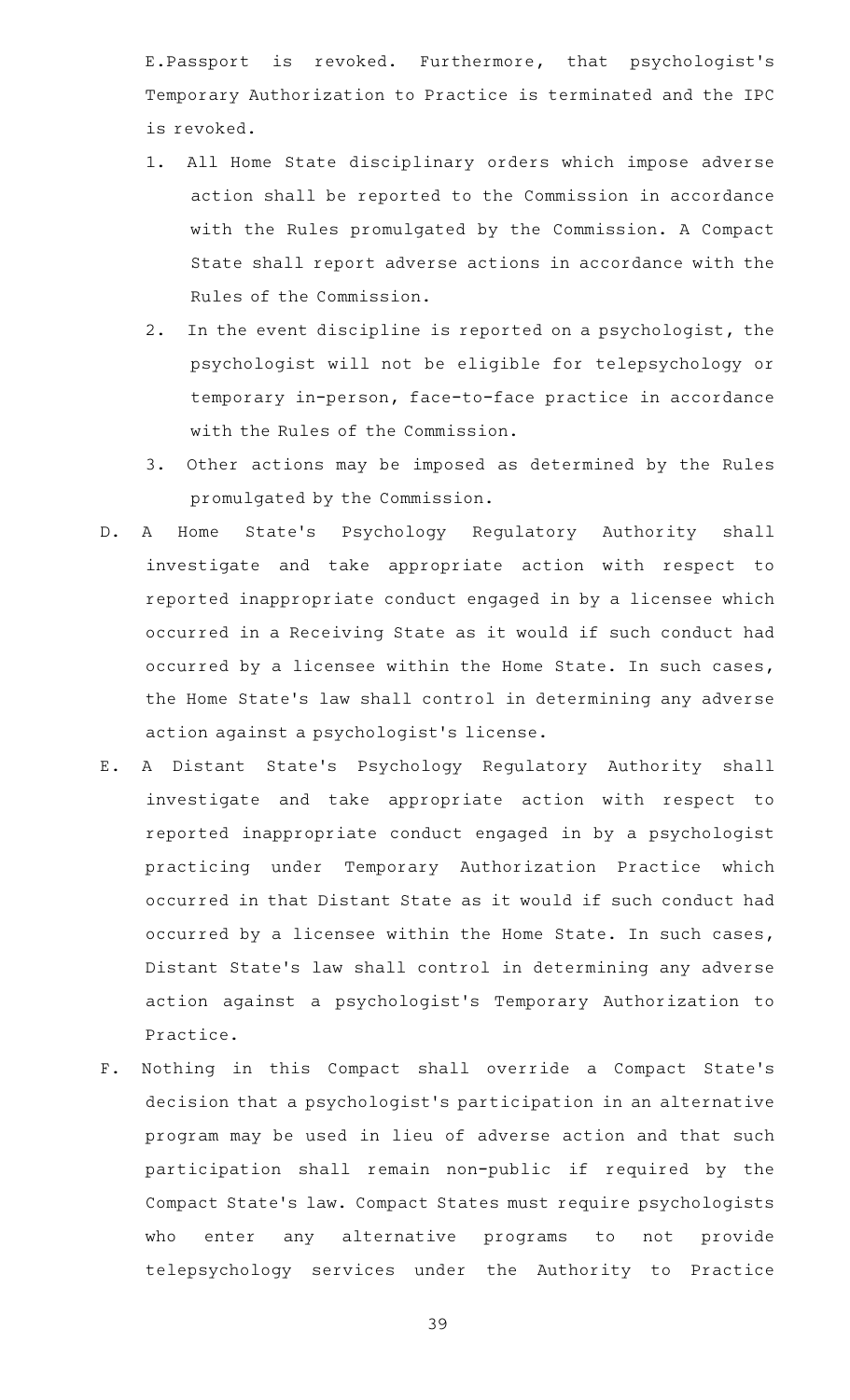Interjurisdictional Telepsychology or provide temporary psychological services under the Temporary Authorization to Practice in any other Compact State during the term of the alternative program.

G. No other judicial or administrative remedies shall be available to a psychologist in the event a Compact State imposes an adverse action pursuant to subsection C, above. ARTICLE VIII. ADDITIONAL AUTHORITIES INVESTED IN A COMPACT

STATE 'S PSYCHOLOGY REGULATORY AUTHORITY

- A. In addition to any other powers granted under state law, a Compact State 's Psychology Regulatory Authority shall have the authority under this Compact to:
	- 1. Issue subpoenas, for both hearings and investigations, which require the attendance and testimony of witnesses and the production of evidence. Subpoenas issued by a Compact State 's Psychology Regulatory Authority for the attendance and testimony of witnesses, and/or the production of evidence from another Compact State shall be enforced in the latter state by any court of competent jurisdiction, according to that court's practice and procedure in considering subpoenas issued in its own proceedings. The issuing State Psychology Regulatory Authority shall pay any witness fees, travel expenses, mileage and other fees required by the service statutes of the state where the witnesses and/or evidence are located; and
	- 2. Issue cease and desist and/or injunctive relief orders to revoke a psychologist 's Authority to Practice Interjurisdictional Telepsychology and/or Temporary Authorization to Practice.
	- 3. During the course of any investigation, a psychologist may not change his/her Home State licensure. A Home State Psychology Regulatory Authority is authorized to complete any pending investigations of a psychologist and to take any actions appropriate under its law. The Home State Psychology Regulatory Authority shall promptly report the conclusions of such investigations to the Commission. Once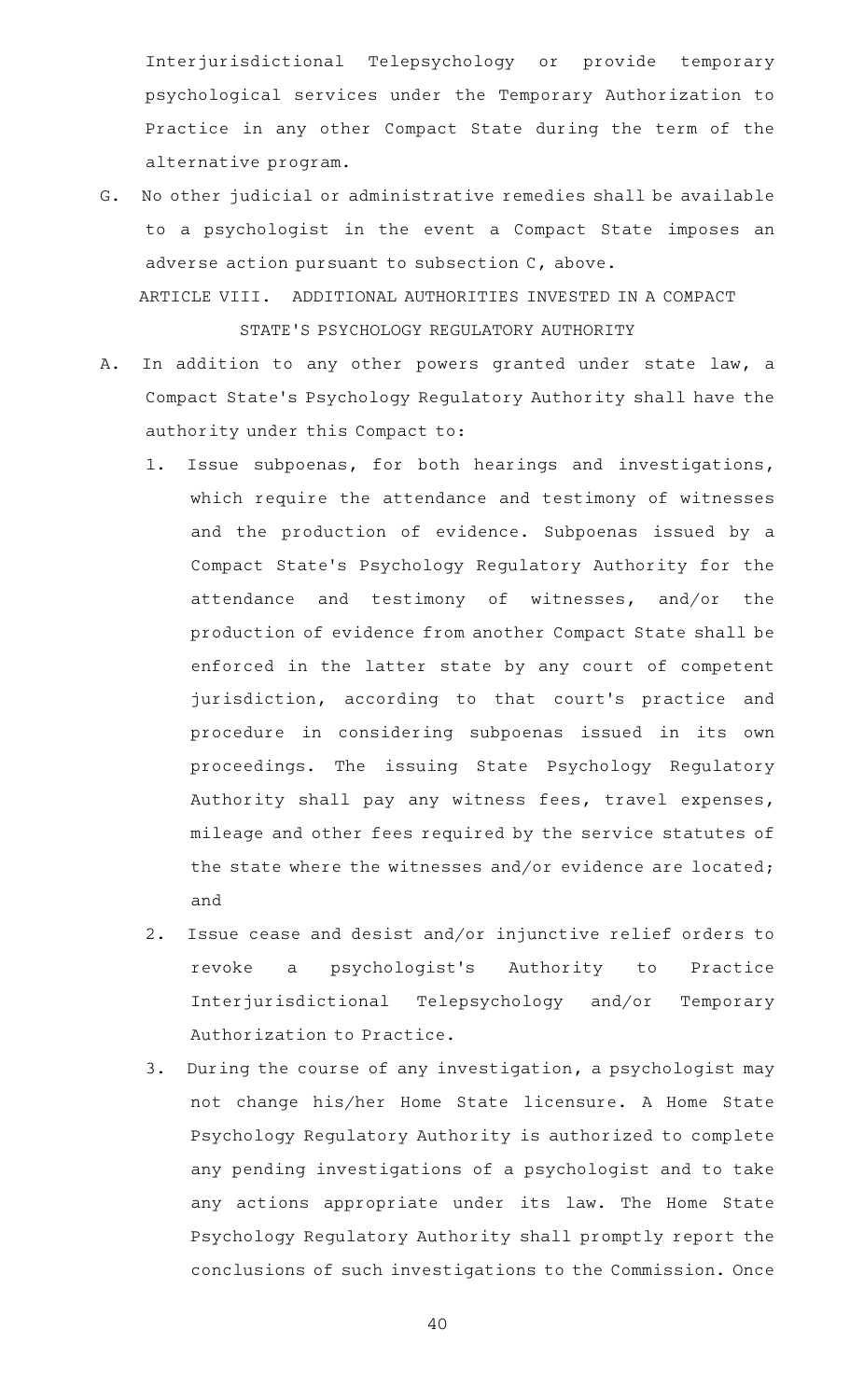an investigation has been completed, and pending the outcome of said investigation, the psychologist may change his/her Home State licensure. The Commission shall promptly notify the new Home State of any such decisions as provided in the Rules of the Commission. All information provided to the Commission or distributed by Compact States pursuant to the psychologist shall be confidential, filed under seal and used for investigatory or disciplinary matters. The Commission may create additional rules for mandated or discretionary sharing of information by Compact States.

ARTICLE IX. COORDINATED LICENSURE INFORMATION SYSTEM

- A. The Commission shall provide for the development and maintenance of a Coordinated Licensure Information System (Coordinated Database) and reporting system containing licensure and disciplinary action information on all psychologists individuals to whom this Compact is applicable in all Compact States as defined by the Rules of the Commission.
- B. Notwithstanding any other provision of state law to the contrary, a Compact State shall submit a uniform data set to the Coordinated Database on all licensees as required by the Rules of the Commission, including:
	- 1. Identifying information;
	- 2. Licensure data;
	- 3. Significant investigatory information;
	- 4. Adverse actions against a psychologist's license;
	- 5. An indicator that a psychologist's Authority to Practice Interjurisdictional Telepsychology and/or Temporary Authorization to Practice is revoked;
	- 6. Non-confidential information related to alternative program participation information;
	- 7. Any denial of application for licensure, and the reasons for such denial; and
	- 8. Other information which may facilitate the administration of this Compact, as determined by the Rules of the Commission.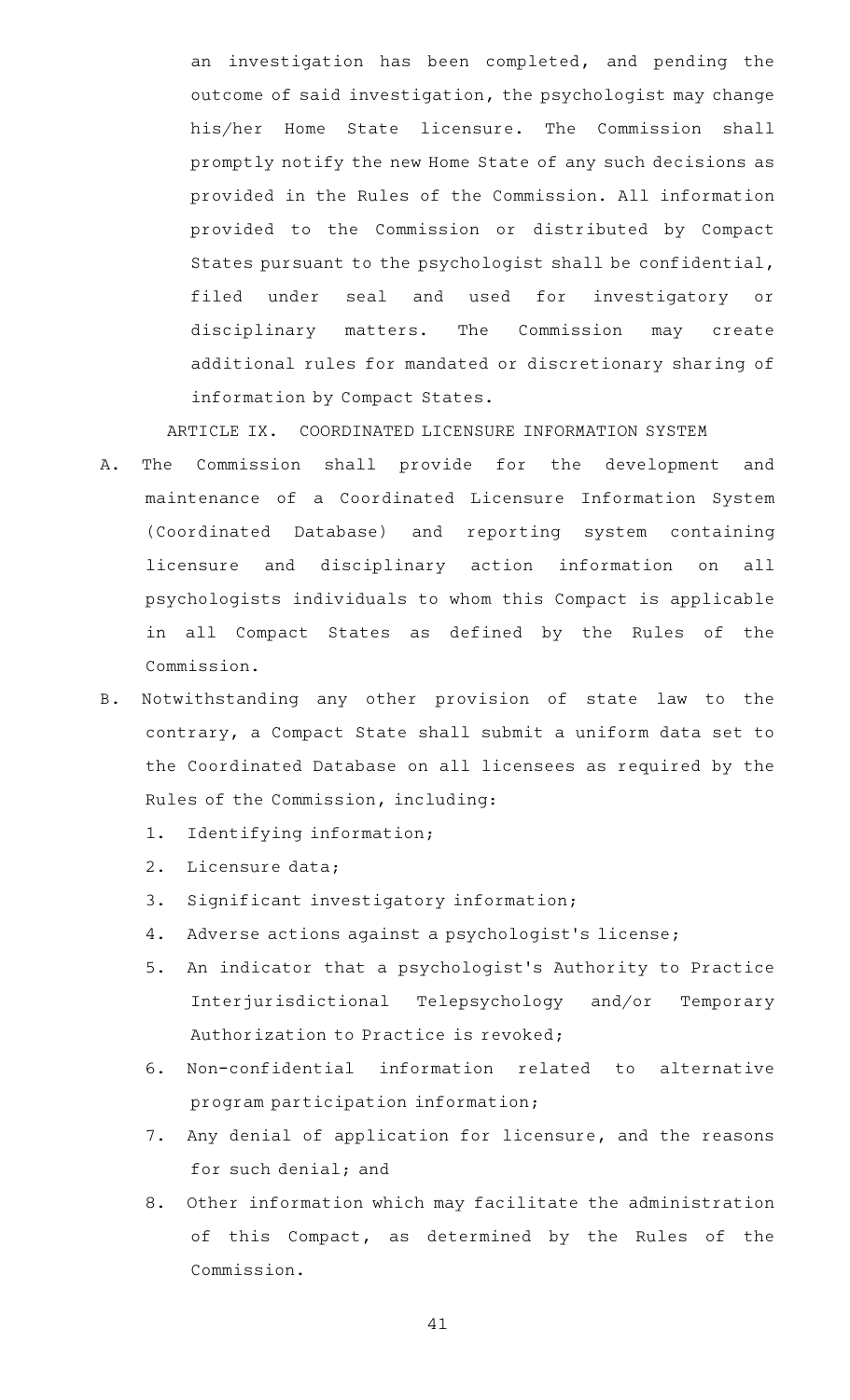- C. The Coordinated Database administrator shall promptly notify all Compact States of any adverse action taken against, or significant investigative information on, any licensee in a Compact State.
- D. Compact States reporting information to the Coordinated Database may designate information that may not be shared with the public without the express permission of the Compact State reporting the information.
- E. Any information submitted to the Coordinated Database that is subsequently required to be expunged by the law of the Compact State reporting the information shall be removed from the Coordinated Database.

ARTICLE X. ESTABLISHMENT OF THE PSYCHOLOGY INTERJURISDICTIONAL COMPACT COMMISSION

- A. The Compact States hereby create and establish a joint public agency known as the Psychology Interjurisdictional Compact Commission.
	- 1. The Commission is a body politic and an instrumentality of the Compact States.
	- 2. Venue is proper and judicial proceedings by or against the Commission shall be brought solely and exclusively in a court of competent jurisdiction where the principal office of the Commission is located. The Commission may waive venue and jurisdictional defenses to the extent it adopts or consents to participate in alternative dispute resolution proceedings.
	- 3. Nothing in this Compact shall be construed to be a waiver of sovereign immunity.
- B. Membership, Voting, and Meetings
	- 1. The Commission shall consist of one voting representative appointed by each Compact State who shall serve as that state 's Commissioner. The State Psychology Regulatory Authority shall appoint its delegate. This delegate shall be empowered to act on behalf of the Compact State. This delegate shall be limited to:
		- a. Executive Director, Executive Secretary or similar executive;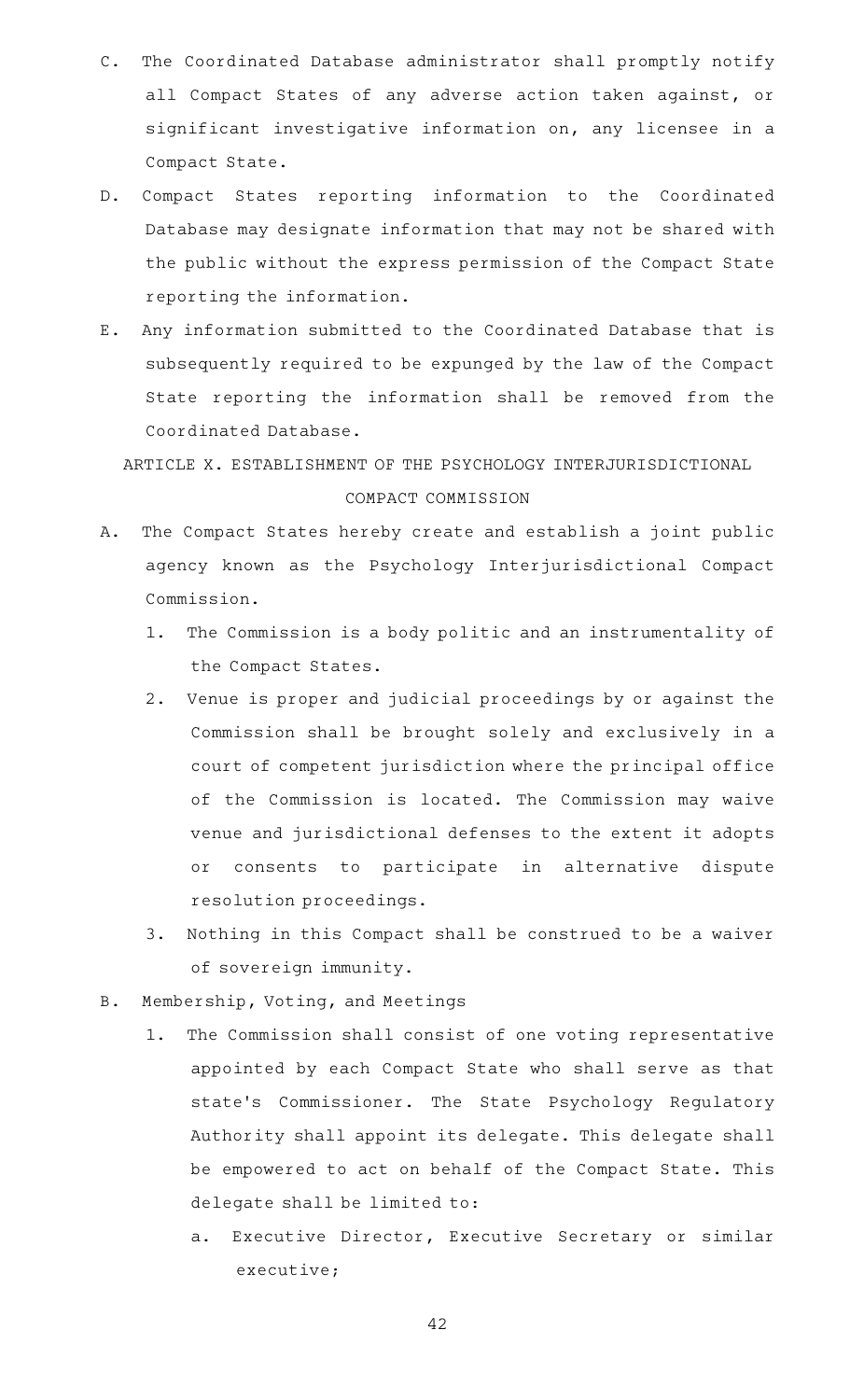- b. Current member of the State Psychology Regulatory Authority of a Compact State; OR
- c. Designee empowered with the appropriate delegate authority to act on behalf of the Compact State.
- 2. Any Commissioner may be removed or suspended from office as provided by the law of the state from which the Commissioner is appointed. Any vacancy occurring in the Commission shall be filled in accordance with the laws of the Compact State in which the vacancy exists.
- 3. Each Commissioner shall be entitled to one (1) vote with regard to the promulgation of Rules and creation of Bylaws and shall otherwise have an opportunity to participate in the business and affairs of the Commission. A Commissioner shall vote in person or by such other means as provided in the Bylaws. The Bylaws may provide for Commissioners ' participation in meetings by telephone or other means of communication.
- 4. The Commission shall meet at least once during each calendar year. Additional meetings shall be held as set forth in the Bylaws.
- 5. All meetings shall be open to the public, and public notice of meetings shall be given in the same manner as required under the rulemaking provisions in Article XI.
- 6. The Commission may convene in a closed, non-public meeting if the Commission must discuss:
	- a. Non-compliance of a Compact State with its obligations under the Compact;
	- b. The employment, compensation, discipline or other personnel matters, practices or procedures related to specific employees or other matters related to the Commission's internal personnel practices and procedures;
	- c. Current, threatened, or reasonably anticipated litigation against the Commission;
	- d. Negotiation of contracts for the purchase or sale of goods, services or real estate;
	- e. Accusation against any person of a crime or formally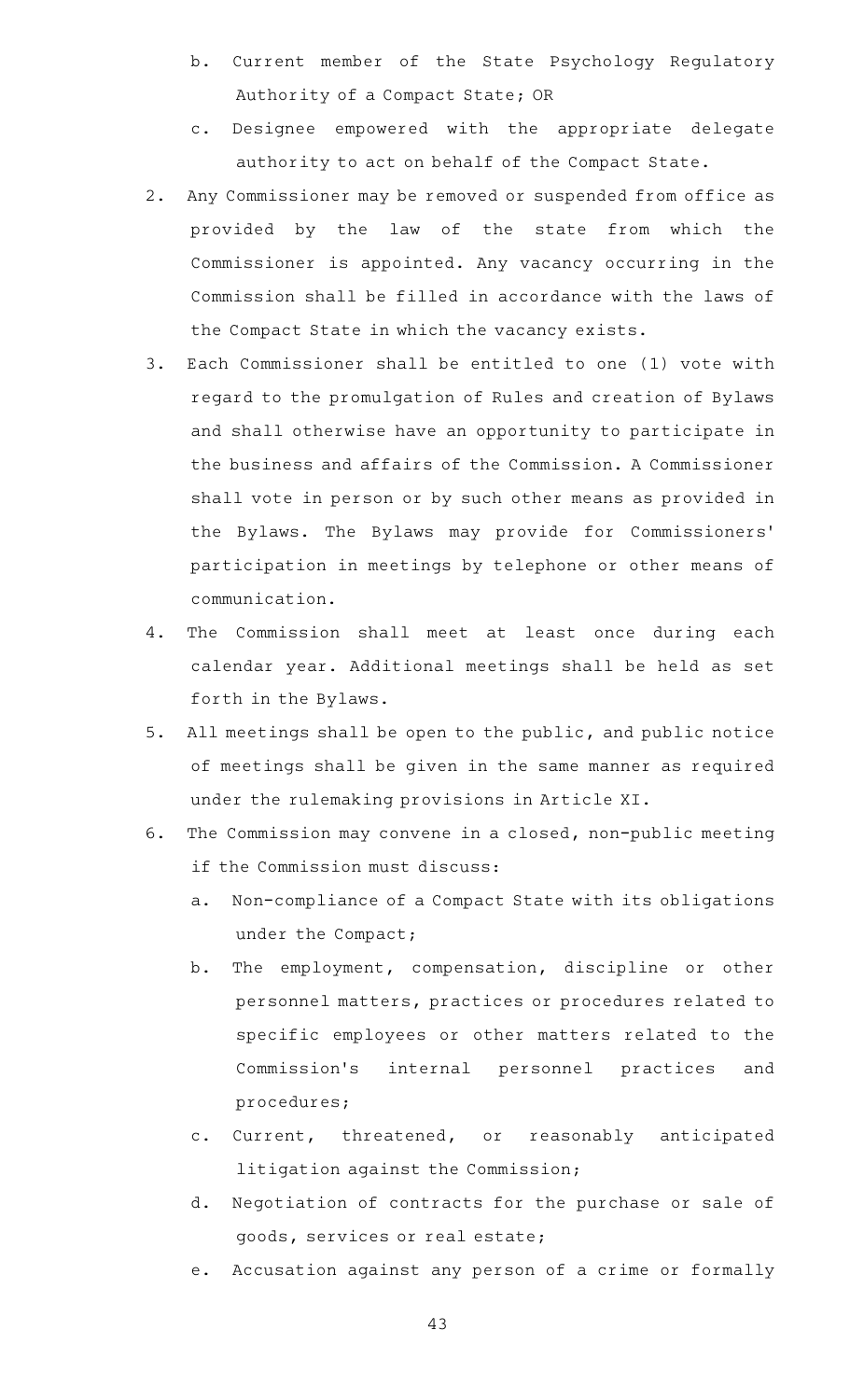censuring any person;

- f. Disclosure of trade secrets or commercial or financial information which is privileged or confidential;
- g. Disclosure of information of a personal nature where disclosure would constitute a clearly unwarranted invasion of personal privacy;
- h. Disclosure of investigatory records compiled for law enforcement purposes;
- i. Disclosure of information related to any investigatory reports prepared by or on behalf of or for use of the Commission or other committee charged with responsibility for investigation or determination of compliance issues pursuant to the Compact; or
- j. Matters specifically exempted from disclosure by federal and state statute.
- 7. If a meeting, or portion of a meeting, is closed pursuant to this provision, the Commission 's legal counsel or designee shall certify that the meeting may be closed and shall reference each relevant exempting provision. The Commission shall keep minutes which fully and clearly describe all matters discussed in a meeting and shall provide a full and accurate summary of actions taken, of any person participating in the meeting, and the reasons therefore, including a description of the views expressed. All documents considered in connection with an action shall be identified in such minutes. All minutes and documents of a closed meeting shall remain under seal, subject to release only by a majority vote of the Commission or order of a court of competent jurisdiction.
- C. The Commission shall, by a majority vote of the Commissioners, prescribe Bylaws and/or Rules to govern its conduct as may be necessary or appropriate to carry out the purposes and exercise the powers of the Compact, including but not limited to:
	- 1. Establishing the fiscal year of the Commission;
	- 2. Providing reasonable standards and procedures: a. for the establishment and meetings of other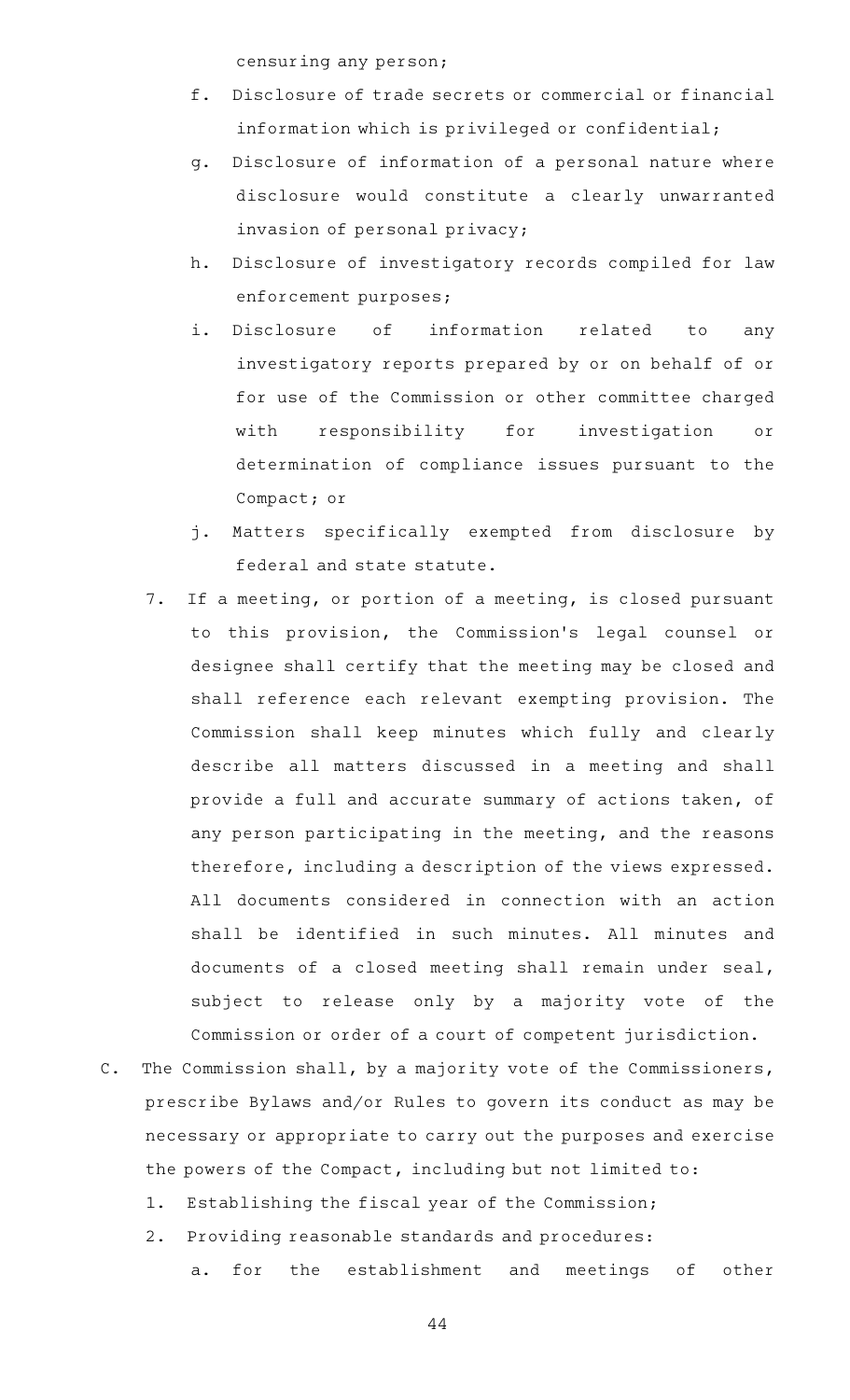committees; and

- b. governing any general or specific delegation of any authority or function of the Commission;
- 3. Providing reasonable procedures for calling and conducting meetings of the Commission, ensuring reasonable advance notice of all meetings and providing an opportunity for attendance of such meetings by interested parties, with enumerated exceptions designed to protect the public 's interest, the privacy of individuals of such proceedings, and proprietary information, including trade secrets. The Commission may meet in closed session only after a majority of the Commissioners vote to close a meeting to the public in whole or in part. As soon as practicable, the Commission must make public a copy of the vote to close the meeting revealing the vote of each Commissioner with no proxy votes allowed;
- 4. Establishing the titles, duties and authority and reasonable procedures for the election of the officers of the Commission;
- 5. Providing reasonable standards and procedures for the establishment of the personnel policies and programs of the Commission. Notwithstanding any civil service or other similar law of any Compact State, the Bylaws shall exclusively govern the personnel policies and programs of the Commission;
- 6. Promulgating a Code of Ethics to address permissible and prohibited activities of Commission members and employees;
- 7. Providing a mechanism for concluding the operations of the Commission and the equitable disposition of any surplus funds that may exist after the termination of the Compact after the payment and/or reserving of all of its debts and obligations;
- 8. The Commission shall publish its Bylaws in a convenient form and file a copy thereof and a copy of any amendment thereto, with the appropriate agency or officer in each of the Compact States;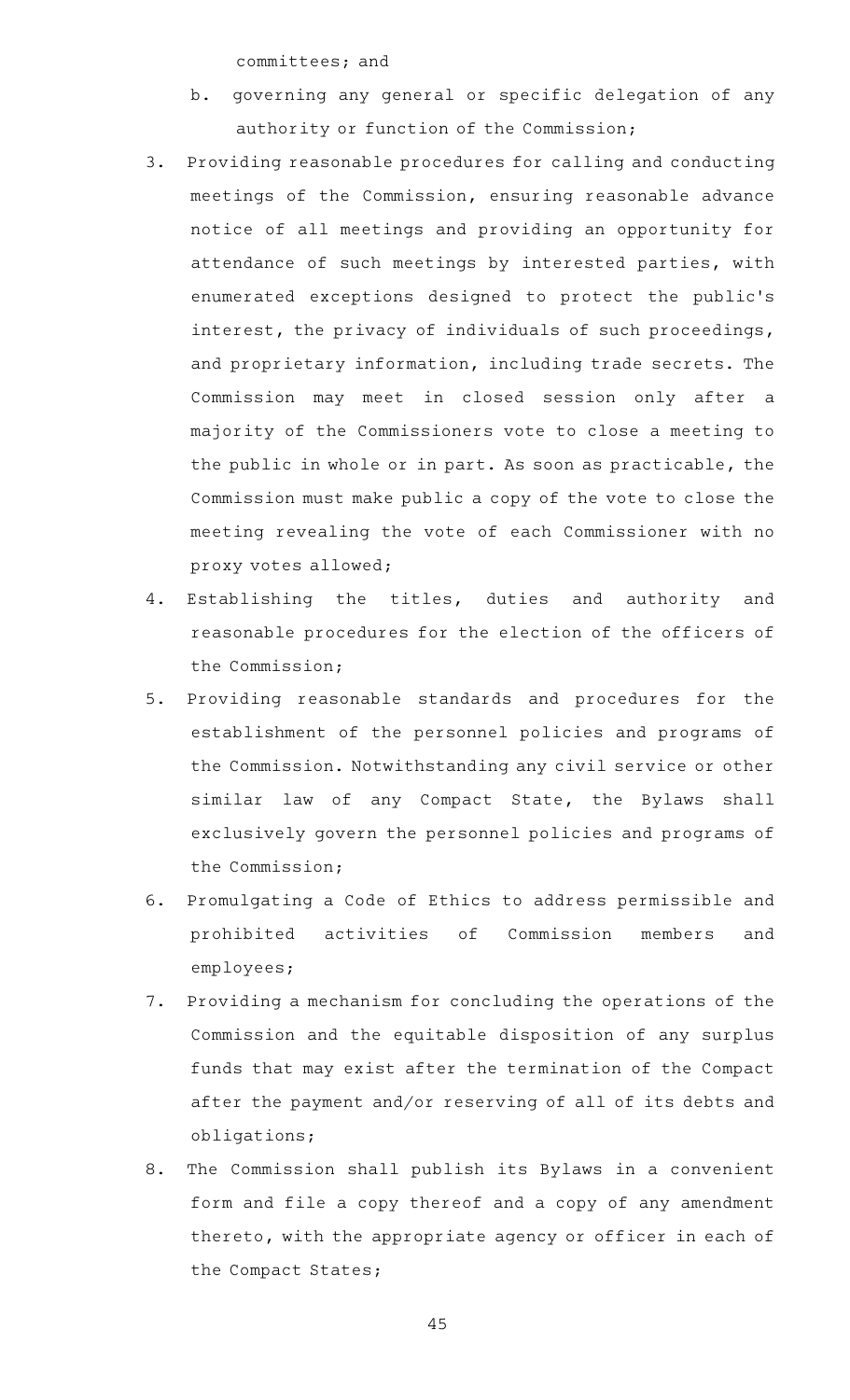- 9. The Commission shall maintain its financial records in accordance with the Bylaws; and
- 10. The Commission shall meet and take such actions as are consistent with the provisions of this Compact and the Bylaws.
- D. The Commission shall have the following powers:
	- 1. The authority to promulgate uniform rules to facilitate and coordinate implementation and administration of this Compact. The rule shall have the force and effect of law and shall be binding in all Compact States;
	- 2. To bring and prosecute legal proceedings or actions in the name of the Commission, provided that the standing of any State Psychology Regulatory Authority or other regulatory body responsible for psychology licensure to sue or be sued under applicable law shall not be affected;
	- 3. To purchase and maintain insurance and bonds;
	- 4. To borrow, accept or contract for services of personnel, including, but not limited to, employees of a Compact State;
	- 5. To hire employees, elect or appoint officers, fix compensation, define duties, grant such individuals appropriate authority to carry out the purposes of the Compact, and to establish the Commission 's personnel policies and programs relating to conflicts of interest, qualifications of personnel, and other related personnel matters;
	- 6. To accept any and all appropriate donations and grants of money, equipment, supplies, materials and services, and to receive, utilize and dispose of the same; provided that at all times the Commission shall strive to avoid any appearance of impropriety and/or conflict of interest;
	- 7. To lease, purchase, accept appropriate gifts or donations of, or otherwise to own, hold, improve or use, any property, real, personal or mixed; provided that at all times the Commission shall strive to avoid any appearance of impropriety;
	- 8. To sell, convey, mortgage, pledge, lease, exchange,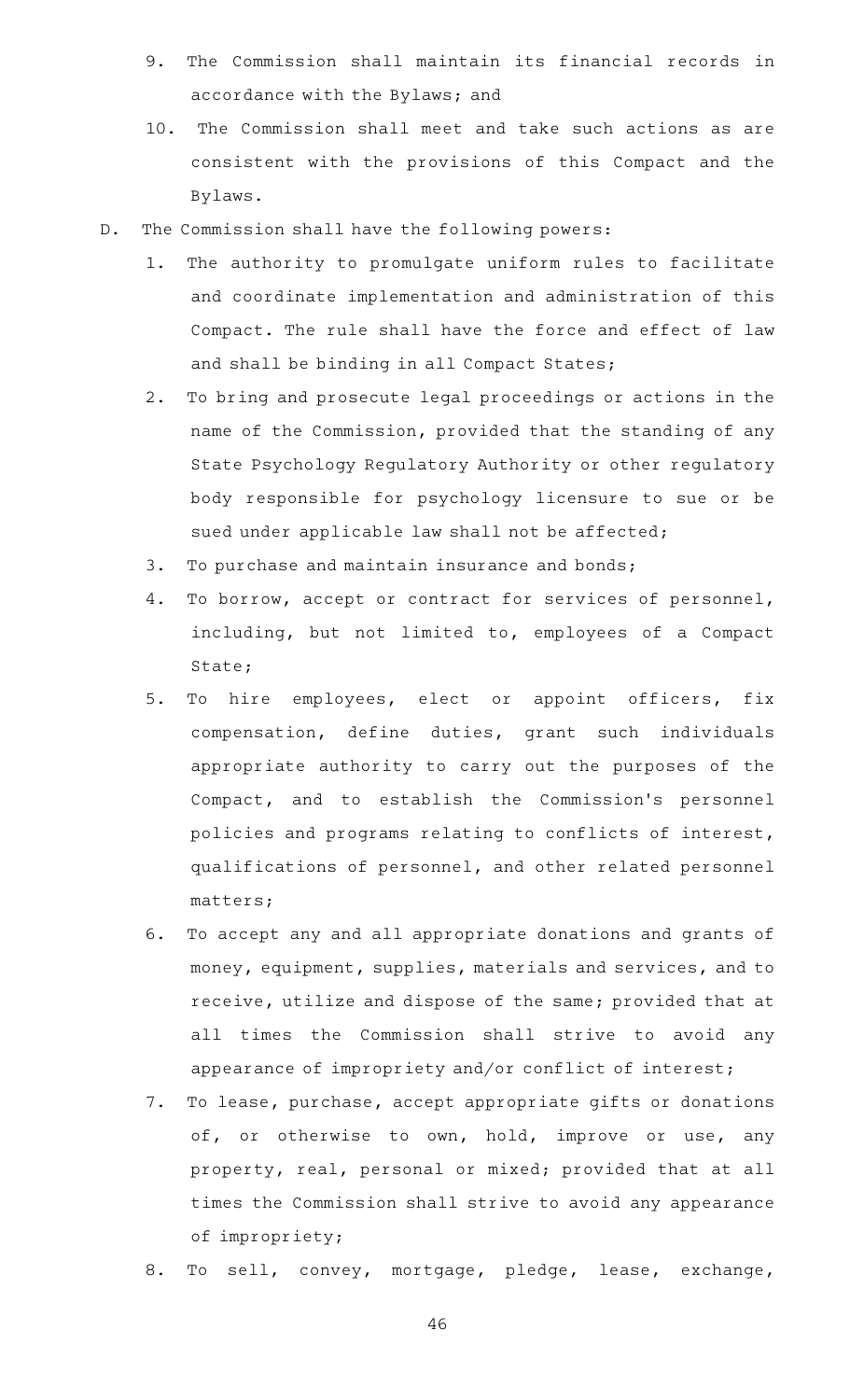abandon or otherwise dispose of any property real, personal or mixed;

- 9. To establish a budget and make expenditures;
- 10. To borrow money;
- 11. To appoint committees, including advisory committees comprised of Members, State regulators, State legislators or their representatives, and consumer representatives, and such other interested persons as may be designated in this Compact and the Bylaws;
- 12. To provide and receive information from, and to cooperate with, law enforcement agencies;
- 13. To adopt and use an official seal; and
- 14. To perform such other functions as may be necessary or appropriate to achieve the purposes of this Compact consistent with the state regulation of psychology licensure, temporary in-person, face-to-face practice and telepsychology practice.
- E. The Executive Board

The elected officers shall serve as the Executive Board, which shall have the power to act on behalf of the Commission according to the terms of this Compact.

- 1. The Executive Board shall be comprised of six members:
	- a. Five voting members who are elected from the current membership of the Commission by the Commission;
	- b. One ex-officio, nonvoting member from the recognized membership organization composed of State and Provincial Psychology Regulatory Authorities.
- 2. The ex-officio member must have served as staff or member on a State Psychology Regulatory Authority and will be selected by its respective organization.
- 3. The Commission may remove any member of the Executive Board as provided in Bylaws.
- 4. The Executive Board shall meet at least annually.
- 5. The Executive Board shall have the following duties and responsibilities:
	- a. Recommend to the entire Commission changes to the Rules or Bylaws, changes to this Compact legislation,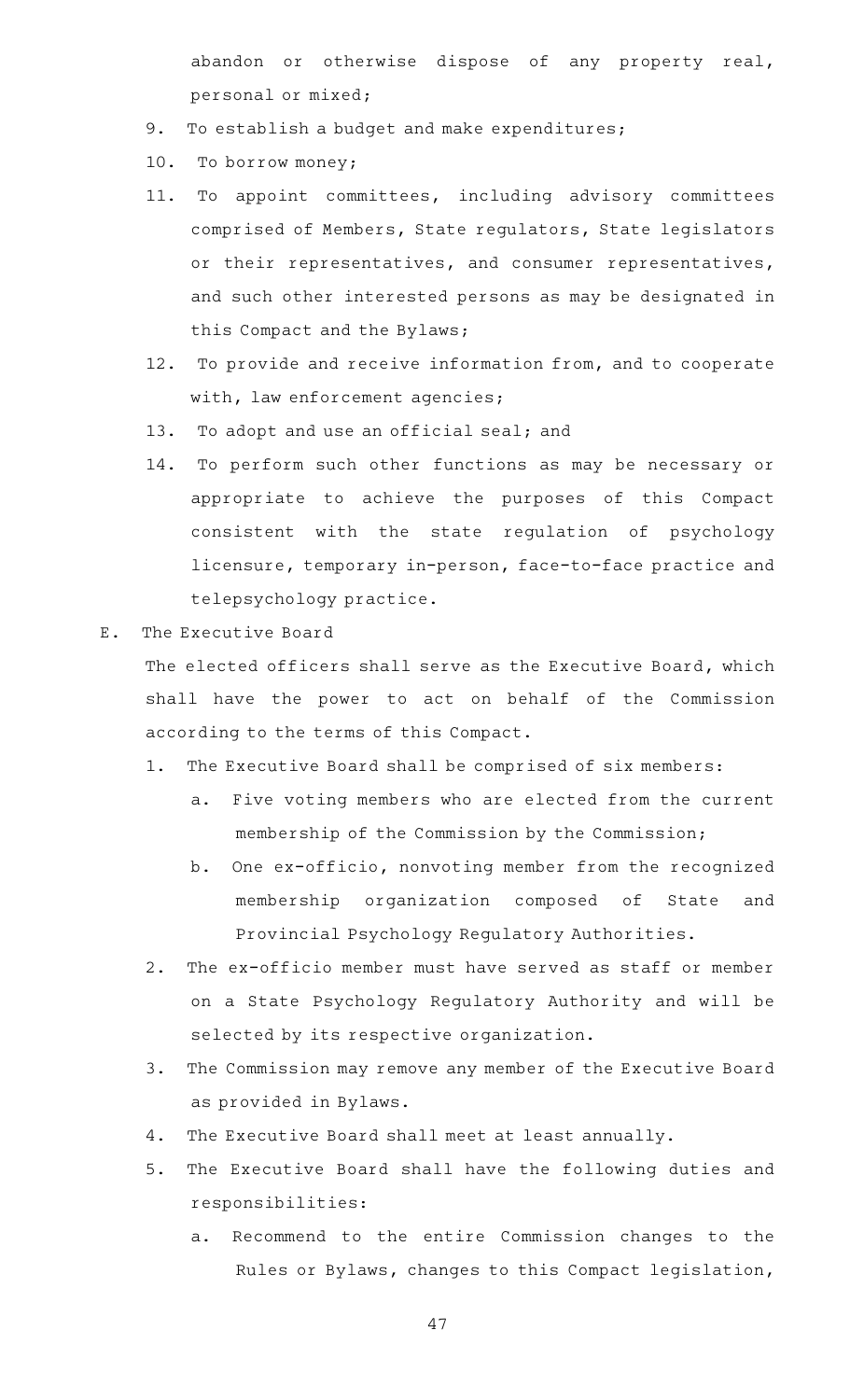fees paid by Compact States such as annual dues, and any other applicable fees;

- b. Ensure Compact administration services are appropriately provided, contractual or otherwise;
- c. Prepare and recommend the budget;
- d. Maintain financial records on behalf of the Commission;
- e. Monitor Compact compliance of member states and provide compliance reports to the Commission;
- f. Establish additional committees as necessary; and
- g. Other duties as provided in Rules or Bylaws.
- F. Financing of the Commission
	- 1. The Commission shall pay, or provide for the payment of the reasonable expenses of its establishment, organization and ongoing activities.
	- 2. The Commission may accept any and all appropriate revenue sources, donations and grants of money, equipment, supplies, materials and services.
	- 3. The Commission may levy on and collect an annual assessment from each Compact State or impose fees on other parties to cover the cost of the operations and activities of the Commission and its staff which must be in a total amount sufficient to cover its annual budget as approved each year for which revenue is not provided by other sources. The aggregate annual assessment amount shall be allocated based upon a formula to be determined by the Commission which shall promulgate a rule binding upon all Compact States.
	- 4. The Commission shall not incur obligations of any kind prior to securing the funds adequate to meet the same; nor shall the Commission pledge the credit of any of the Compact States, except by and with the authority of the Compact State.
	- 5. The Commission shall keep accurate accounts of all receipts and disbursements. The receipts and disbursements of the Commission shall be subject to the audit and accounting procedures established under its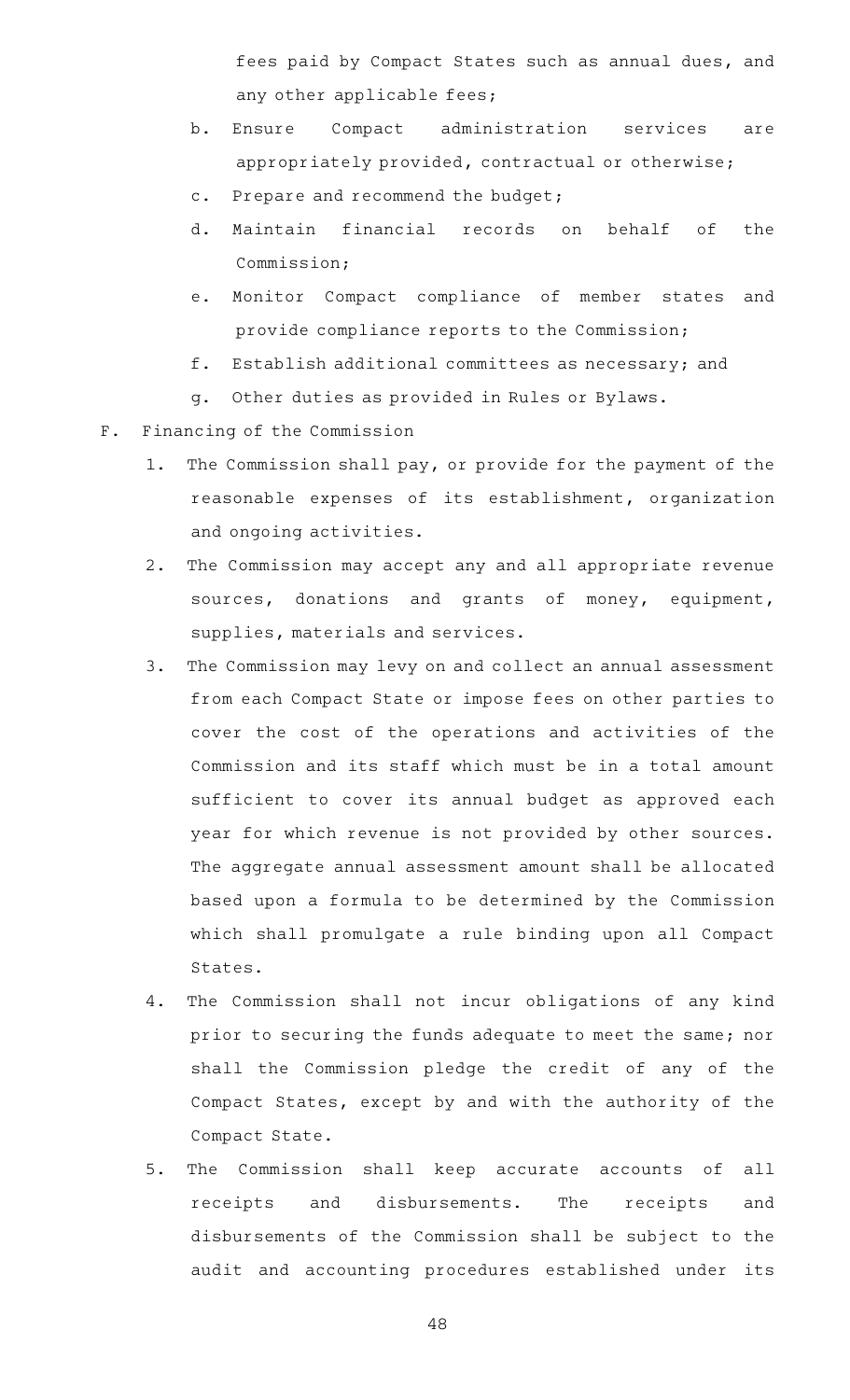Bylaws. However, all receipts and disbursements of funds handled by the Commission shall be audited yearly by a certified or licensed public accountant and the report of the audit shall be included in and become part of the annual report of the Commission.

- G. Qualified Immunity, Defense, and Indemnification
	- 1. The members, officers, Executive Director, employees and representatives of the Commission shall be immune from suit and liability, either personally or in their official capacity, for any claim for damage to or loss of property or personal injury or other civil liability caused by or arising out of any actual or alleged act, error or omission that occurred, or that the person against whom the claim is made had a reasonable basis for believing occurred within the scope of Commission employment, duties or responsibilities; provided that nothing in this paragraph shall be construed to protect any such person from suit and/or liability for any damage, loss, injury or liability caused by the intentional or willful or wanton misconduct of that person.
	- 2. The Commission shall defend any member, officer, Executive Director, employee or representative of the Commission in any civil action seeking to impose liability arising out of any actual or alleged act, error or omission that occurred within the scope of Commission employment, duties or responsibilities, or that the person against whom the claim is made had a reasonable basis for believing occurred within the scope of Commission employment, duties or responsibilities; provided that nothing herein shall be construed to prohibit that person from retaining his or her own counsel; and provided further, that the actual or alleged act, error or omission did not result from that person 's intentional or willful or wanton misconduct.
	- 3. The Commission shall indemnify and hold harmless any member, officer, Executive Director, employee or representative of the Commission for the amount of any settlement or judgment obtained against that person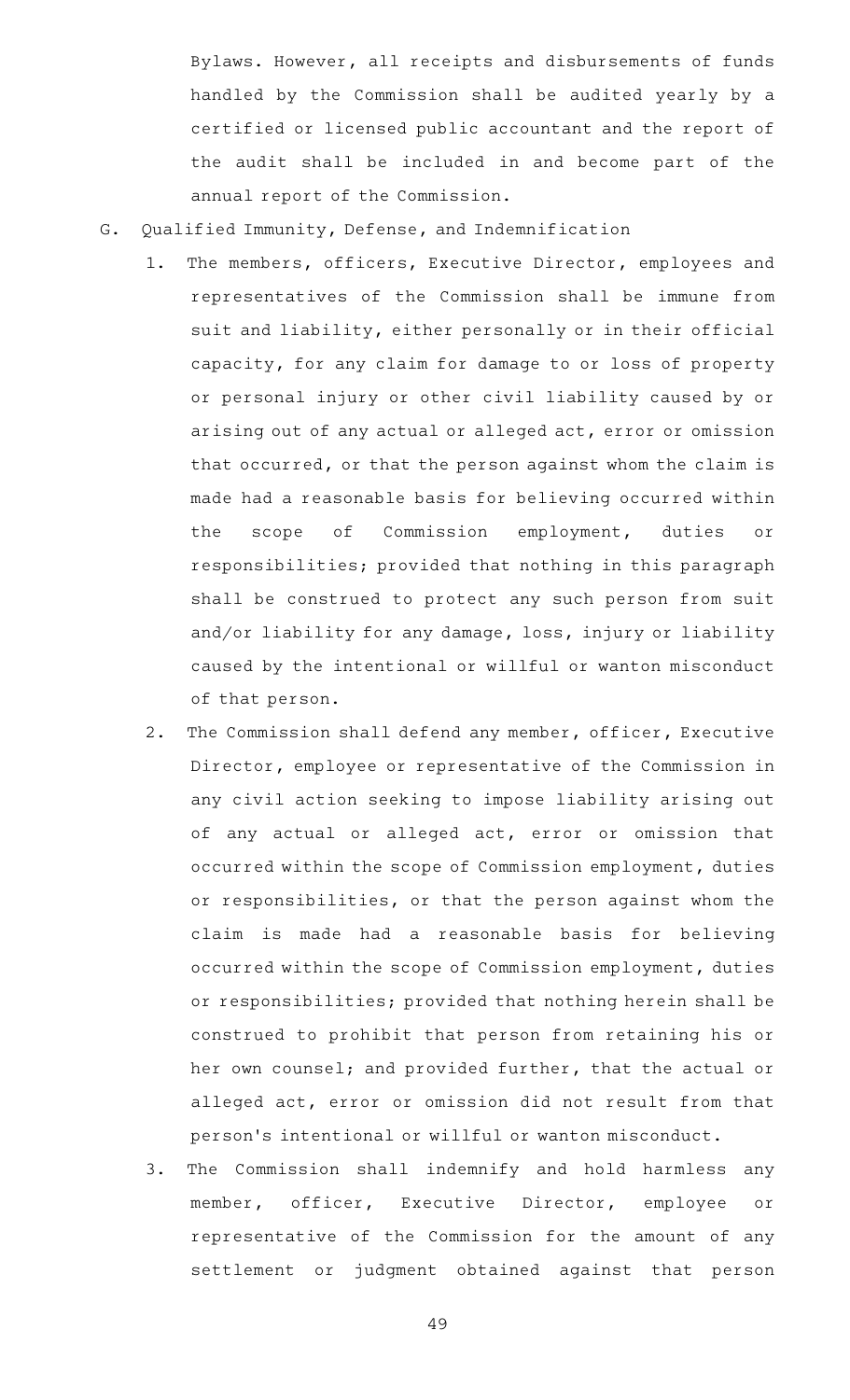arising out of any actual or alleged act, error or omission that occurred within the scope of Commission employment, duties or responsibilities, or that such person had a reasonable basis for believing occurred within the scope of Commission employment, duties or responsibilities, provided that the actual or alleged act, error or omission did not result from the intentional or willful or wanton misconduct of that person.

# ARTICLE XI. RULEMAKING

- A. The Commission shall exercise its rulemaking powers pursuant to the criteria set forth in this Article and the Rules adopted thereunder. Rules and amendments shall become binding as of the date specified in each rule or amendment.
- B. If a majority of the legislatures of the Compact States rejects a rule, by enactment of a statute or resolution in the same manner used to adopt the Compact, then such rule shall have no further force and effect in any Compact State.
- C. Rules or amendments to the rules shall be adopted at a regular or special meeting of the Commission.
- D. Prior to promulgation and adoption of a final rule or Rules by the Commission, and at least sixty (60) days in advance of the meeting at which the rule will be considered and voted upon, the Commission shall file a Notice of Proposed Rulemaking:
	- 1. On the website of the Commission; and
	- 2. On the website of each Compact States' Psychology Regulatory Authority or the publication in which each state would otherwise publish proposed rules.
- E. The Notice of Proposed Rulemaking shall include:
	- 1. The proposed time, date, and location of the meeting in which the rule will be considered and voted upon;
	- 2. The text of the proposed rule or amendment and the reason for the proposed rule;
	- 3. A request for comments on the proposed rule from any interested person; and
	- 4. The manner in which interested persons may submit notice to the Commission of their intention to attend the public hearing and any written comments.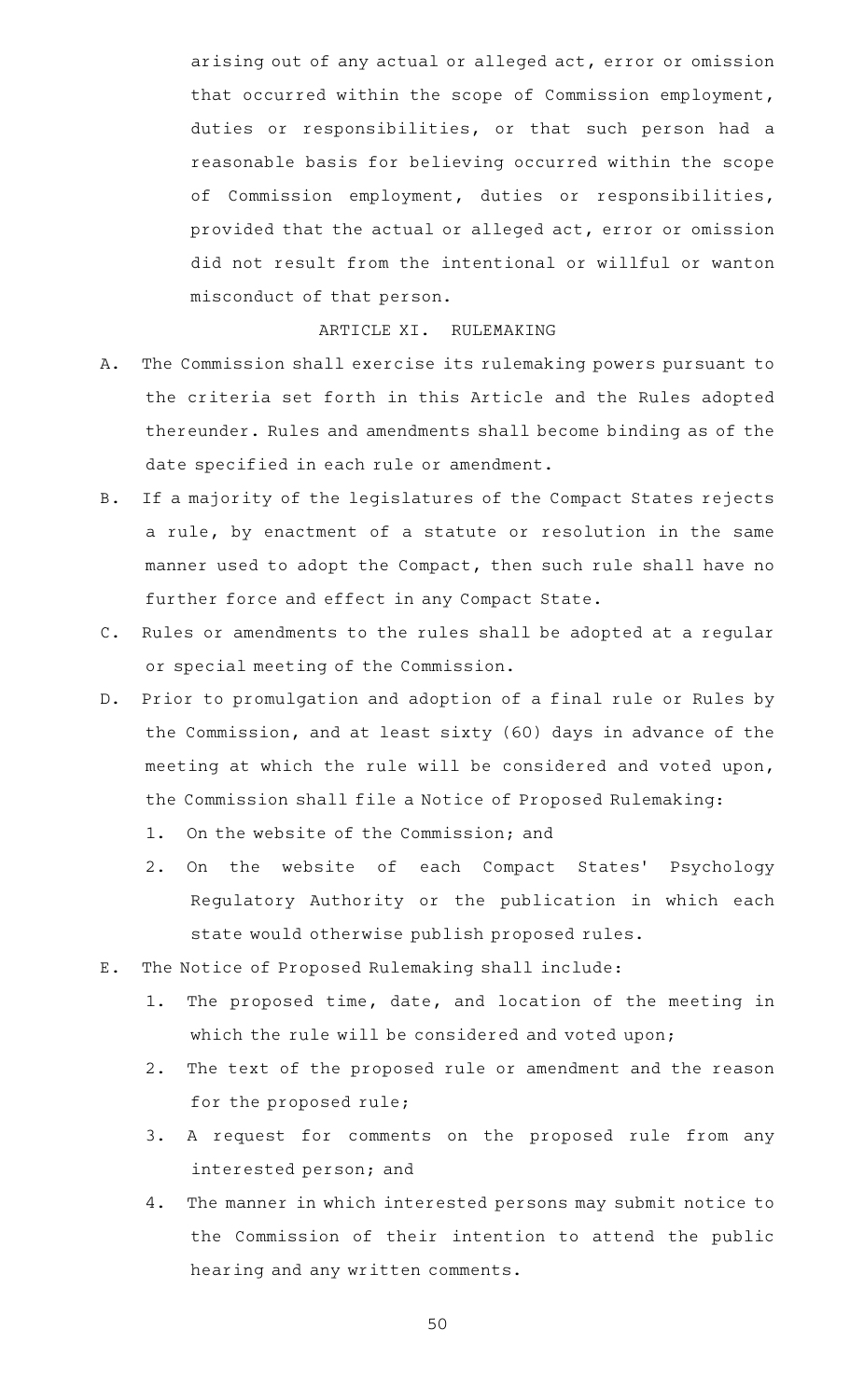- F. Prior to adoption of a proposed rule, the Commission shall allow persons to submit written data, facts, opinions and arguments, which shall be made available to the public.
- G. The Commission shall grant an opportunity for a public hearing before it adopts a rule or amendment if a hearing is requested by:
	- 1. At least twenty-five (25) persons who submit comments independently of each other;
	- 2. A governmental subdivision or agency; or
	- 3. A duly appointed person in an association that has having at least twenty-five (25) members.
- H. If a hearing is held on the proposed rule or amendment, the Commission shall publish the place, time, and date of the scheduled public hearing.
	- 1. All persons wishing to be heard at the hearing shall notify the Executive Director of the Commission or other designated member in writing of their desire to appear and testify at the hearing not less than five (5) business days before the scheduled date of the hearing.
	- 2. Hearings shall be conducted in a manner providing each person who wishes to comment a fair and reasonable opportunity to comment orally or in writing.
	- 3. No transcript of the hearing is required, unless a written request for a transcript is made, in which case the person requesting the transcript shall bear the cost of producing the transcript. A recording may be made in lieu of a transcript under the same terms and conditions as a transcript. This subsection shall not preclude the Commission from making a transcript or recording of the hearing if it so chooses.
	- 4. Nothing in this section shall be construed as requiring a separate hearing on each rule. Rules may be grouped for the convenience of the Commission at hearings required by this section.
- I. Following the scheduled hearing date, or by the close of business on the scheduled hearing date if the hearing was not held, the Commission shall consider all written and oral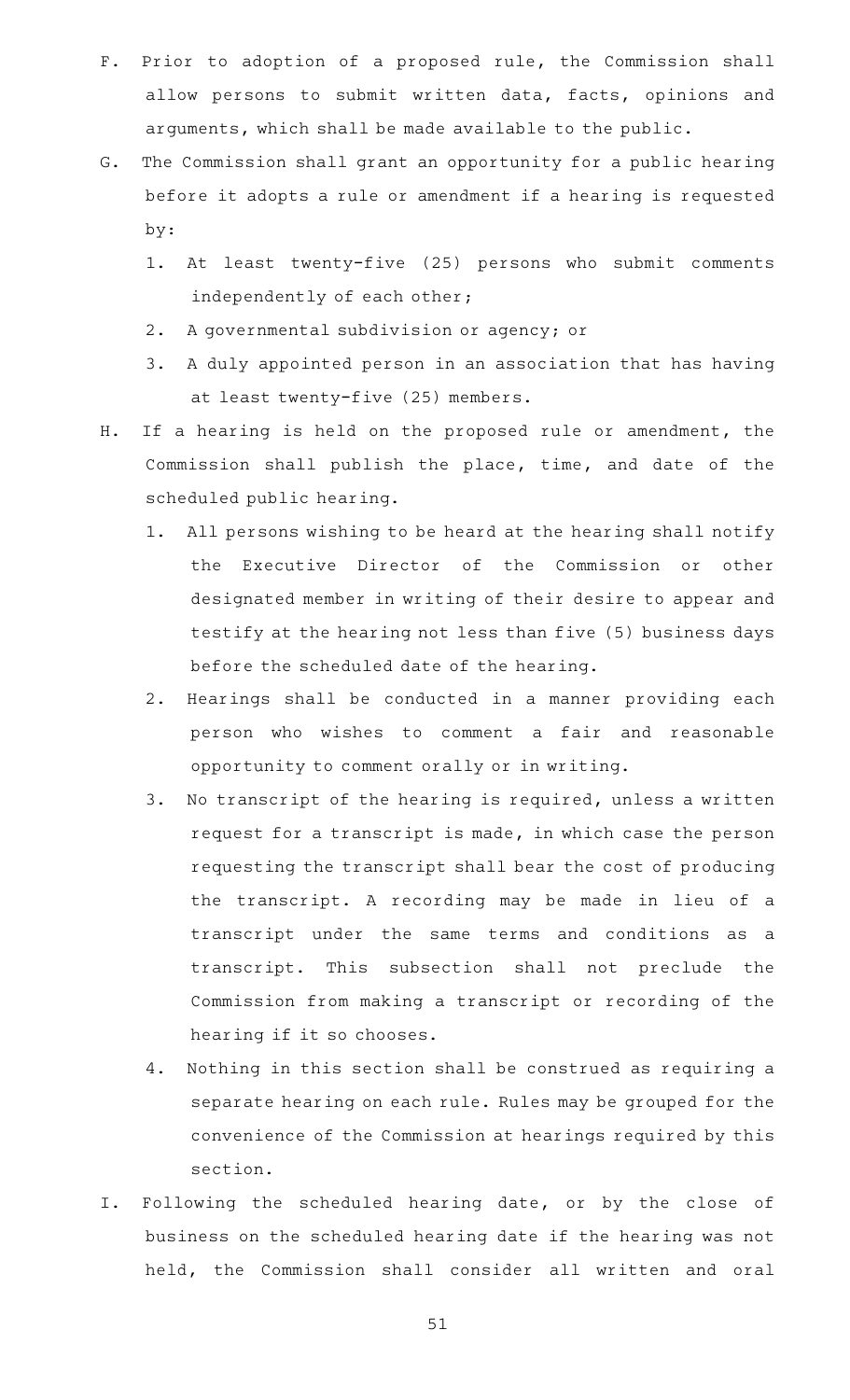comments received.

- J. The Commission shall, by majority vote of all members, take final action on the proposed rule and shall determine the effective date of the rule, if any, based on the rulemaking record and the full text of the rule.
- K. If no written notice of intent to attend the public hearing by interested parties is received, the Commission may proceed with promulgation of the proposed rule without a public hearing.
- L. Upon determination that an emergency exists, the Commission may consider and adopt an emergency rule without prior notice, opportunity for comment, or hearing, provided that the usual rulemaking procedures provided in the Compact and in this section shall be retroactively applied to the rule as soon as reasonably possible, in no event later than ninety (90) days after the effective date of the rule. For the purposes of this provision, an emergency rule is one that must be adopted immediately in order to:
	- 1. Meet an imminent threat to public health, safety, or welfare;
	- 2. Prevent a loss of Commission or Compact State funds;
	- 3. Meet a deadline for the promulgation of an administrative rule that is established by federal law or rule; or
	- 4. Protect public health and safety.
- M. The Commission or an authorized committee of the Commission may direct revisions to a previously adopted rule or amendment for purposes of correcting typographical errors, errors in format, errors in consistency, or grammatical errors. Public notice of any revisions shall be posted on the website of the Commission. The revision shall be subject to challenge by any person for a period of thirty (30) days after posting. The revision may be challenged only on grounds that the revision results in a material change to a rule. A challenge shall be made in writing, and delivered to the Chair of the Commission prior to the end of the notice period. If no challenge is made, the revision will take effect without further action. If the revision is challenged, the revision may not take effect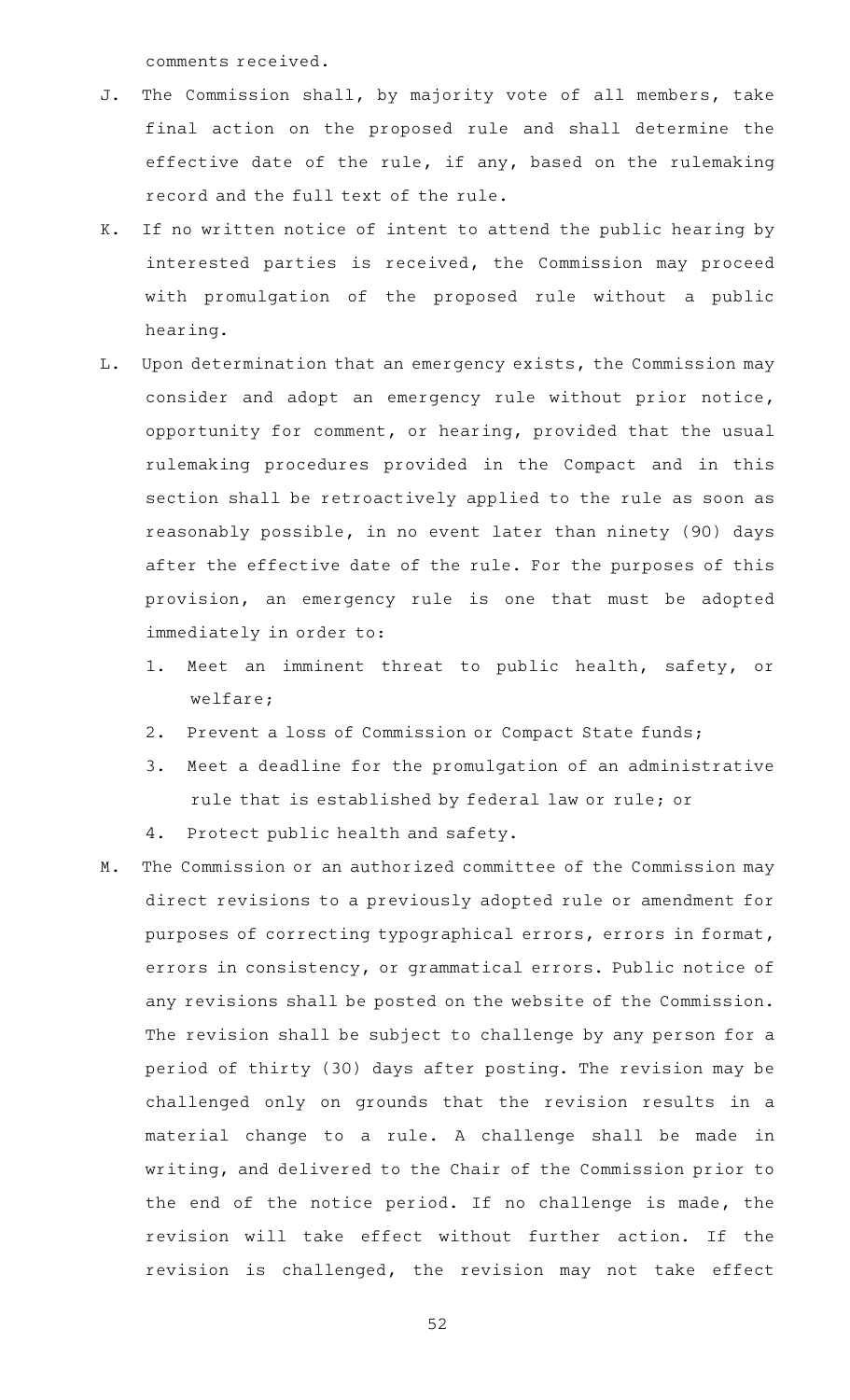without the approval of the Commission.

ARTICLE XII. OVERSIGHT, DISPUTE RESOLUTION AND ENFORCEMENT

- A. Oversight
	- 1. The Executive, Legislative and Judicial branches of state government in each Compact State shall enforce this Compact and take all actions necessary and appropriate to effectuate the Compact 's purposes and intent. The provisions of this Compact and the rules promulgated hereunder shall have standing as statutory law.
	- 2. All courts shall take judicial notice of the Compact and the rules in any judicial or administrative proceeding in a Compact State pertaining to the subject matter of this Compact which may affect the powers, responsibilities or actions of the Commission.
	- 3. The Commission shall be entitled to receive service of process in any such proceeding, and shall have standing to intervene in such a proceeding for all purposes. Failure to provide service of process to the Commission shall render a judgment or order void as to the Commission, this Compact or promulgated rules.
- B. Default, Technical Assistance, and Termination
	- 1. If the Commission determines that a Compact State has defaulted in the performance of its obligations or responsibilities under this Compact or the promulgated rules, the Commission shall:
		- a. Provide written notice to the defaulting state and other Compact States of the nature of the default, the proposed means of remedying the default and/or any other action to be taken by the Commission; and
		- b. Provide remedial training and specific technical assistance regarding the default.
	- 2. If a state in default fails to remedy the default, the defaulting state may be terminated from the Compact upon an affirmative vote of a majority of the Compact States, and all rights, privileges and benefits conferred by this Compact shall be terminated on the effective date of termination. A remedy of the default does not relieve the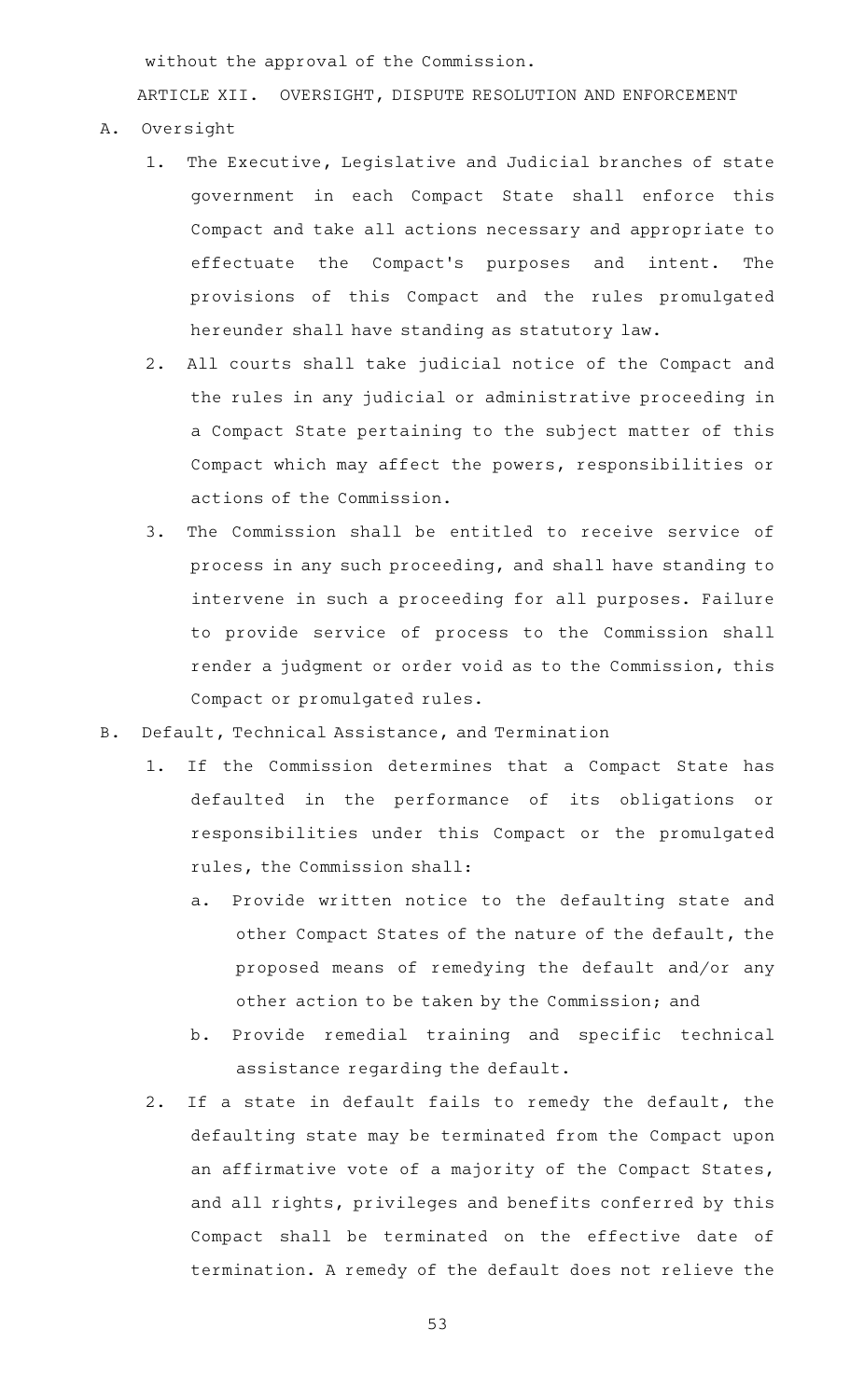offending state of obligations or liabilities incurred during the period of default.

- 3. Termination of membership in the Compact shall be imposed only after all other means of securing compliance have been exhausted. Notice of intent to suspend or terminate shall be submitted by the Commission to the Governor, the majority and minority leaders of the defaulting state 's legislature, and each of the Compact States.
- 4. A Compact State which has been terminated is responsible for all assessments, obligations and liabilities incurred through the effective date of termination, including obligations which extend beyond the effective date of termination.
- 5. The Commission shall not bear any costs incurred by the state which is found to be in default or which has been terminated from the Compact, unless agreed upon in writing between the Commission and the defaulting state.
- 6. The defaulting state may appeal the action of the Commission by petitioning the U.S. District Court for the state of Georgia or the federal district where the Compact has its principal offices. The prevailing member shall be awarded all costs of such litigation, including reasonable attorney 's fees.
- C. Dispute Resolution
	- 1. Upon request by a Compact State, the Commission shall attempt to resolve disputes related to the Compact which arise among Compact States and between Compact and Non-Compact States.
	- 2. The Commission shall promulgate a rule providing for both mediation and binding dispute resolution for disputes that arise before the commission.
- D. Enforcement
	- 1. The Commission, in the reasonable exercise of its discretion, shall enforce the provisions and Rules of this Compact.
	- 2. By majority vote, the Commission may initiate legal action in the United States District Court for the State of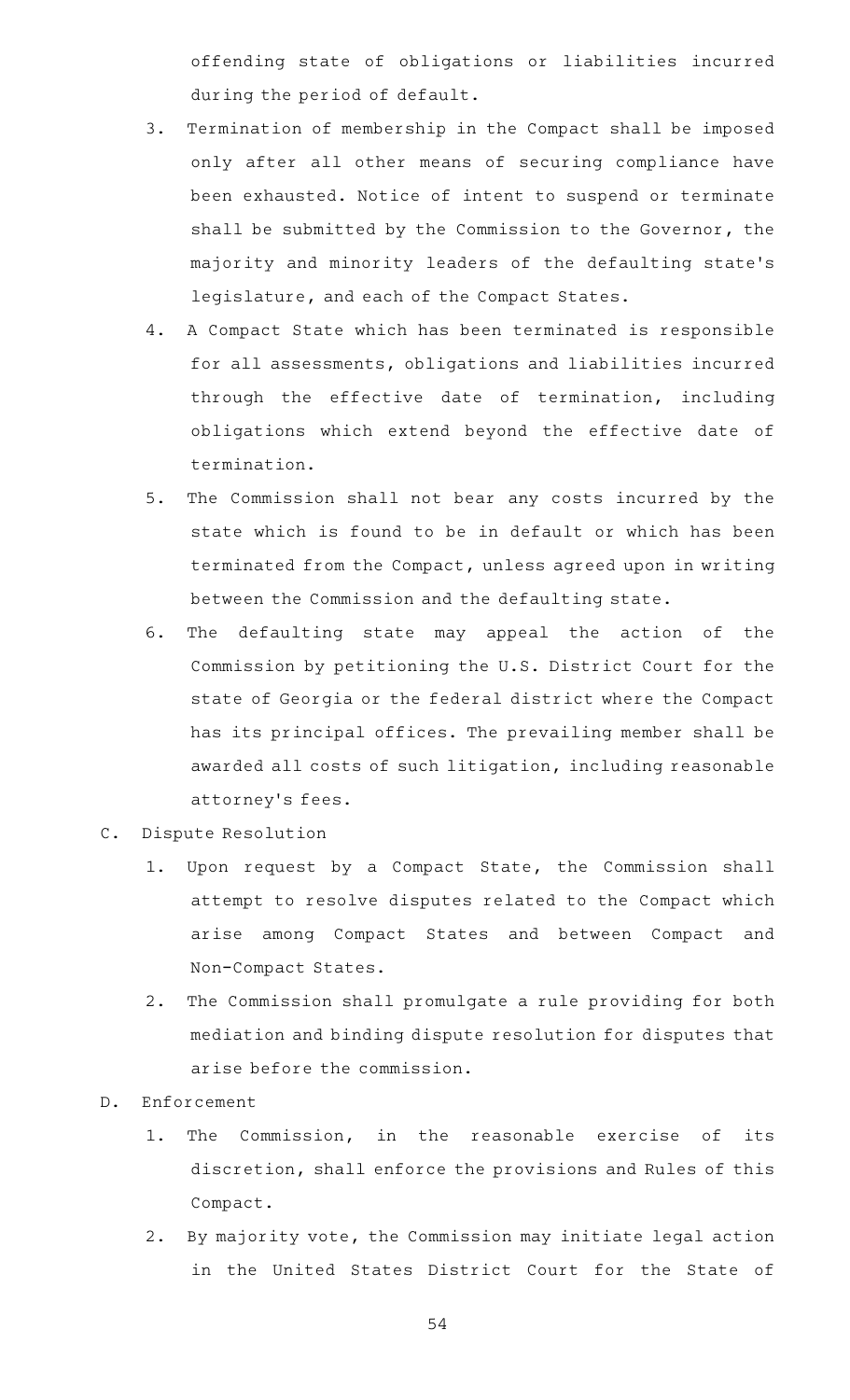Georgia or the federal district where the Compact has its principal offices against a Compact State in default to enforce compliance with the provisions of the Compact and its promulgated Rules and Bylaws. The relief sought may include both injunctive relief and damages. In the event judicial enforcement is necessary, the prevailing member shall be awarded all costs of such litigation, including reasonable attorney 's fees.

3. The remedies herein shall not be the exclusive remedies of the Commission. The Commission may pursue any other remedies available under federal or state law.

ARTICLE XIII. DATE OF IMPLEMENTATION OF THE PSYCHOLOGY INTERJURISDICTIONAL COMPACT COMMISSION AND ASSOCIATED RULES, WITHDRAWAL, AND AMENDMENTS

- A. The Compact shall come into effect on the date on which the Compact is enacted into law in the seventh Compact State. The provisions which become effective at that time shall be limited to the powers granted to the Commission relating to assembly and the promulgation of rules. Thereafter, the Commission shall meet and exercise rulemaking powers necessary to the implementation and administration of the Compact.
- B. Any state which joins the Compact subsequent to the Commission 's initial adoption of the rules shall be subject to the rules as they exist on the date on which the Compact becomes law in that state. Any rule which has been previously adopted by the Commission shall have the full force and effect of law on the day the Compact becomes law in that state.
- C. Any Compact State may withdraw from this Compact by enacting a statute repealing the same.
	- 1. A Compact State's withdrawal shall not take effect until six (6) months after enactment of the repealing statute.
	- 2. Withdrawal shall not affect the continuing requirement of the withdrawing State 's Psychology Regulatory Authority to comply with the investigative and adverse action reporting requirements of this act prior to the effective date of withdrawal.
- D. Nothing contained in this Compact shall be construed to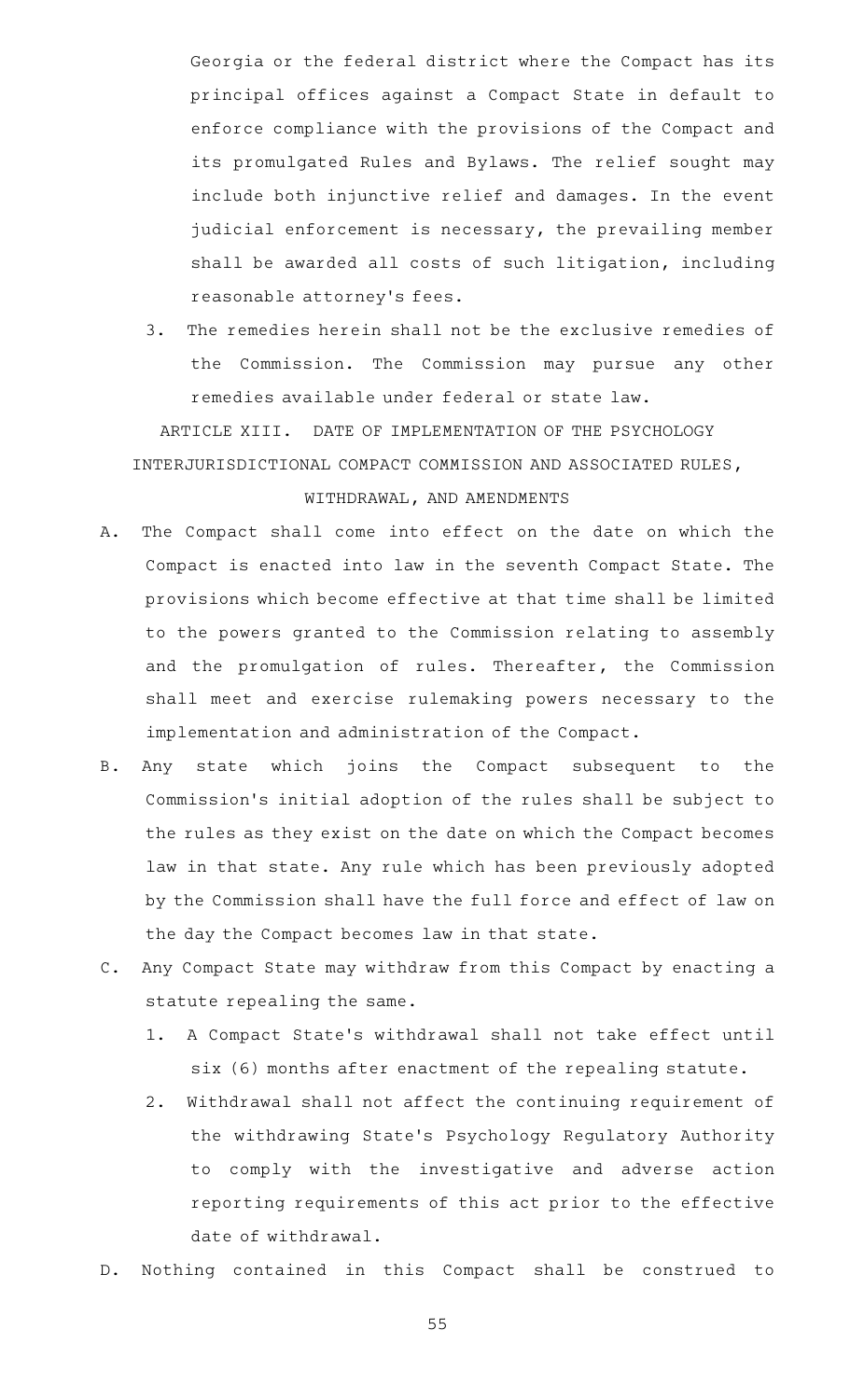invalidate or prevent any psychology licensure agreement or other cooperative arrangement between a Compact State and a Non-Compact State which does not conflict with the provisions of this Compact.

E. This Compact may be amended by the Compact States. No amendment to this Compact shall become effective and binding upon any Compact State until it is enacted into the law of all Compact States.

ARTICLE XIV. CONSTRUCTION AND SEVERABILITY This Compact shall be liberally construed so as to effectuate the purposes thereof. If this Compact shall be held contrary to the constitution of any state member thereto, the Compact shall remain in full force and effect as to the remaining Compact States. Added by Acts 2019, 86th Leg., R.S., Ch. 768 (H.B. [1501](http://www.legis.state.tx.us/tlodocs/86R/billtext/html/HB01501F.HTM)), Sec. 2.028, eff. September 1, 2019.

Sec. 501.602. RULES ADOPTED UNDER COMPACT. The Psychology Interjurisdictional Compact Commission established under the Psychology Interjurisdictional Compact under Section [501.601](http://www.statutes.legis.state.tx.us/GetStatute.aspx?Code=OC&Value=501.601) may not adopt rules that alter the requirements or scope of practice of a license issued under this chapter. Any rule adopted by the Psychology Interjurisdictional Compact Commission that purports to alter the requirements or scope of practice of a license issued under this chapter is not enforceable. Added by Acts 2019, 86th Leg., R.S., Ch. 768 (H.B. [1501](http://www.legis.state.tx.us/tlodocs/86R/billtext/html/HB01501F.HTM)), Sec. 2.028, eff. September 1, 2019.

Sec. 501.603. DISCLOSURE OF PERSONAL INFORMATION. (a) In reporting information to the Coordinated Licensure Information System under Article IX of the Psychology Interjurisdictional Compact, the executive council may disclose personally identifiable information about a person who holds a license under this chapter, including the person 's social security number.

(b) The Coordinated Licensure Information System may not share personally identifiable information with a state that is not a party to the compact unless the state agrees to not disclose that information to any other person.